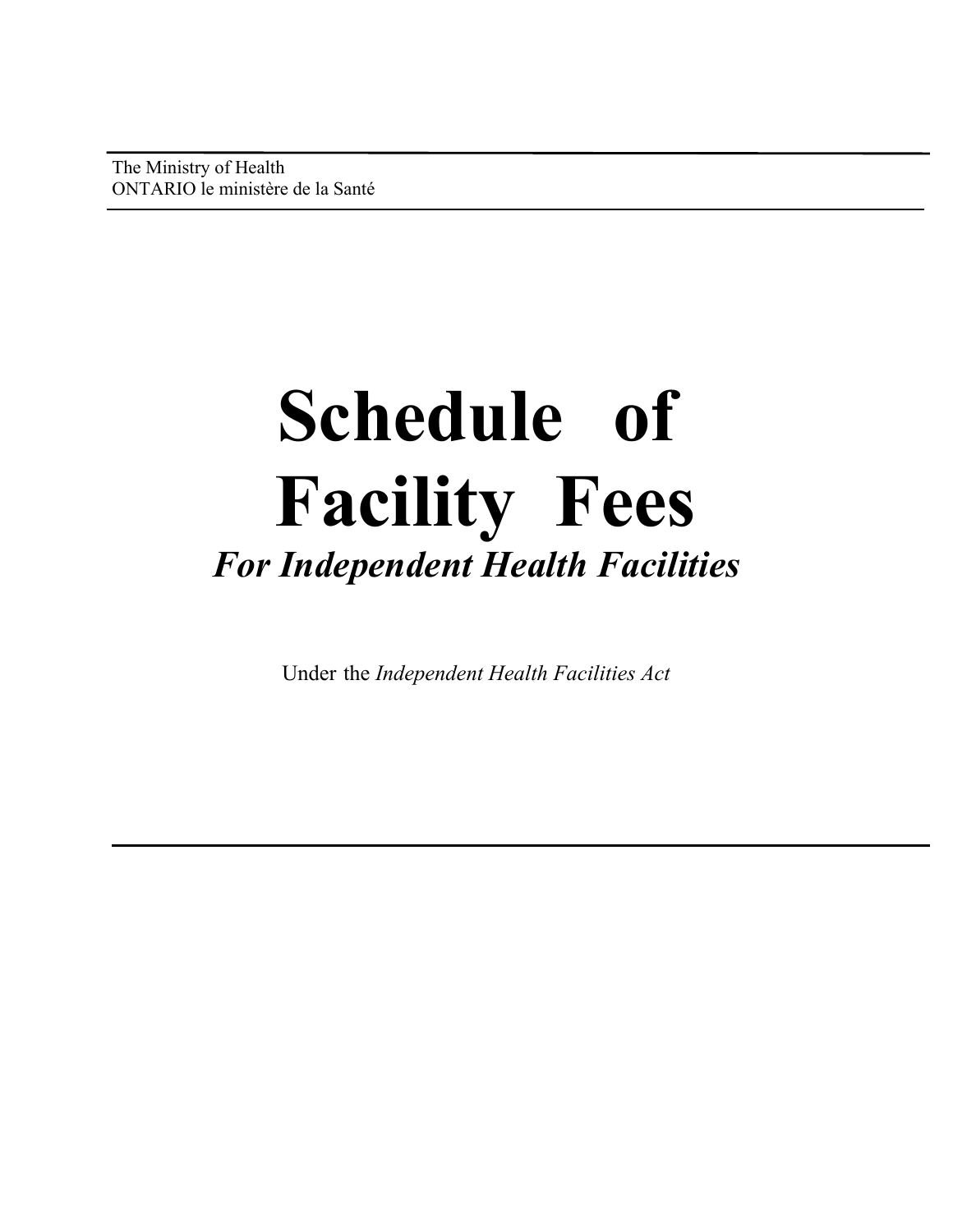## **GENERAL PREAMBLE**

- 1. Every licensee is responsible for ensuring that facility fees are charged to the Ministry, and payment accepted, only in accordance with the *Independent Health Facilities Act* (IHFA) and its regulations.
- 2. Facility fees shall be charged to the Ministry only in respect of a service rendered by a physician for which an amount payable is prescribed by the regulations under the *Health Insurance Act* (HIA), or a service prescribed as an insured service under the HIA rendered by a practitioner within the meaning of that Act (i.e., OHIP-insured medically necessary services provided to an insured person pursuant to a requisition.<sup>\*</sup>)
- 3. Previous payment of a facility fee shall not be construed as approval of any particular billing practice.
- 4. Each independent health facility (IHF) licence is issued with respect to a specified single location or, in the case of mobile IHFs, with respect to specified multiple locations. Licensees are not permitted to charge facility fees to the Ministry, or to receive payment, in respect of services provided at locations other than the location(s) specified on the IHF licence. The unique billing number issued by the Ministry to each IHF shall only be used to charge facility fees to the Ministry for services provided at the location(s) specified on the facility licence. Non-compliance may lead to recovery of funds, licensing action in accordance with the IHFA, prosecution pursuant to the *Provincial Offences Act*, and/or such other legal action may be appropriate in the circumstances.
- 5. Where a referring physician requests a single site imaging study (for example, one breast, one limb), any additional imaging of a portion of the anatomy for comparison purposes is not an insured service and shall not be charged to the ministry.
- 6. Where a referring physician requests a single site imaging study, any additional imaging study is not an insured service and shall not be charged to the ministry unless the additional study is medically necessary as requested by the radiologist or referring physician and documented in the patient's record.
- 7. Where a licensee provides breast ultrasound services, a scan of the axilla is an integral part of the breast imaging exam. The licensee shall not charge any facility fees to the ministry in connection with an additional insured service fee code such as J182 (extremity ultrasound).
- 8. Where a referring physician requests mammography, the addition of ultrasound breast imaging services shall not be charged to the ministry unless the additional study is medically necessary as requested by the radiologist or referring physician and documented in the patient's record.
- 9. Where a copy of an imaging study is requested for the purpose of continuing medical care, the licensee shall not charge any person for costs of preparing a CD or other imaging media. If a licensee charges a patient in such circumstances, the ministry will reimburse the patient and recover the full amount from the licensee through set-off from future billings, in addition to applying an administrative penalty of \$50 per occurrence, pursuant to the IHFA and regulations.

\* "written requisition" means: a written requisition from a referring physician or a requisition from a practitioner as may be permitted under the IHFA or the HIA and the regulations.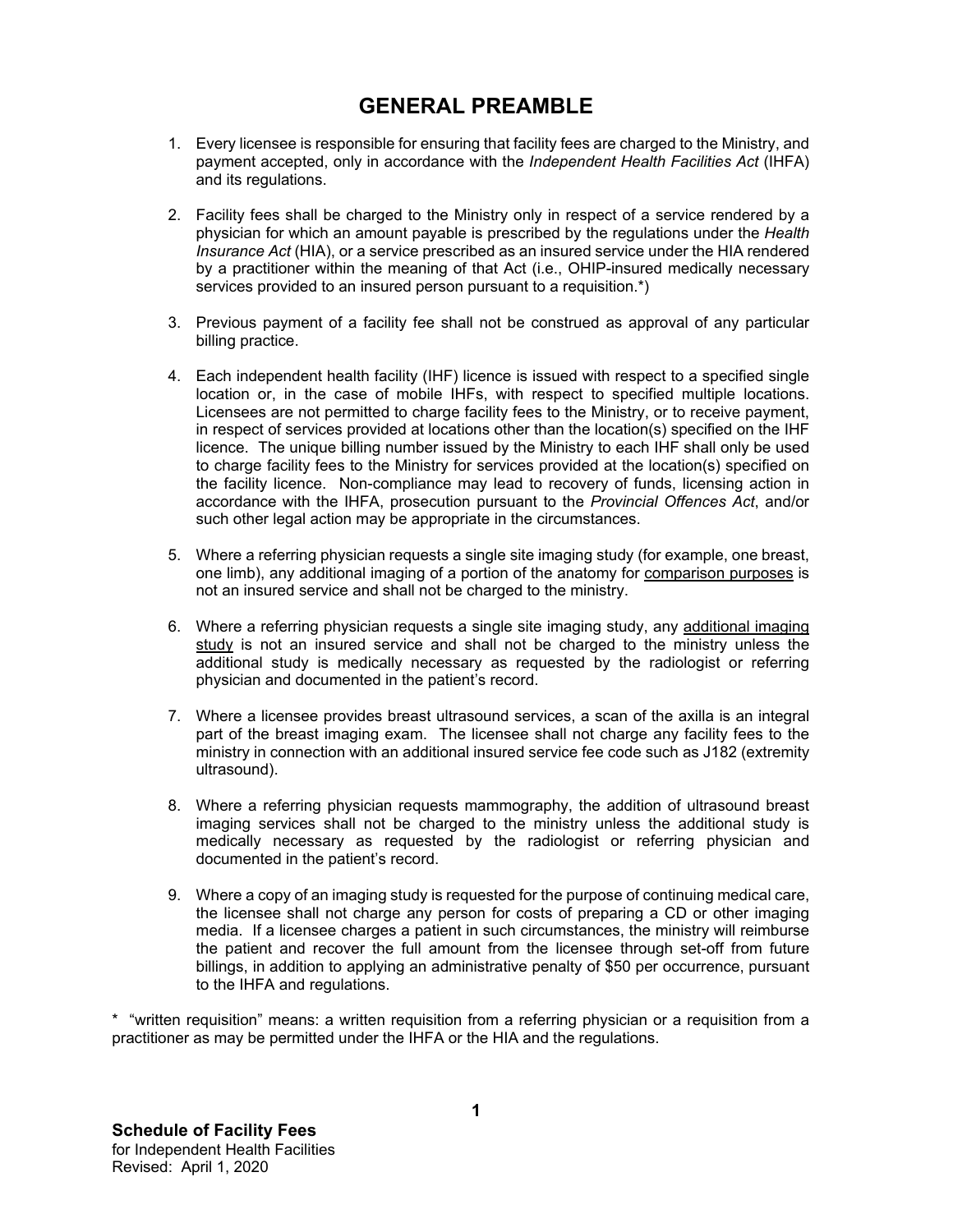#### **PREAMBLE**

#### **SPECIFIC ELEMENTS**

#### **For Facility Fee Component (F fee)**

**A.** Preparing the patient for the procedure.

**B.** Performing the diagnostic procedure(s).

**C.** Making arrangements for any appropriate follow-up care.

**D.** Providing records of the results of the procedure to the interpreting physician.

**E.** Discussion with, and providing information and advice to, the patient or patient's representative, whether by telephone or otherwise, on matters related to the service.

**F.** Preparing and transmitting a written, signed and dated interpretive report of the procedure to the referring physician.

**G.** Providing premises, equipment, supplies and personnel for all *specific elements* of the facility fee components.

#### **OTHER TERMS AND DEFINITIONS**

1. Professional and facility fee components are claimed separately. Claims for the facility fee component F are submitted using listed fee code with suffix B. Where the IHF is submitting professional fee claims on behalf of the interpreting physician, claims for professional component are submitted using fee code with suffix C (e.g. J802C).

2. If examination of Brain, Lung, Liver or Spleen is limited to one view, the benefit (F fee) is to be reduced by 50%.

3. Repeat studies on the same day may be claimed only after exercise or drug intervention.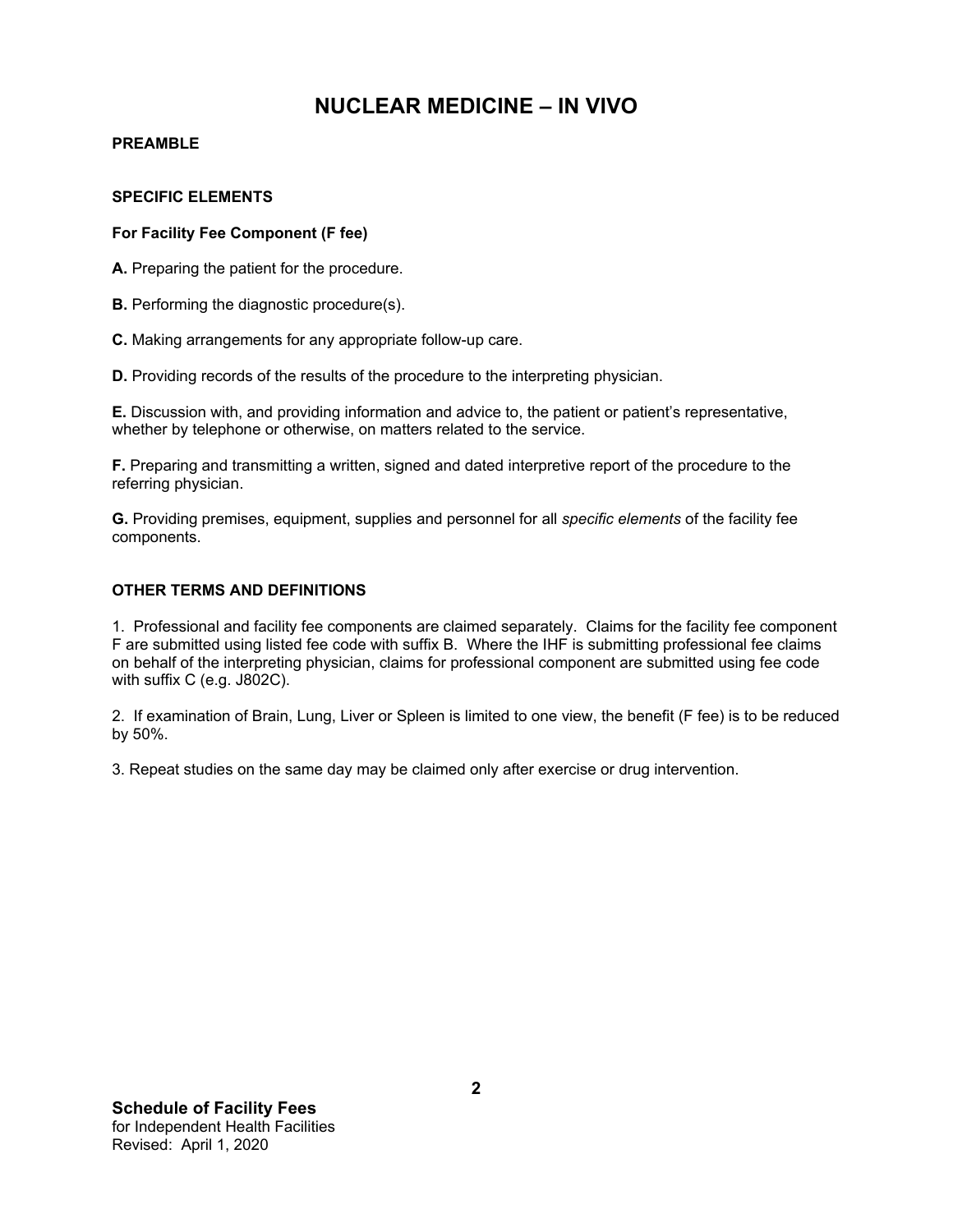| Code                    |                                                                                  | F      |
|-------------------------|----------------------------------------------------------------------------------|--------|
|                         |                                                                                  |        |
|                         | <b>CARDIOVASCULAR SYSTEM</b>                                                     |        |
|                         |                                                                                  |        |
| J802                    | Venography<br>- peripheral and superior vena cava                                | 99.75  |
|                         |                                                                                  |        |
|                         | <b>First Transit</b>                                                             |        |
| J804                    | - without blood pool images                                                      | 16.65  |
| J867                    | - with blood pool images                                                         | 59.35  |
|                         |                                                                                  |        |
|                         | Cardioangiography                                                                |        |
| J806                    | - first pass for shunt detection, cardiac output and transit studies             | 98.45  |
|                         |                                                                                  |        |
|                         | <b>Myocardial Perfusion Scintigraphy</b>                                         |        |
| J807                    | - resting, immediate post stress                                                 | 225.25 |
| J866                    | - application of SPECT (maximum one per examination), to J807<br>add             | 45.05  |
| J808                    | - delayed                                                                        | 82.95  |
| J809                    | - application of SPECT (maximum two per examination), to J808<br>add             | 45.05  |
|                         |                                                                                  |        |
|                         | <b>Myocardial scintigraphy</b>                                                   |        |
| J810                    | - acute infarction, injury                                                       | 91.35  |
|                         |                                                                                  |        |
|                         | <b>Myocardial wall motion</b>                                                    |        |
| J811                    | - studies                                                                        | 98.45  |
| J812                    | - repeat same day (to a maximum of three repeats)                                | 49.85  |
| J813                    | - studies with ejection fraction                                                 | 139.95 |
| J814                    | - repeat same day (to a maximum of three repeats)                                | 49.85  |
|                         | Note: J811 and/or J812 rendered in conjunction with J813 and/or J814 are insured |        |
|                         | services payable at nil.                                                         |        |
| J815                    | Detection of venous thrombosis using radioiodinated fibrinogen up to ten days    | 136.35 |
|                         |                                                                                  |        |
| <b>ENDOCRINE SYSTEM</b> |                                                                                  |        |
|                         |                                                                                  |        |
|                         | <b>Adrenal scintigraphy</b>                                                      |        |
| J816                    | - with iodocholesterol                                                           | 399.55 |
| J868                    | - with iodocholesterol and dexamethasone suppression                             | 467.30 |
| J869                    | - with MIBG                                                                      | 575.00 |
|                         |                                                                                  |        |
|                         | <b>Thyroid scintigraphy</b>                                                      |        |
| J818                    | - with Tc99m or I-131                                                            | 66.40  |
| J871                    | - with I-123                                                                     | 106.75 |
|                         |                                                                                  |        |
|                         | <b>Thyroid</b>                                                                   |        |
| J817                    | - uptake                                                                         | 29.65  |
| J870                    | - repeat                                                                         | 15.15  |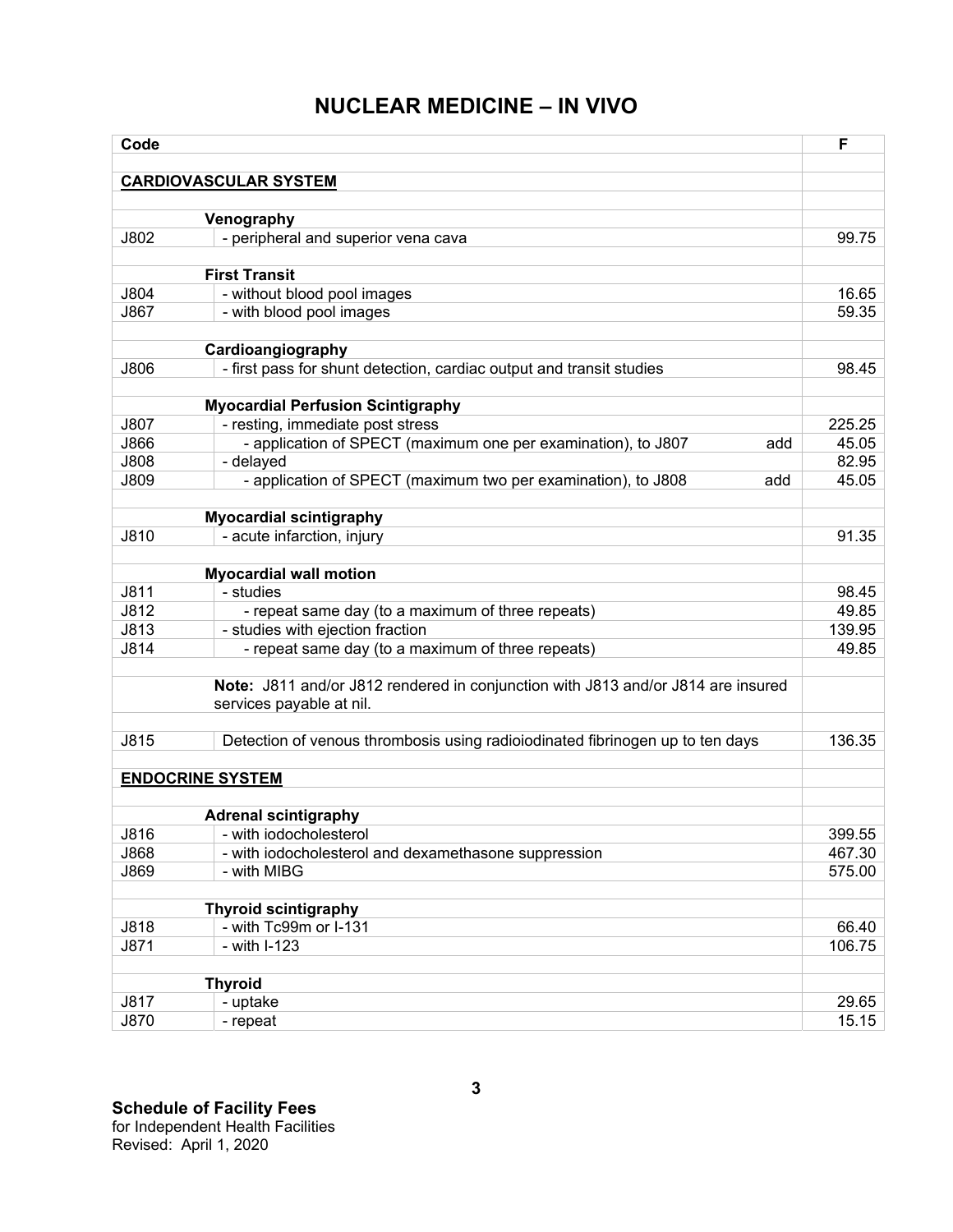| Code         |                                                     | F              |
|--------------|-----------------------------------------------------|----------------|
|              |                                                     |                |
|              | <b>ENDOCRINE SYSTEM (continued)</b>                 |                |
|              | Parathyroid scintigraphy                            |                |
| J820         | -dual isotope technique with T1201 and Tc99m lodine | 243.00         |
|              |                                                     |                |
| J872         | Metastatic survey with I-131                        | 249.10         |
|              | <b>GASTROINTESTINAL SYSTEM</b>                      |                |
|              |                                                     |                |
|              | <b>Schilling test</b>                               |                |
| J821         | - single isotope                                    | 46.25          |
| J823         | - dual isotope                                      | 49.85          |
|              |                                                     |                |
|              | <b>Malabsorption test</b>                           |                |
| J824         | - with $C^{14}$ substrate                           | 59.35          |
| J873         | - with whole body counting                          | 142.55         |
|              |                                                     |                |
| J825         | <b>Gastrointestinal</b><br>- protein loss           | 85.35          |
| J874         | - blood loss using - Cr <sup>51</sup>               | 64.10          |
| J829         | - transit                                           | 106.75         |
|              |                                                     |                |
|              | <b>Calcium absorption</b>                           |                |
| J826         | $-Ca45$                                             | 64.10          |
| J875         | - Calcium <sup>47</sup> absorption/excretion        | 262.05         |
|              |                                                     |                |
| J827         | Oesophageal motility studies - one or more          | 123.10         |
|              |                                                     |                |
|              | Gastro-oesophageal<br>- reflux                      |                |
| J876<br>J877 | - aspiration                                        | 58.70<br>41.55 |
|              |                                                     |                |
|              | Abdominal scintigraphy - for gastrointestinal bleed |                |
| J830         | - Tc99m sulphur colloid or Tc <sup>04</sup>         | 90.10          |
| J878         | - labelled RBCs                                     | 148.25         |
| J879         | - LeVeen shunt patency                              | 68.65          |
|              |                                                     |                |
| J831         | Biliary scintigraphy                                | 118.55         |
| J832         | Liver/spleen scintigraphy                           | 82.95          |
| J833         | Salivary gland scintigraphy                         | 99.65          |
|              |                                                     |                |
|              | <b>GENITOURINARY SYSTEM</b>                         |                |
| J834         | Dynamic renal imaging                               | 99.65          |
|              |                                                     |                |
|              | <b>Computer assessed renal function</b>             |                |
| J835         | - includes first transit                            | 136.35         |
| J880         | - repeat after pharmacological intervention         | 46.45          |

Revised: April 1, 2020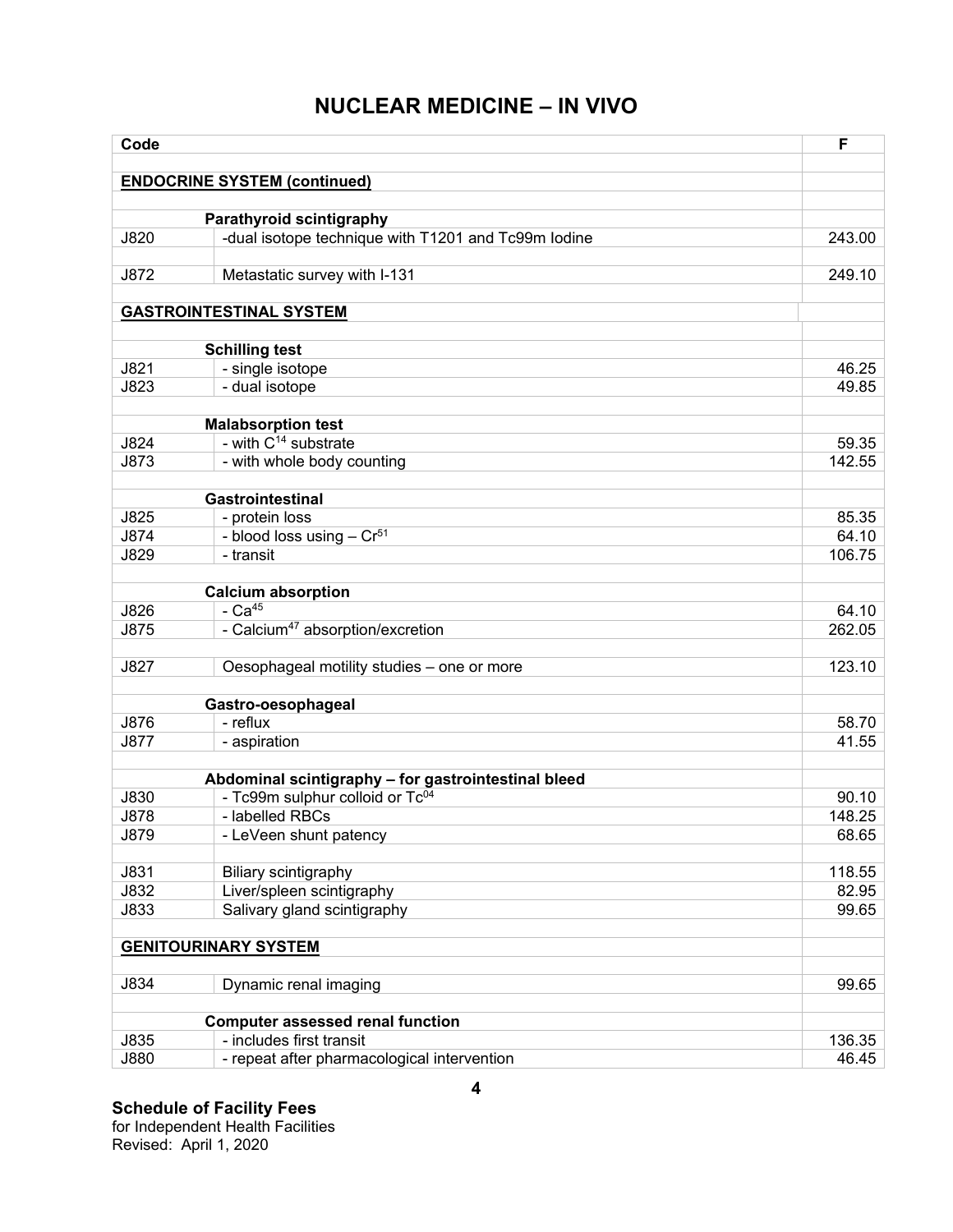| Code                  |                                                                                    | F      |
|-----------------------|------------------------------------------------------------------------------------|--------|
|                       |                                                                                    |        |
|                       | <b>GENITOURINARY SYSTEM (continued)</b>                                            |        |
|                       |                                                                                    |        |
| J836                  | Static renal scintigraphy                                                          | 34.45  |
| J837                  | ERPF by blood sample method                                                        | 41.55  |
| <b>J838</b>           | GFR by blood sample method                                                         | 41.55  |
| J839                  | Cystography for vesicoureteric reflux                                              | 124.80 |
|                       | <b>Testicular and scrotal scintigraphy</b>                                         |        |
| J840                  | - includes first transit                                                           | 85.35  |
|                       |                                                                                    |        |
|                       | <b>HAEMATOPOIETIC SYSTEM</b>                                                       |        |
|                       |                                                                                    |        |
| J841                  | Plasma volume                                                                      | 45.05  |
| J843                  | Red cell volume                                                                    | 49.85  |
| J847                  | Ferrokinetics - clearance, turnover, and utilization                               | 415.15 |
| J848                  | Red cell, white cell or platelet survival                                          | 106.25 |
| J849                  | Red cell survival with serial surface counts                                       | 153.50 |
|                       |                                                                                    |        |
|                       | Bone marrow scintigraphy                                                           |        |
| J881                  | - whole body                                                                       | 117.70 |
| J882                  | - single site                                                                      | 87.85  |
|                       |                                                                                    |        |
|                       | In-111 leukocyte scintigraphy                                                      |        |
| J883                  | - whole body                                                                       | 377.20 |
| J884                  | - single site                                                                      | 332.15 |
|                       |                                                                                    |        |
|                       | MUSCULOSKELETAL SYSTEM                                                             |        |
|                       |                                                                                    |        |
|                       | <b>Bone scintigraphy</b>                                                           |        |
| J850                  | - general survey                                                                   | 107.35 |
| J851                  | - single site                                                                      | 87.85  |
|                       |                                                                                    |        |
|                       | <b>Gallium scintigraphy</b>                                                        |        |
| J852                  | - general survey                                                                   | 183.85 |
| J853                  | - single survey                                                                    | 128.10 |
|                       |                                                                                    |        |
|                       | <b>Application of Tomography (SPECT)</b>                                           |        |
| J819                  | - where each SPECT image represents a different organ or body area, to J852,       | 45.05  |
|                       | maximum three images per examination<br>add                                        |        |
|                       |                                                                                    |        |
|                       | Note: J850 and J851 are not to be billed together. J804 may be claimed in addition |        |
|                       | to J850 or J851 for blood pool study.                                              |        |
| <b>NERVOUS SYSTEM</b> |                                                                                    |        |
|                       |                                                                                    |        |
|                       | <b>CSF</b> circulation                                                             |        |
| J857                  | - with Tc99m or I-131 HAS                                                          | 124.50 |
| J885                  | - with In-111                                                                      | 319.10 |
|                       |                                                                                    |        |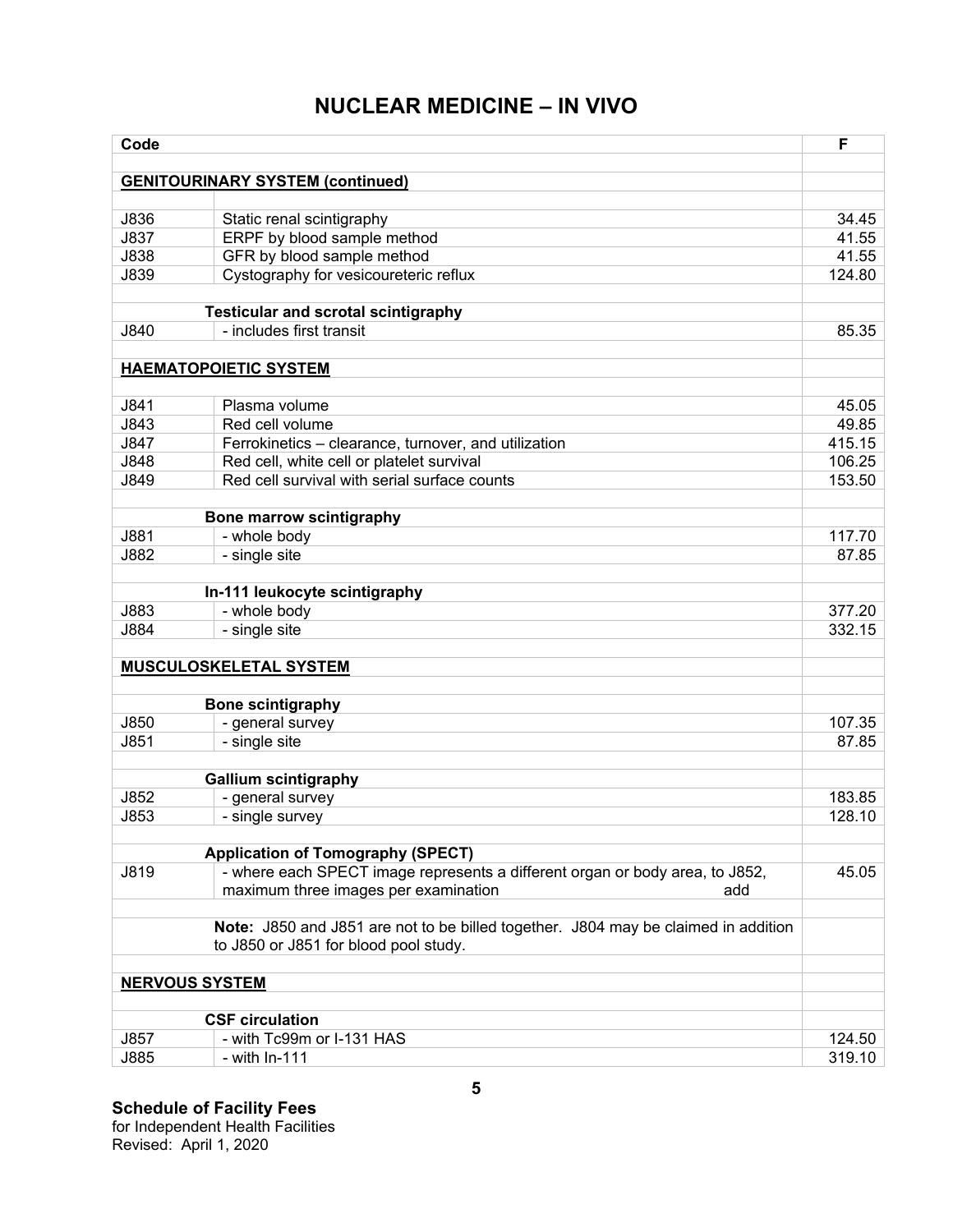| Code                 |                                                                                                                                                                                               | F      |
|----------------------|-----------------------------------------------------------------------------------------------------------------------------------------------------------------------------------------------|--------|
|                      |                                                                                                                                                                                               |        |
|                      | <b>NERVOUS SYSTEM (continued)</b>                                                                                                                                                             |        |
| J886                 | - via shunt puncture                                                                                                                                                                          | 91.70  |
|                      |                                                                                                                                                                                               |        |
| J858                 | Brain scintigraphy                                                                                                                                                                            | 93.60  |
|                      |                                                                                                                                                                                               |        |
|                      | <b>RESPIRATORY SYSTEM</b>                                                                                                                                                                     |        |
|                      |                                                                                                                                                                                               |        |
| J859                 | Perfusion lung scintigraphy                                                                                                                                                                   | 88.95  |
| J887                 | Ventilation lung scintigraphy                                                                                                                                                                 | 111.50 |
| J860                 | Perfusion and ventilation scintigraphy - same day                                                                                                                                             | 177.95 |
|                      |                                                                                                                                                                                               |        |
| <b>MISCELLANEOUS</b> |                                                                                                                                                                                               |        |
| J861                 | Radionuclide lymphangiogram                                                                                                                                                                   | 116.15 |
| J862                 | Ocular tumour localization                                                                                                                                                                    | 78.30  |
| J864                 | Tear duct scintigraphy                                                                                                                                                                        | 100.80 |
| J865                 | Total body counting                                                                                                                                                                           | 194.60 |
|                      |                                                                                                                                                                                               |        |
|                      | Application of Tomography (SPECT), other than to J808 or J852                                                                                                                                 |        |
| J866                 | - maximum one per Nuclear Medicine examination<br>add                                                                                                                                         | 45.05  |
|                      |                                                                                                                                                                                               |        |
|                      | <b>SCINTIMAMMOGRAPHY</b>                                                                                                                                                                      |        |
|                      | Scintimammography is not eligible for payment unless at least one of the following<br>conditions is met:                                                                                      |        |
|                      | a. the patient has a dense breast(s) and one or both of the following risk factors:<br>a first degree relative with breast cancer diagnosed prior to age 50;<br>i.<br>or                      |        |
|                      | a first degree relative with breast cancer diagnosed over age 50 and patient<br>ii.<br>is within 5 years of the age when the relative was diagnosed with breast<br>cancer.                    |        |
|                      | b. architectural distortion of the breasts due to prior breast surgery, radiotherapy,<br>chemotherapy or the presence of breast prosthesis rendering mammography<br>interpretation difficult; |        |
|                      | malignant breast lesion when mammography is unable to exclude multifocal<br>C.<br>disease;<br><b>or</b>                                                                                       |        |
|                      | solitary lesion identified on mammography of greater than 1 cm<br>d.                                                                                                                          |        |
|                      |                                                                                                                                                                                               |        |
| J863                 | Scintimammography<br>- unilateral or bilateral                                                                                                                                                | 103.50 |
|                      |                                                                                                                                                                                               |        |
|                      | <b>Note:</b> For the purpose of this provision, "dense breast(s)" means (a) breast(s)<br>occupied by over 75% fibroglandular tissue as noted on mammography.                                  |        |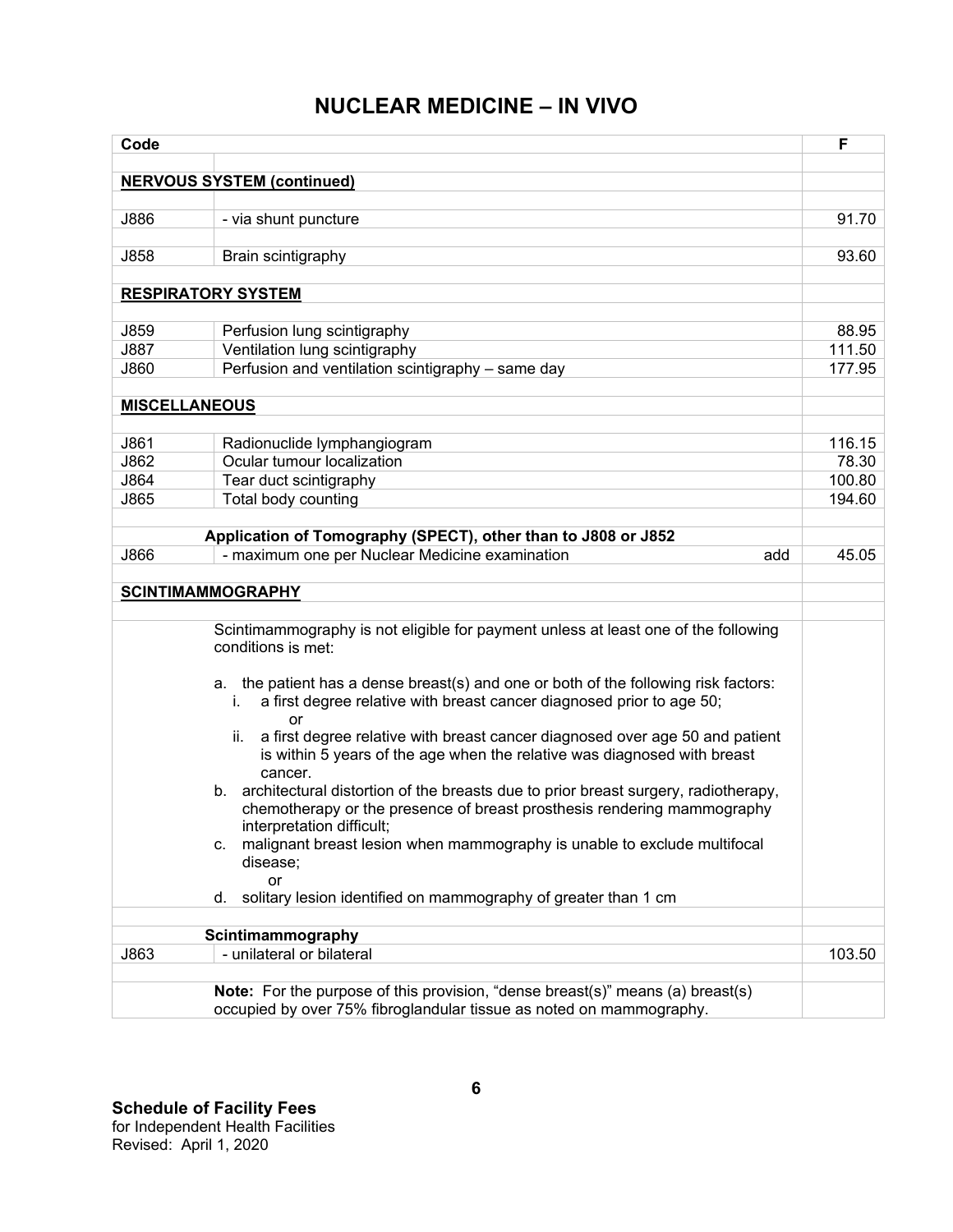#### **PREAMBLE**

#### **SPECIFIC ELEMENTS**

#### **For Facility Fee Component (F fee)**

**A.** Preparing the patient for the procedure.

**B.** Performing the diagnostic procedure or assisting in the performance of fluoroscopy.

**C.** Making arrangements for any appropriate follow-up care.

**D.** Providing records of the results of the procedure to the interpreting physician.

**E.** Discussion with, and providing information and advice to, the patient or patient's representative, whether by telephone or otherwise, on matters related to the service.

**F.** Preparing and transmitting a written, signed and dated interpretive report of the procedure to the referring physician.

**G.** Providing premises, equipment, supplies and personnel for all *specific elements* of the technical components.

#### **OTHER TERMS AND DEFINITIONS**

1. Professional and facility fee components are claimed separately. Claims for facility fee component F are submitted using the listed fee code with suffix B.

2 If less than the minimum number of views are performed, reduce listed fees by 25%.

3. If insured diagnostic radiology procedures yield abnormal findings or if they would yield information which in the opinion of the radiologist would be insufficient governed by the needs of the patient and the requirements of the referring physician or practitioner, the radiologist may add further views and claim for the additions which are to be noted in the report.

 4. Where a referring physician requests a single site imaging study (for example, one breast, one limb), any additional imaging of a portion of the anatomy for <u>comparison purposes</u> is not an insured service and shall not be charged to the ministry.

5. A stereo pair is to be counted as two views.

6. No additional claim is warranted for the use of the image intensifier in diagnostic radiology.

7. Nasal bones or accessory nasal sinuses should not be routinely claimed in skull examination requests.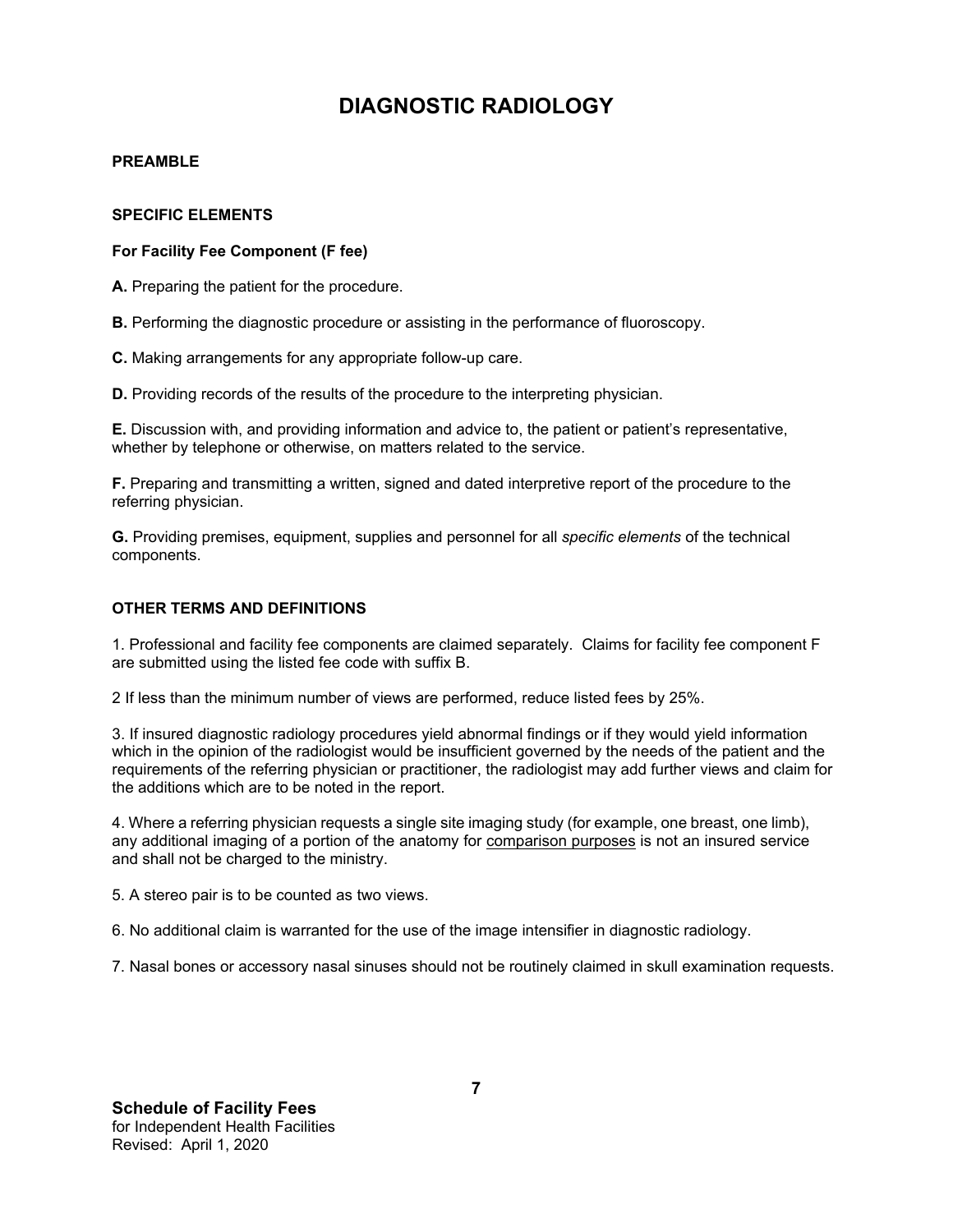8. Mandible X006 and Temporomandibular joints X007 are not both to be routinely claimed on the same patient but only when specifically ordered.

 9. Conventional films of the spine should not be routinely done and claimed for before myelography. The necessity of having plain film studies of the spine prior to interpreting the myelographic studies is obvious. It is not essential, however, that these be done at the institution where the myelogram was done. If they have been done at an outside office, then it is a matter for the radiologist and the referring physician to have the films available. If they cannot be made available to the radiologist, it is an acceptable practice for him to do the required procedure of these areas and to claim for them so that they may be available for interpretation along with the myelographic study.

10. Lumbar or lumbosacral spine X028 does not include the entire sacrum. An x-ray of the sacrum may be carried out and claimed for only when specifically indicated.

11. Three or more views of the chest should not be done routinely and claimed when a chest examination is requested.

12. Chest studies should not be routinely done and claimed in mammography cases.

13. Fluoroscopy claims should not be submitted for any examination performed by the radiologist where fluoroscopy is generally regarded as an integral part of the examinations, e.g. examinations of the GI tract, urinary tract, and special procedures.

14. 'Colon - air contrast' may be claimed when performed according to generally accepted criteria. The colon should be scrupulously prepared. Five to eight full size views of the abdomen should be obtained after fluoroscopically controlled introduction of air and barium.

15. 'Oesophagus, stomach and duodenum - double contrast' presupposes the introduction of gas, the use of antifoam agent and a suitable barium mixture.

16. 'Pharynx and oesophagus - cine or videotape' (X106) should not be claimed routinely with X108 and X109 but only when specifically indicated.

17. Abdomen and chest studies should not be routinely done and claimed in gastrointestinal examinations.

18. Abdomen and/or pelvis should not be routinely claimed in lumbar spine examination requests.

19. A survey film of the abdomen is a single view. The ordering of additional films should be left to the discretion of the radiologist who has the authority to determine what examination is adequate for a specific patient. Obviously, if progress of a long tube is being followed, a survey film is sufficient. If, however, an intestinal obstruction is being followed, a single film is usually inadequate.

20. No extra fee should be claimed for rapid sequence IVP.

21. Nephrotomography is covered by the listings for intravenous pyelogram and planigram.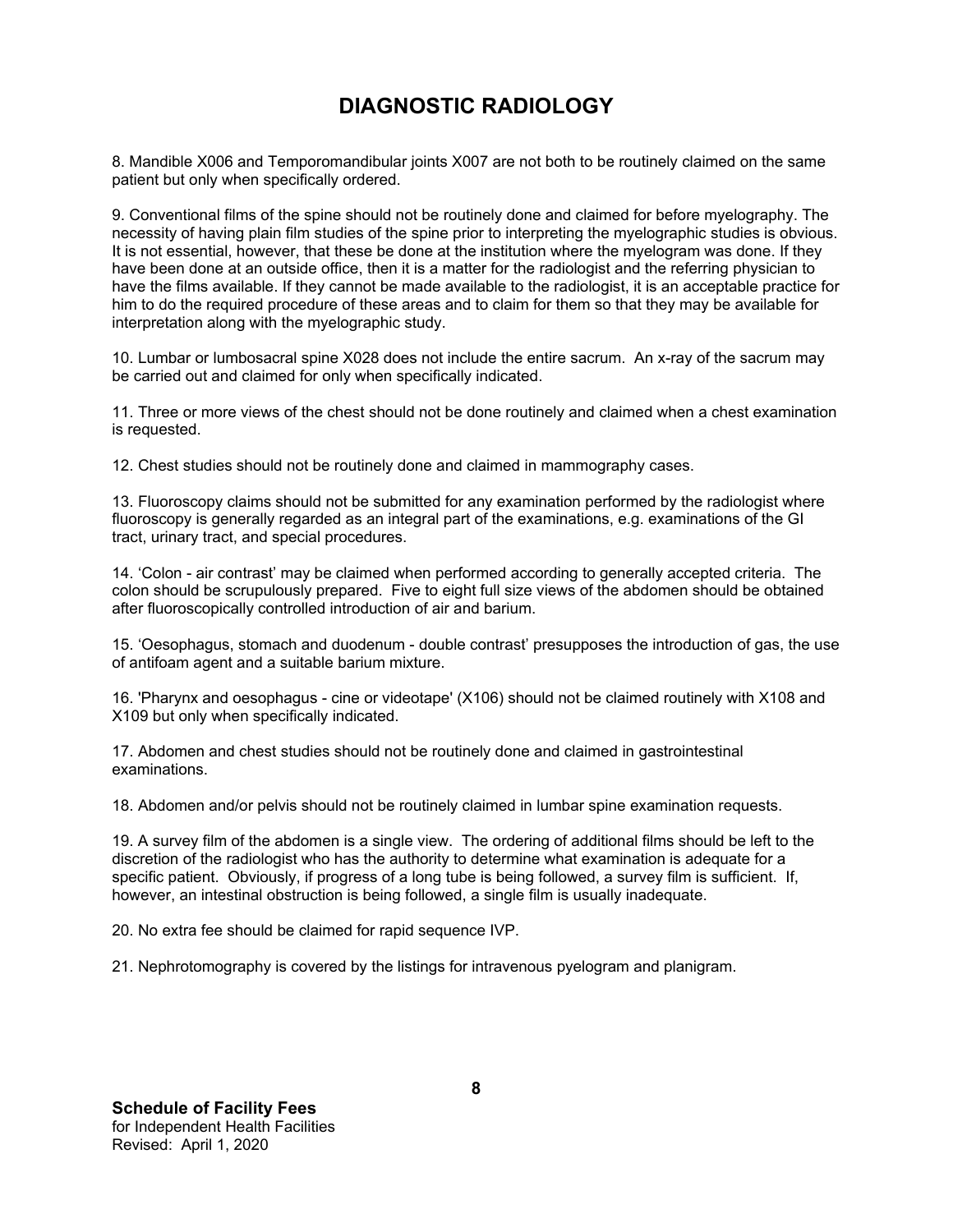22. For the following surgical procedures, the technical fee components for chest x-ray, X090, X091, X092 are only eligible for payment in the preoperative preparation of the patient when the referring physician obtains prior authorization of payment from the Ministry of Health and demonstrates the medical necessity of the service:

- a. cataract surgery;
- b. colonoscopy;
- c. cystoscopy;
- d. carpal tunnel surgery; or
- e. arthroscopic surgery.

[Commentary:

If there is an indication requiring a chest x-ray other than strictly for preoperative preparation for the above surgical procedures, prior approval is not required and the technical fee may be claimed.]

23. Mammography or x-ray of the chest, ribs, arm, wrist, hand, leg, ankle or foot, rendered in an Independent Health Facility or a hospital in-patient or out-patient department is insured in accordance with the Health Insurance Act when referred by a registered nurse holding an extended certificate of registration (RN(EC)).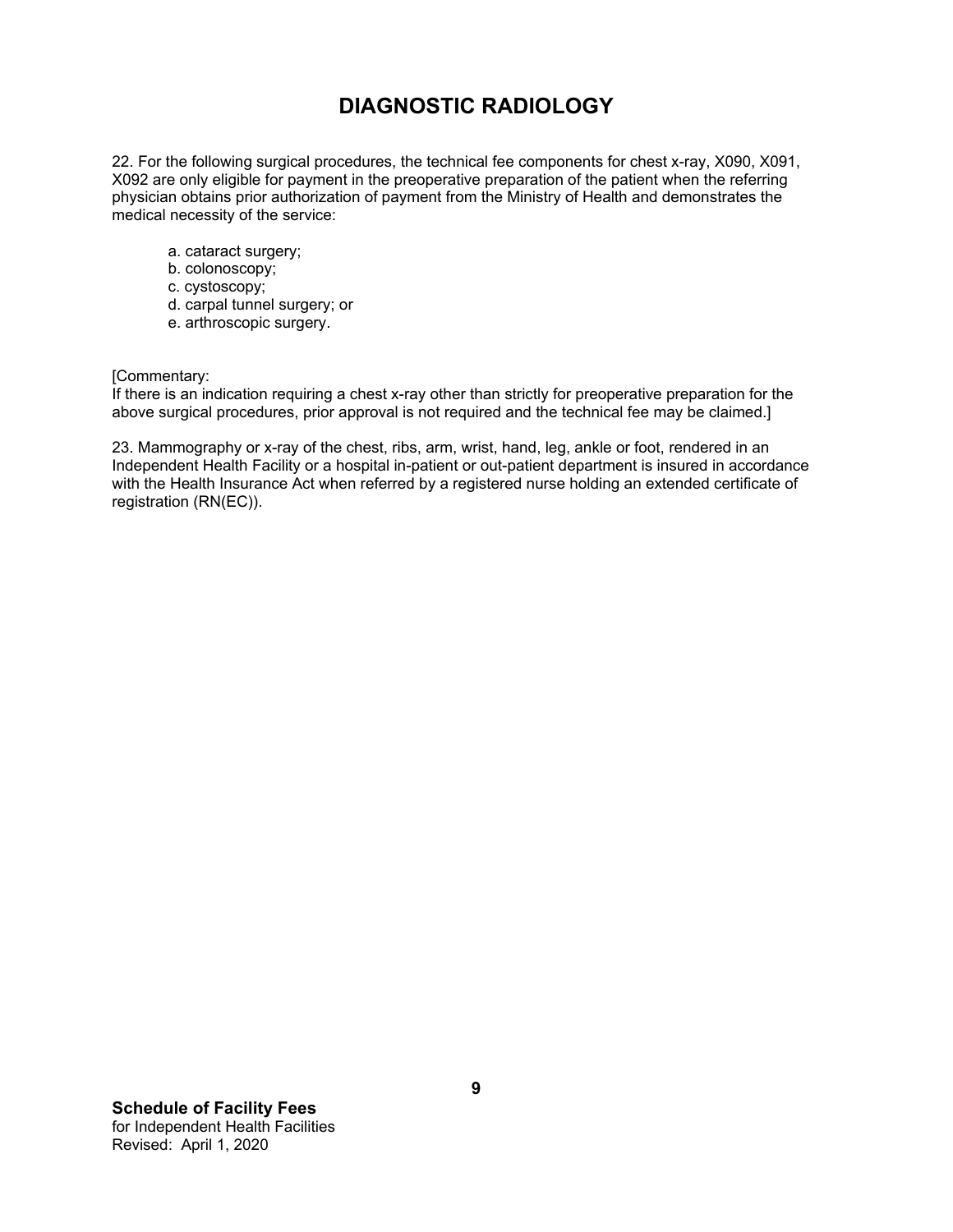| Code                    |                                                                             | F     |
|-------------------------|-----------------------------------------------------------------------------|-------|
|                         |                                                                             |       |
| <b>HEAD AND NECK</b>    |                                                                             |       |
|                         | <b>Skull</b>                                                                |       |
| X001                    | - four views                                                                | 33.35 |
| X009                    | - five or more views                                                        | 41.55 |
|                         |                                                                             |       |
| X003                    | Sella turcica (when skull not examined)                                     | 16.60 |
|                         |                                                                             |       |
|                         | <b>Facial bones</b>                                                         |       |
| X004                    | -three views                                                                | 24.20 |
|                         | <b>Nose</b>                                                                 |       |
| X005                    | - two views                                                                 | 16.60 |
|                         |                                                                             |       |
|                         | <b>Mandible</b>                                                             |       |
| X006                    | - three views (unilateral or bilateral)                                     | 24.20 |
| X012                    | - four or more views                                                        | 33.35 |
|                         |                                                                             |       |
| X007                    | Temporomandibular joints - four views including open and closed mouth views | 24.20 |
|                         |                                                                             |       |
|                         | <b>Mastoids</b>                                                             |       |
| X010                    | - bilateral - six views                                                     | 31.95 |
| X011                    | Internal auditory meati (when skull not examined)                           | 24.20 |
|                         |                                                                             |       |
|                         | Note: Dental x-rays of the teeth are not an insured benefit.                |       |
|                         |                                                                             |       |
| X016                    | Eye, for foreign body                                                       | 16.55 |
| X017                    | Eye, for localization, additional                                           | 17.05 |
| X018                    | Optic foramina                                                              | 18.80 |
| X019                    | Salivary gland region                                                       | 15.35 |
|                         |                                                                             |       |
|                         | <b>Neck for soft tissues</b>                                                |       |
| X020                    | - two views                                                                 | 15.35 |
| <b>SPINE AND PELVIS</b> |                                                                             |       |
|                         |                                                                             |       |
|                         | <b>Cervical spine</b>                                                       |       |
| X025                    | - two or three views                                                        | 28.90 |
| X202                    | - four or five views                                                        | 37.25 |
| X203                    | - six or more views                                                         | 45.00 |
|                         |                                                                             |       |
|                         | <b>Thoracic spine</b>                                                       |       |
| X027                    | - two views                                                                 | 26.35 |
| X204                    | - three or more                                                             | 33.35 |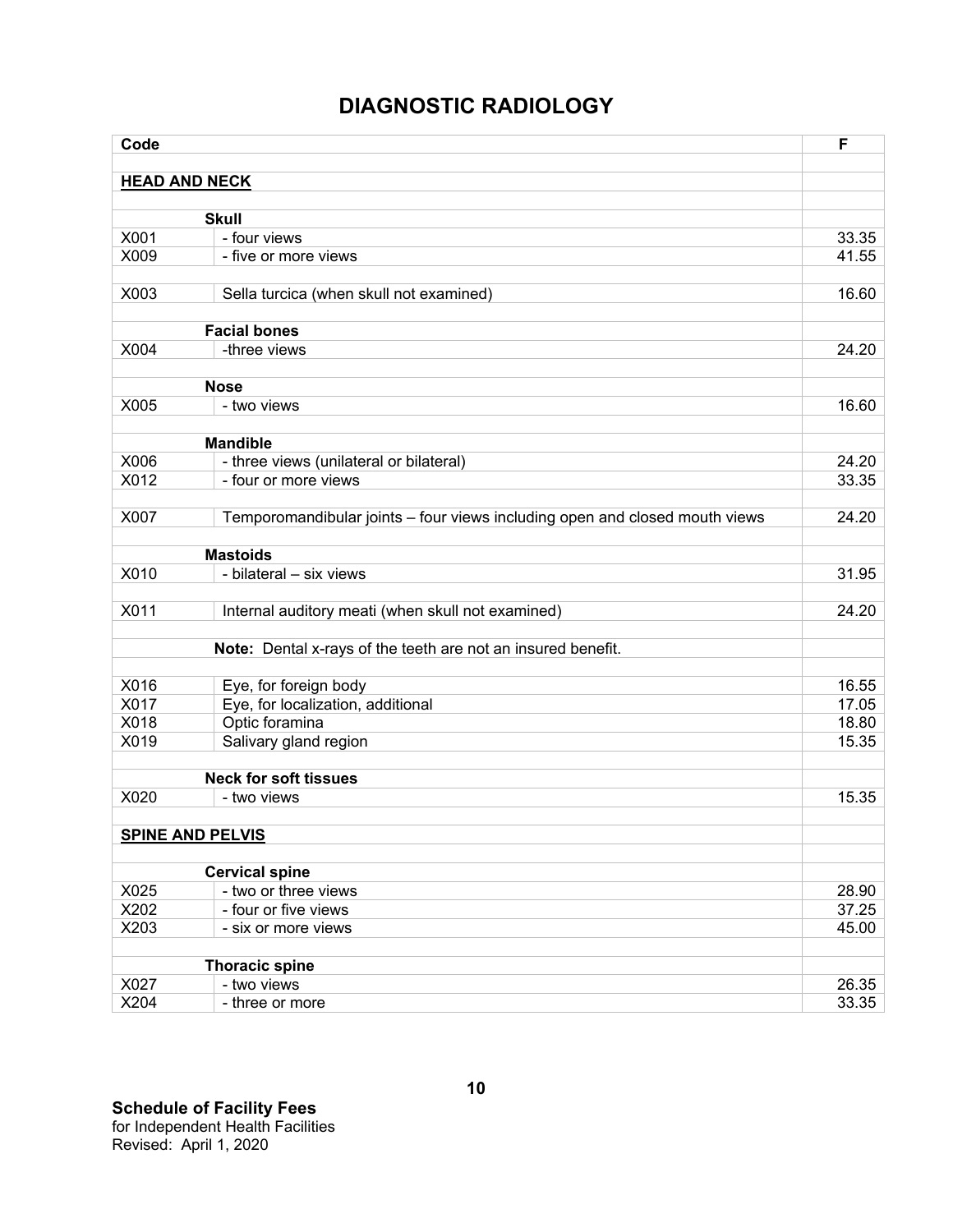| Code                     |                                                                                         | F     |
|--------------------------|-----------------------------------------------------------------------------------------|-------|
|                          |                                                                                         |       |
|                          | <b>SPINE AND PELVIS (continued)</b>                                                     |       |
|                          |                                                                                         |       |
| X028                     | Lumbar or lumbosacral spine<br>- two or three views                                     | 28.90 |
| X205                     | - four or five views                                                                    | 37.25 |
| X206                     | - six or more views                                                                     | 45.00 |
|                          |                                                                                         |       |
|                          | Entire spine (scoliosis series)                                                         |       |
| X032                     | - four views                                                                            | 59.70 |
|                          | - orthoroentgenogram (3 foot film)                                                      |       |
| X033                     | - single view                                                                           | 24.20 |
| X031                     | - two or more views                                                                     | 33.10 |
|                          |                                                                                         |       |
|                          | Sacrum and/or coccyx                                                                    |       |
| X034                     | - two views                                                                             | 26.70 |
| X207                     | - three or more views                                                                   | 34.60 |
|                          |                                                                                         |       |
|                          | Sacro-iliac joints                                                                      |       |
| X035                     | - three or more views                                                                   | 24.20 |
| X208                     | - four or more views                                                                    | 32.30 |
|                          |                                                                                         |       |
|                          | Pelvis and/or hip(s)                                                                    |       |
| X036                     | - one view                                                                              | 16.60 |
| X037                     | - two views (e.g. AP and frog view, both hips, or AP both hips plus lateral one hip)    | 30.95 |
| X038                     | - three or more views (e.g. pelvis and sacro-iliac joints, or AP both hips plus lateral | 35.55 |
|                          | each hip)                                                                               |       |
|                          |                                                                                         |       |
| <b>UPPER EXTREMITIES</b> |                                                                                         |       |
|                          | <b>Clavicle</b>                                                                         |       |
| X045                     | - two views                                                                             | 16.60 |
| X209                     |                                                                                         | 25.55 |
|                          | - three or more views                                                                   |       |
|                          | Acromioclavicular joints (bilateral) with or without weighted distraction               |       |
| X046                     | - two views                                                                             | 24.20 |
| X210                     | - three or more views                                                                   | 33.00 |
|                          |                                                                                         |       |
|                          | Sternoclavicular joints (bilateral)                                                     |       |
| X047                     | - two or three views                                                                    | 20.00 |
| X211                     | - four or more views                                                                    | 28.55 |
|                          |                                                                                         |       |
|                          | Shoulder                                                                                |       |
| X048                     | - two views                                                                             | 20.00 |
| X212                     | - three or more views                                                                   | 28.55 |
|                          |                                                                                         |       |
|                          | <b>Scapula</b>                                                                          |       |
| X049                     | - two views                                                                             | 20.00 |
| X213                     | - three or more views                                                                   | 28.75 |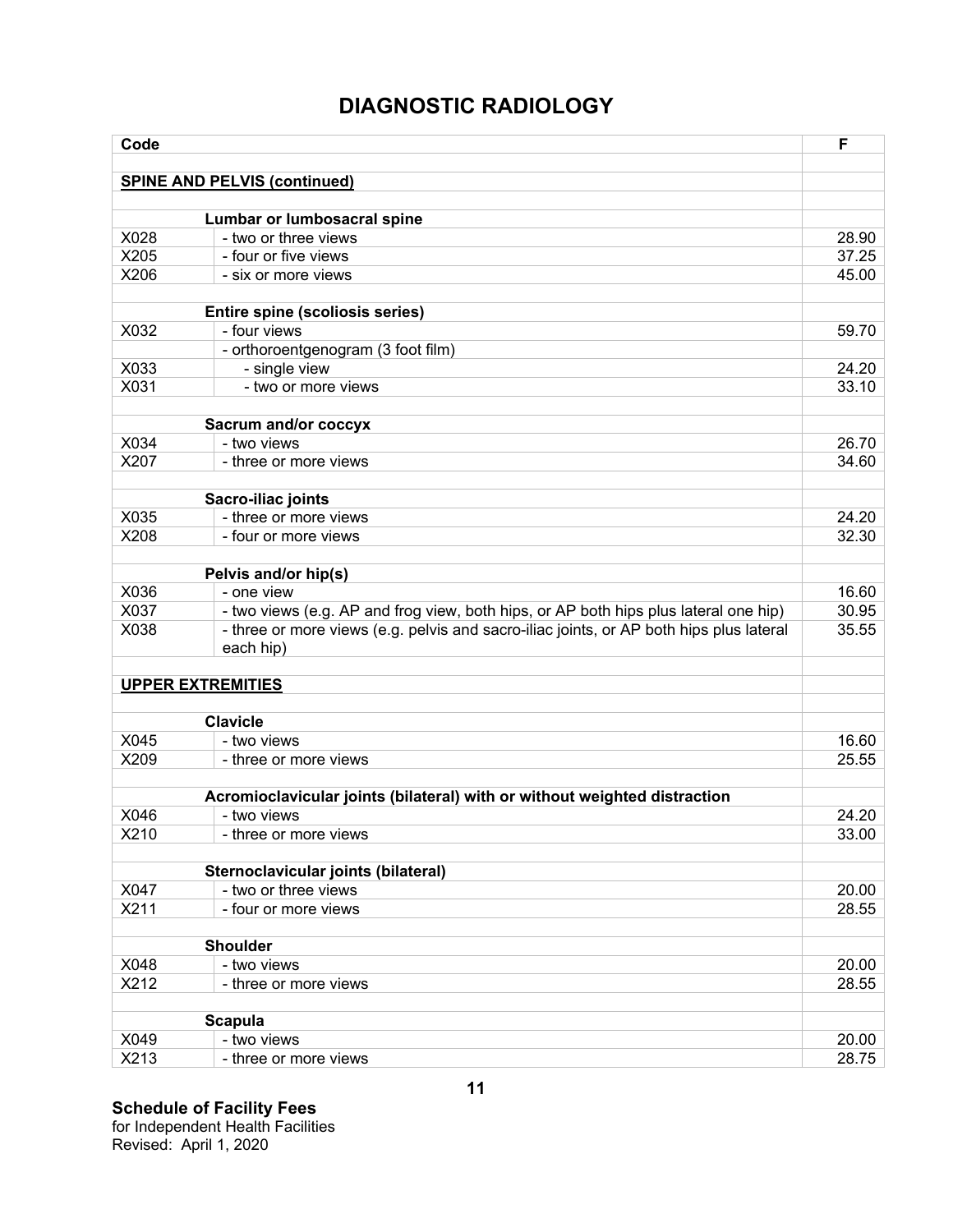| Code                     |                                            | F     |
|--------------------------|--------------------------------------------|-------|
|                          |                                            |       |
|                          | <b>UPPER EXTREMITIES (continued)</b>       |       |
|                          | Humerus including one joint                |       |
| X050                     | - two views                                | 16.60 |
| X214                     | - three or more views                      | 25.35 |
|                          |                                            |       |
|                          | <b>Elbow</b>                               |       |
| X051                     | - two views                                | 16.60 |
| X215                     | - three or four views                      | 25.55 |
| X216                     | - five or more views                       | 34.40 |
|                          |                                            |       |
| X052                     | Forearm including one joint<br>- two views | 16.60 |
| X217                     | - three or more views                      | 25.55 |
|                          |                                            |       |
|                          | <b>Wrist</b>                               |       |
| X053                     | - two or three views                       | 16.60 |
| X218                     | - four or more views                       | 25.55 |
|                          |                                            |       |
|                          | Hand                                       |       |
| X054                     | - two or three views                       | 16.60 |
| X219                     | - four or more views                       | 25.55 |
|                          | <b>Wrist and hand</b>                      |       |
| X055                     | - two or three views                       | 24.20 |
| X220                     | - four or more views                       | 30.85 |
|                          |                                            |       |
|                          | Finger or thumb                            |       |
| X056                     | - two views                                | 12.80 |
| X221                     | - three or more views                      | 16.60 |
|                          |                                            |       |
| <b>LOWER EXTREMITIES</b> |                                            |       |
|                          | Hip (unilateral)                           |       |
| X060                     | - two or more views                        | 26.50 |
|                          |                                            |       |
|                          | Femur including one joint                  |       |
| X063                     | - two views                                | 16.60 |
| X223                     | - three or more views                      | 24.75 |
|                          |                                            |       |
|                          | Knee including patella                     |       |
| X065                     | - two views                                | 16.60 |
| X224                     | - three or four views                      | 25.55 |
| X225                     | - five or more views                       | 34.40 |
|                          | Tibia and fibula including one joint       |       |
| X066                     | - two views                                | 16.60 |
| X226                     | - three or more views                      | 25.55 |
|                          |                                            |       |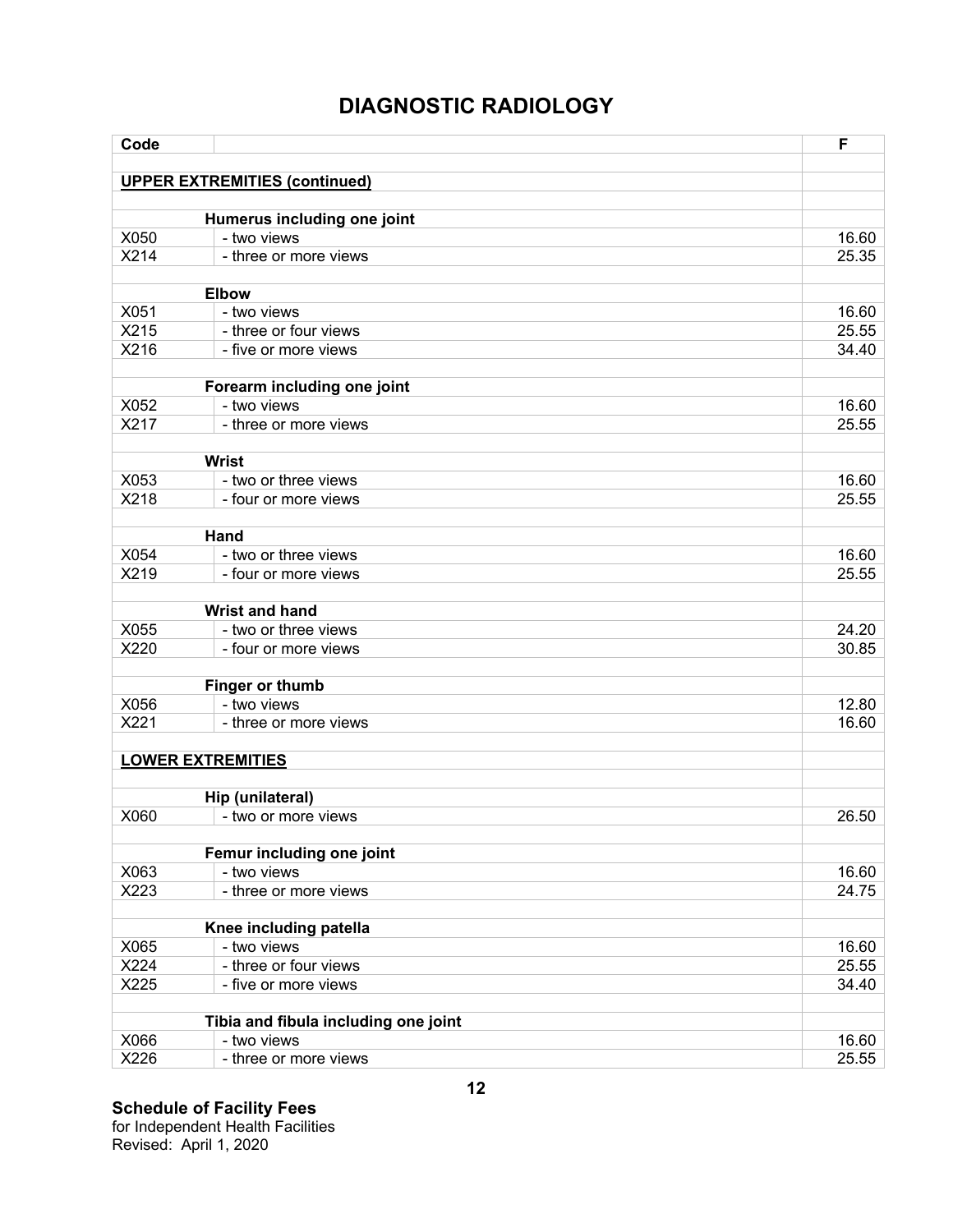| Code                     |                                                                                  | F     |
|--------------------------|----------------------------------------------------------------------------------|-------|
|                          |                                                                                  |       |
|                          | <b>LOWER EXTREMITIES (continued)</b>                                             |       |
|                          | <b>Ankle</b>                                                                     |       |
| X067                     | - two or three views                                                             | 16.60 |
| X227                     | - four or more views                                                             | 25.55 |
|                          |                                                                                  |       |
|                          | <b>Calcaneus</b>                                                                 |       |
| X068                     | - two views                                                                      | 16.60 |
| X228                     | - three or more views                                                            | 25.55 |
|                          |                                                                                  |       |
|                          | Foot                                                                             |       |
| X069                     | - two or three views                                                             | 16.60 |
| X229                     | - four or more views                                                             | 25.55 |
|                          | <b>Toe</b>                                                                       |       |
| X072                     | - two views                                                                      | 12.80 |
| X230                     | - three or more views                                                            | 16.60 |
|                          |                                                                                  |       |
| X064                     | Leg length studies (orthoroentgenogram)                                          | 24.20 |
|                          |                                                                                  |       |
| <b>SKELETAL SURVEYS</b>  |                                                                                  |       |
|                          |                                                                                  |       |
|                          | Skeletal survey for bone age                                                     |       |
| X057                     | - single film                                                                    | 16.60 |
| X058                     | - two or more films or views                                                     | 24.20 |
|                          |                                                                                  |       |
| X080                     | Other survey studies - e.g. rheumatoid, metabolic or metastatic<br>- single view | 8.30  |
| X081                     | - each additional film or view                                                   | 8.30  |
|                          |                                                                                  |       |
| <b>CHEST AND ABDOMEN</b> |                                                                                  |       |
|                          |                                                                                  |       |
|                          | <b>Chest</b>                                                                     |       |
| X090                     | - single view                                                                    | 16.60 |
| X091                     | - two views                                                                      | 24.40 |
| X092                     | - three or more views                                                            | 31.40 |
|                          |                                                                                  |       |
|                          | Note: Miniature chest film for survey purposes only is not an insured benefit.   |       |
|                          |                                                                                  |       |
| X039                     | <b>Ribs</b>                                                                      | 20.00 |
|                          | - two or more view                                                               |       |
|                          | <b>Sternum</b>                                                                   |       |
| X040                     | - two or more view                                                               | 20.00 |
|                          |                                                                                  |       |
|                          | <b>Thoracic inlet</b>                                                            |       |
| X096                     | - two or more view                                                               | 16.60 |
|                          |                                                                                  |       |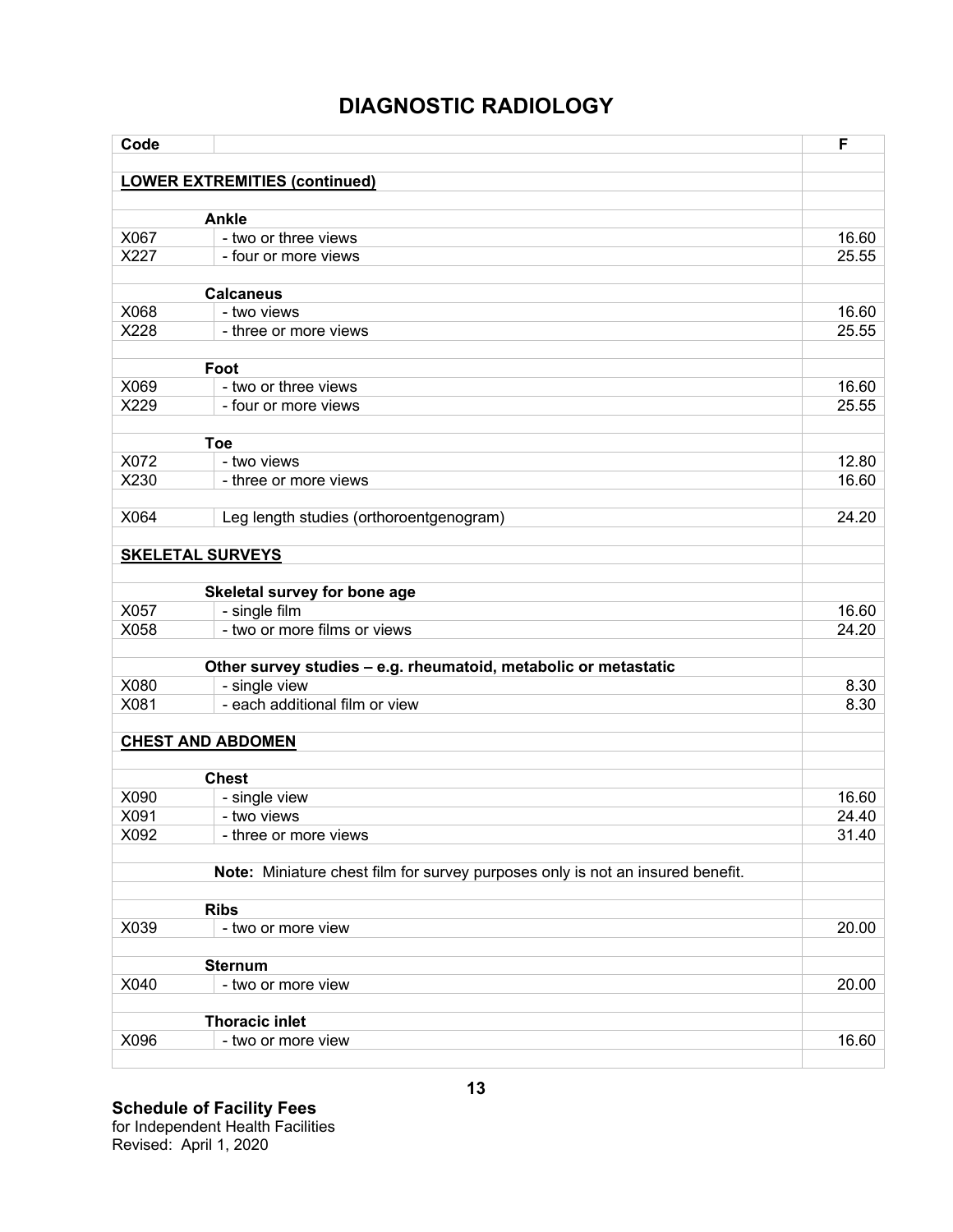| Code |                                                                        | F     |
|------|------------------------------------------------------------------------|-------|
|      |                                                                        |       |
|      | <b>CHEST AND ABDOMEN (continued)</b>                                   |       |
|      | <b>Abdomen</b>                                                         |       |
| X100 | - single view                                                          | 16.60 |
| X101 | - two or more views                                                    | 25.40 |
|      |                                                                        |       |
|      | <b>GASTROINTESTINAL TRACT</b>                                          |       |
|      | Palatopharyngeal analysis                                              |       |
| X105 | - cine or videotape                                                    | 32.90 |
|      |                                                                        |       |
|      | Pharynx and oesophagus                                                 |       |
| X106 | - cine or videotape                                                    | 32.90 |
|      |                                                                        |       |
| X107 | Oesophagus when X103, X104, X108 or X109 not claimed                   | 29.75 |
|      |                                                                        |       |
|      | Oesophagus, stomach and duodenum                                       |       |
| X108 | - including survey film, if taken                                      | 51.65 |
| X104 | - double contrast, including survey film, if taken                     | 54.10 |
| X103 | - double contrast, including survey film, if taken, and small bowel    | 67.95 |
|      |                                                                        |       |
| X110 | Hypotonic duodenogram                                                  | 43.90 |
| X109 | Oesophagus, stomach and small bowel                                    | 65.90 |
|      | Small bowel only                                                       |       |
| X111 | - when only examination performed during patient's visit               | 29.45 |
|      |                                                                        |       |
|      | Colon                                                                  |       |
| X112 | - barium enema including survey film, if taken                         | 53.95 |
| X113 | - air contrast, primary or secondary, including survey films, if taken | 68.35 |
|      |                                                                        |       |
|      | <b>Gallbladder</b>                                                     |       |
| X114 | - one or multiple day examinations                                     | 33.40 |
| X120 | - one or multiple day examinations with preliminary plain film         | 44.40 |
|      |                                                                        |       |
| X116 | T-tube cholangiogram                                                   | 24.20 |
| X123 | Operative pancreatogram or ERCP                                        | 24.20 |
|      |                                                                        |       |
|      | <b>GENITOURINARY TRACT</b>                                             |       |
|      |                                                                        |       |
| X129 | Retrograde pyelogram, unilateral or bilateral                          | 24.20 |
| X130 | Intravenous pyelogram including preliminary film                       | 55.35 |
| X137 | Cystogram (catheter)                                                   | 26.60 |
| X135 | Cystourethrogram, stress or voiding (catheter)                         | 30.65 |
| X131 | Cystourethrogram (non-catheter)                                        | 6.40  |
| X191 | Intestinal conduit examination or nephrostogram                        | 24.20 |
| X138 | Percutaneous antegrade pyelogram                                       | 24.20 |
| X139 | Percutaneous nephrostogram                                             | 24.20 |
|      |                                                                        |       |

for Independent Health Facilities Revised: April 1, 2020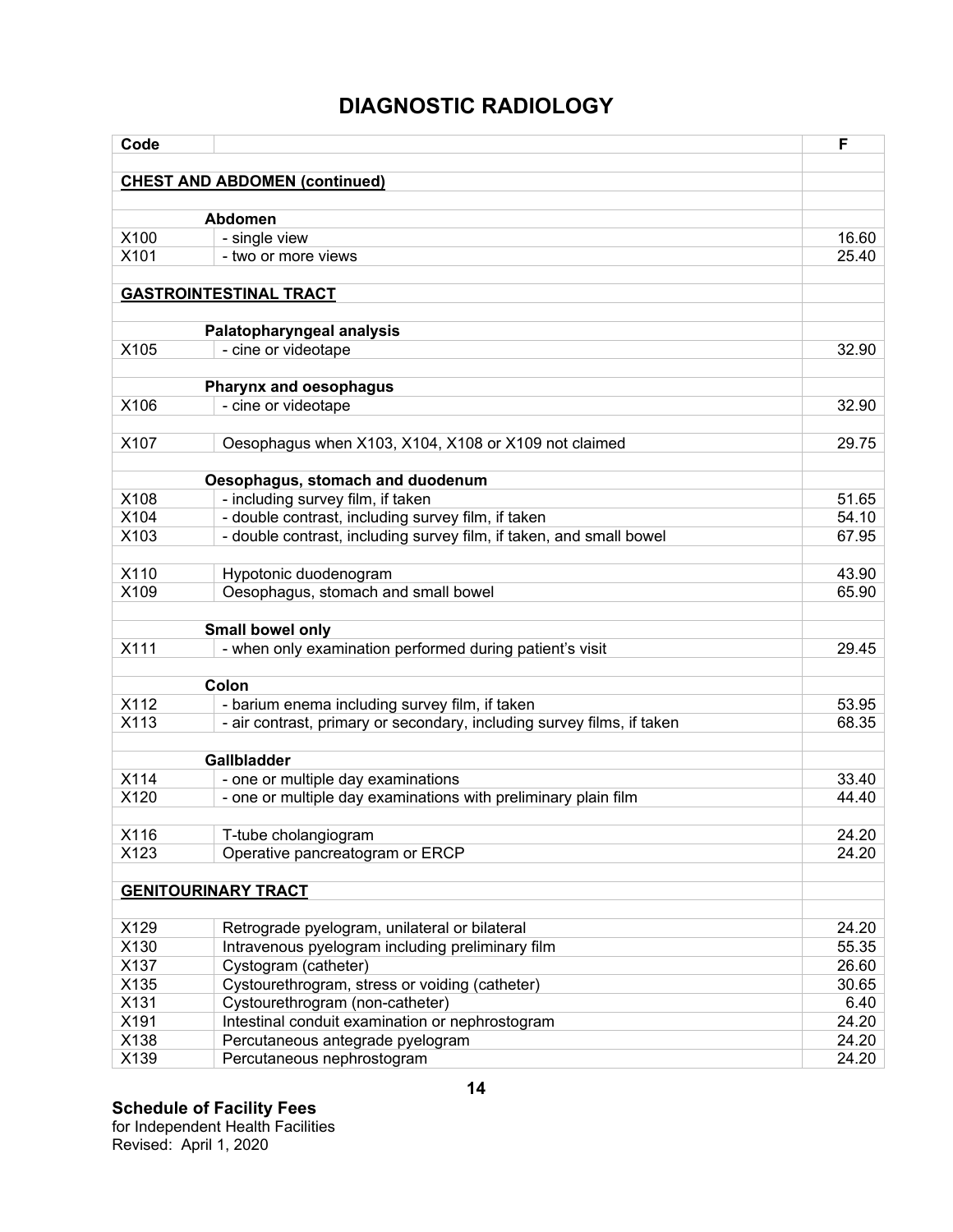| Code |                                                                                    | F      |
|------|------------------------------------------------------------------------------------|--------|
|      |                                                                                    |        |
|      | <b>GENITOURINARY TRACT (continued)</b>                                             |        |
| X134 | Retrograde urethrogram                                                             | 20.00  |
| X136 | Vasogram                                                                           | 20.00  |
| X141 | Cavernosography                                                                    | 23.05  |
|      |                                                                                    |        |
|      | OBSTETRICS AND GYNAECOLOGY                                                         |        |
|      |                                                                                    |        |
| X147 | Hysterosalpingogram                                                                | 33.25  |
|      | FLUOROSCOPY - BY PHYSICIAN WITH OR WITHOUT SPOT FILMS                              |        |
|      |                                                                                    |        |
| X195 | Chest                                                                              | 10.30  |
| X196 | Skeleton                                                                           | 10.30  |
| X197 | Abdomen                                                                            | 10.30  |
| X189 | Fluoroscopic control of clinical procedures done by another physician per 1/4 hour | 8.15   |
|      |                                                                                    |        |
|      | <b>SPECIAL EXAMINATIONS</b>                                                        |        |
|      | Abdominal, thoracic, cervical or cranial angiogram by catheterization              |        |
|      | Using single films                                                                 |        |
| X179 | - non-selective                                                                    | 33.00  |
| X180 | - selective (per vessel, to a maximum of 4)                                        | 43.40  |
|      |                                                                                    |        |
|      | Using film changer, cine or multiformat camera                                     |        |
| X181 | - non-selective                                                                    | 66.50  |
| X182 | - selective (per vessel, to a maximum of 4)                                        | 88.40  |
| X140 | - selective (5 or more vessels)                                                    | 353.85 |
|      |                                                                                    |        |
| X160 | Carotid angiogram by direct puncture<br>- unilateral                               | 54.50  |
| X161 | - bilateral                                                                        | 87.65  |
|      |                                                                                    |        |
|      | Peripheral angiogram                                                               |        |
| X174 | - unilateral                                                                       | 33.25  |
| X175 | - bilateral                                                                        | 43.90  |
|      |                                                                                    |        |
| X198 | Splenoportogram                                                                    | 65.90  |
| X199 | Translumbar aortogram                                                              | 65.90  |
|      | Vertebral angiogram - direct puncture or retrograde brachial injection             |        |
| X132 | - unilateral                                                                       | 54.50  |
| X133 | - bilateral                                                                        | 89.10  |
|      |                                                                                    |        |
| X156 | Arthrogram, tenogram or bursogram                                                  | 29.25  |
| X200 | - with fluoroscopy and complete positioning throughout by physician                | 40.90  |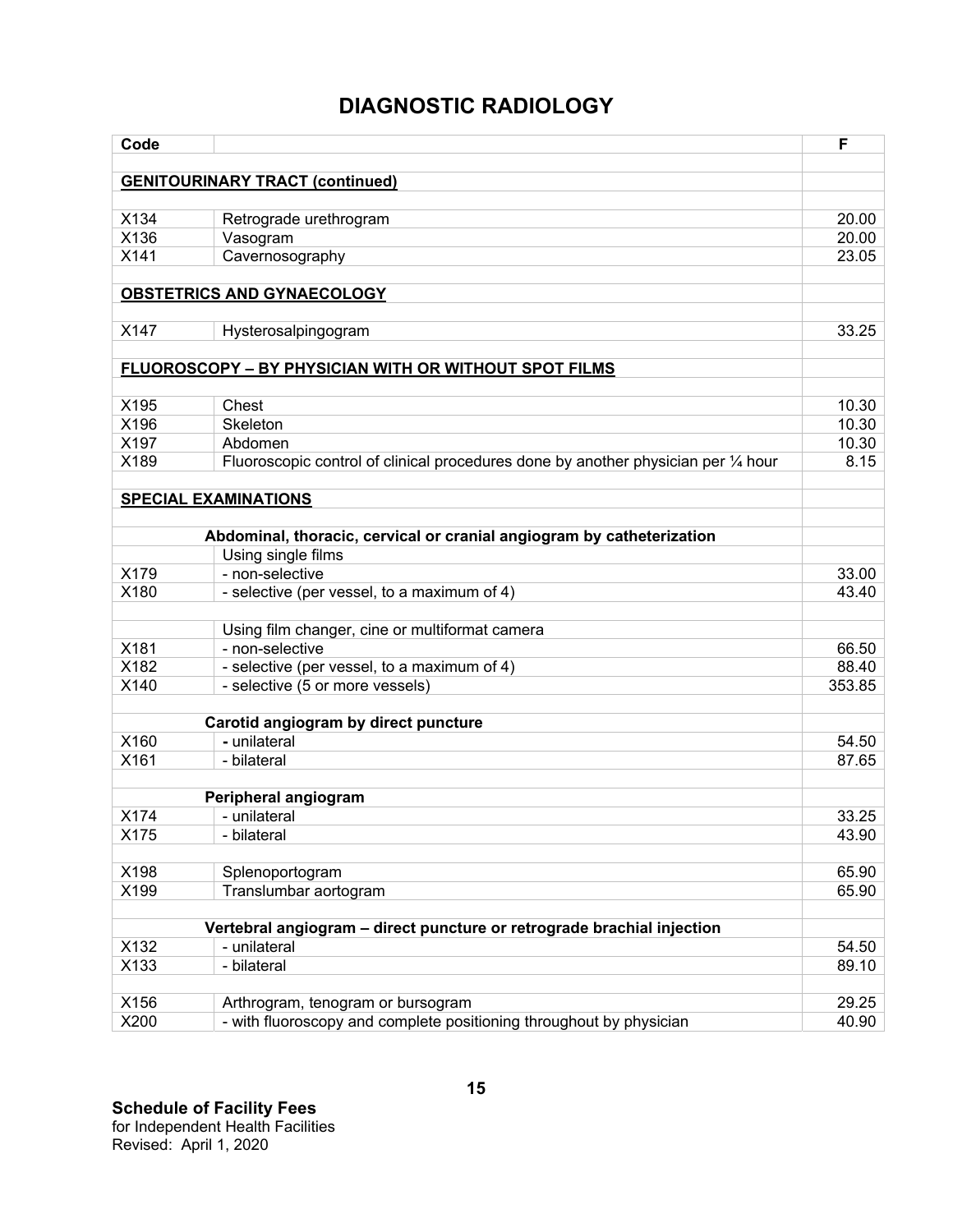| Code |                                                                                                                                                                                                                                             | F     |
|------|---------------------------------------------------------------------------------------------------------------------------------------------------------------------------------------------------------------------------------------------|-------|
|      |                                                                                                                                                                                                                                             |       |
|      | <b>SPECIAL EXAMINATIONS (continued)</b>                                                                                                                                                                                                     |       |
|      | <b>Bronchogram</b>                                                                                                                                                                                                                          |       |
| X158 | - unilateral                                                                                                                                                                                                                                | 32.30 |
| X159 | - bilateral                                                                                                                                                                                                                                 | 42.80 |
| X122 | Cholangiogram, percutaneous trans-hepatic                                                                                                                                                                                                   | 32.90 |
|      | <b>BONE MINERAL DENSITY (BMD) MEASUREMENT</b>                                                                                                                                                                                               |       |
|      | Dual-energy X-Ray Absorptiometry (DXA) - by axial technique only                                                                                                                                                                            |       |
|      | <b>Definition:</b>                                                                                                                                                                                                                          |       |
|      | For the purpose of second and subsequent testing,                                                                                                                                                                                           |       |
|      | "high risk patient" means a patient;                                                                                                                                                                                                        |       |
|      | 1. at risk for accelerated bone loss (in the absence of other risk factors, patient age                                                                                                                                                     |       |
|      | is deemed not to place a patient at high risk for accelerated bone loss);                                                                                                                                                                   |       |
|      | 2. with osteopenia or osteoporosis on any previous BMD testing;<br>or                                                                                                                                                                       |       |
|      | 3. with bone loss in excess of 1% per year as demonstrated by previous BMD<br>testing.                                                                                                                                                      |       |
|      | "low risk patient" means a patient who is not a high risk patient                                                                                                                                                                           |       |
|      | <b>Definition/Required Elements of Service:</b><br>BMD measurement by DXA is an insured service only when all the following<br>conditions have been met:<br>1. the service is rendered for the prevention and management of osteoporosis or |       |
|      | osteopenia;                                                                                                                                                                                                                                 |       |
|      | 2. when more than one site is measured, the sites include both hip and spine and<br>where measurement of both hip and spine is not technically feasible the site<br>measured consists of either hip or spine.                               |       |
|      | [Commentary:<br>Measurement of hip and spine would be considered not technically feasible due to<br>prosthesis or deformity.]                                                                                                               |       |
|      | <b>Baseline Test</b>                                                                                                                                                                                                                        |       |
| X145 | - one site                                                                                                                                                                                                                                  | 47.75 |
| X146 | - two or more sites                                                                                                                                                                                                                         | 61.55 |
|      | Second test - low risk patient                                                                                                                                                                                                              |       |
| X152 | - one site                                                                                                                                                                                                                                  | 47.75 |
| X153 | - two or more sites                                                                                                                                                                                                                         | 61.55 |
|      | Subsequent test - low risk patient                                                                                                                                                                                                          |       |
| X142 | - one site                                                                                                                                                                                                                                  | 47.75 |
| X148 | - two or more sites                                                                                                                                                                                                                         | 61.55 |
|      |                                                                                                                                                                                                                                             |       |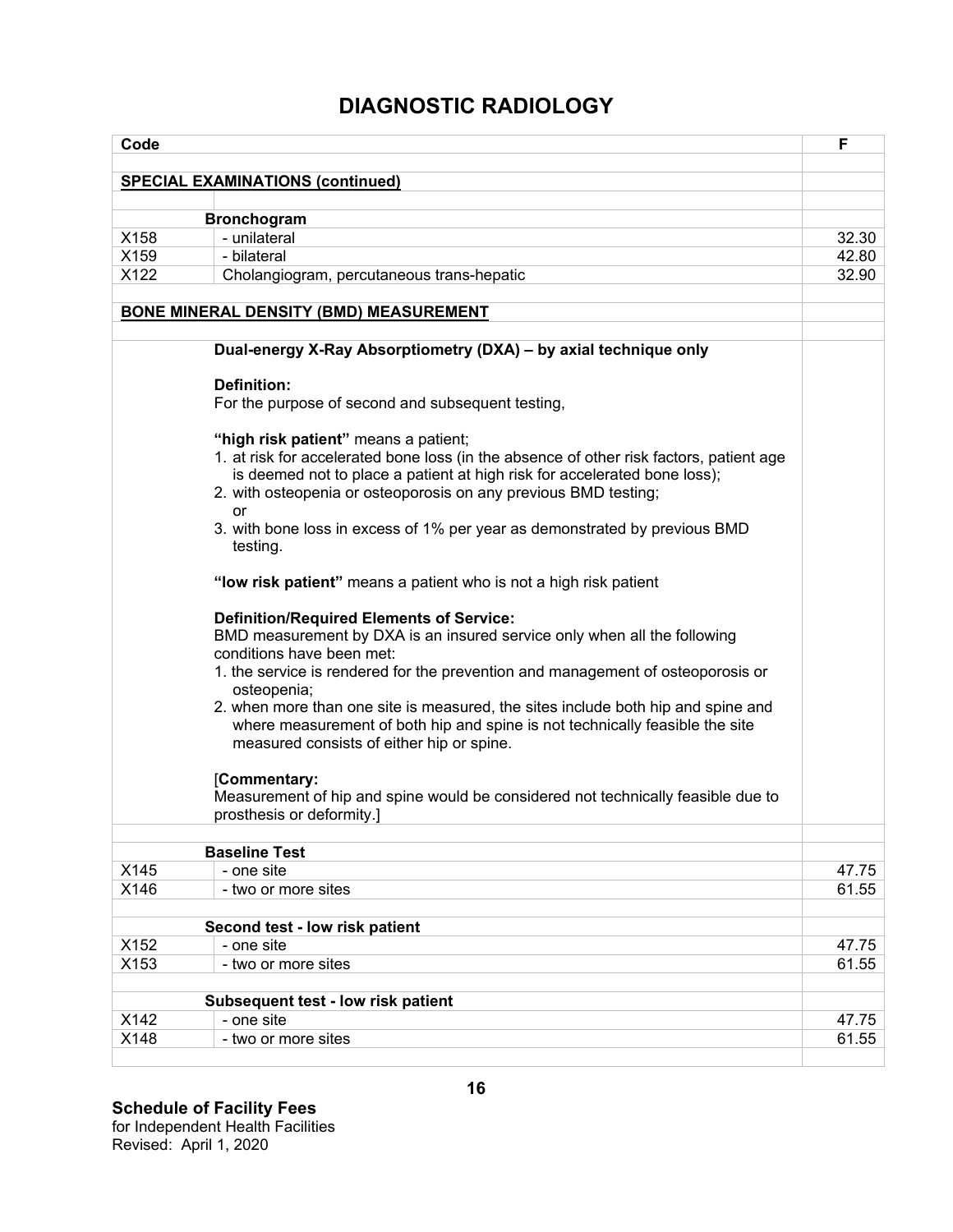## **GENERAL PREAMBLE**

| Code                                                                                                                                                                                                                                                                                                                                                                                                                                                                                                                                                                                                                                                                                                                                                                                                                                                                                                                                                                                                                                                                                                                                                                                                                                                                                                                                                                                                                                                                                                                                                 | F     |
|------------------------------------------------------------------------------------------------------------------------------------------------------------------------------------------------------------------------------------------------------------------------------------------------------------------------------------------------------------------------------------------------------------------------------------------------------------------------------------------------------------------------------------------------------------------------------------------------------------------------------------------------------------------------------------------------------------------------------------------------------------------------------------------------------------------------------------------------------------------------------------------------------------------------------------------------------------------------------------------------------------------------------------------------------------------------------------------------------------------------------------------------------------------------------------------------------------------------------------------------------------------------------------------------------------------------------------------------------------------------------------------------------------------------------------------------------------------------------------------------------------------------------------------------------|-------|
|                                                                                                                                                                                                                                                                                                                                                                                                                                                                                                                                                                                                                                                                                                                                                                                                                                                                                                                                                                                                                                                                                                                                                                                                                                                                                                                                                                                                                                                                                                                                                      |       |
| <b>BONE MINERAL DENSITY (BMD) MEASUREMENT (continued)</b>                                                                                                                                                                                                                                                                                                                                                                                                                                                                                                                                                                                                                                                                                                                                                                                                                                                                                                                                                                                                                                                                                                                                                                                                                                                                                                                                                                                                                                                                                            |       |
| Subsequent test - high risk patient                                                                                                                                                                                                                                                                                                                                                                                                                                                                                                                                                                                                                                                                                                                                                                                                                                                                                                                                                                                                                                                                                                                                                                                                                                                                                                                                                                                                                                                                                                                  |       |
| X149<br>- one site                                                                                                                                                                                                                                                                                                                                                                                                                                                                                                                                                                                                                                                                                                                                                                                                                                                                                                                                                                                                                                                                                                                                                                                                                                                                                                                                                                                                                                                                                                                                   | 47.75 |
| X155<br>- two or more sites                                                                                                                                                                                                                                                                                                                                                                                                                                                                                                                                                                                                                                                                                                                                                                                                                                                                                                                                                                                                                                                                                                                                                                                                                                                                                                                                                                                                                                                                                                                          | 61.55 |
|                                                                                                                                                                                                                                                                                                                                                                                                                                                                                                                                                                                                                                                                                                                                                                                                                                                                                                                                                                                                                                                                                                                                                                                                                                                                                                                                                                                                                                                                                                                                                      |       |
| <b>Payment rules:</b><br>1. Patients are limited to one baseline test (X145 or X146) in their lifetime.<br>Second test – low risk patient (X152/X153) is limited to a maximum of one test<br>2.<br>rendered not earlier than 36 months following the baseline test (X145/X146).<br>Subsequent test - low risk patient (X142/X148) is not eligible for payment when<br>3.<br>rendered earlier than 60 months following the second or any subsequent test.<br>Any combination of services described by X152 or X153 that were rendered to a<br>4.<br>patient between July 1, 2007, and April 1, 2008, for which claims were<br>submitted and paid as insured services under the Health Insurance Act<br>constitutes, a "second test - low risk patient" for the purpose of determining<br>service maximums for a second or subsequent test - low risk patient, and is<br>deemed to have been rendered on July 1, 2010.<br>5. Any service described by X152 or X153 rendered between April 1, 2008, and<br>July 1, 2010, for which a claim was submitted and paid as an insured service<br>under the Health Insurance Act constitutes a subsequent test - low risk patient<br>for the purpose of determining service maximums for second or subsequent test<br>- low risk patient and is deemed to have been rendered on July 1, 2010.<br>Subsequent test - high risk patients (X149/X155) is limited to a maximum of one<br>6.<br>test every 12 months unless the ordering physician obtains written prior<br>authorization from a medical consultant. |       |
| [Commentary:<br>Authorization will be dependent on the referring physician demonstrating that the<br>test is generally accepted as necessary for the patient under the circumstances.}<br>[Commentary:                                                                                                                                                                                                                                                                                                                                                                                                                                                                                                                                                                                                                                                                                                                                                                                                                                                                                                                                                                                                                                                                                                                                                                                                                                                                                                                                               |       |
| Baseline, second test and subsequent tests should be ordered only in<br>1.<br>accordance with current practice guidelines. In those situations where testing is<br>ordered on a particular patient for reasons that vary from the guidelines, the<br>ordering physician should ensure that the patient's medical record sufficiently<br>explains the justification for the test in this particular case.<br>In the event a patient with a previous normal baseline test (X145/X146) or<br>2.<br>second test (X152/X153) or normal subsequent test - low risk patient<br>(X142/X148) meets any of the criteria listed for high risk patients as stated<br>above, the patient would be eligible for subsequent test - high risk patient<br>services (X149/X155) subject to the restriction stated in payment rule #6.<br>The 2002 Clinical Practice Guidelines for the Diagnosis and Management of<br>3.<br>Osteoporosis in Canada (reviewed in 2006) can be found at<br>http://www.cmaj.ca/cgi/reprint/167/10 suppl/s1.pdf.<br>Individuals under age 65 without one major or two minor risk factors typically do<br>4.<br>not benefit from BMD measurement.]                                                                                                                                                                                                                                                                                                                                                                                          |       |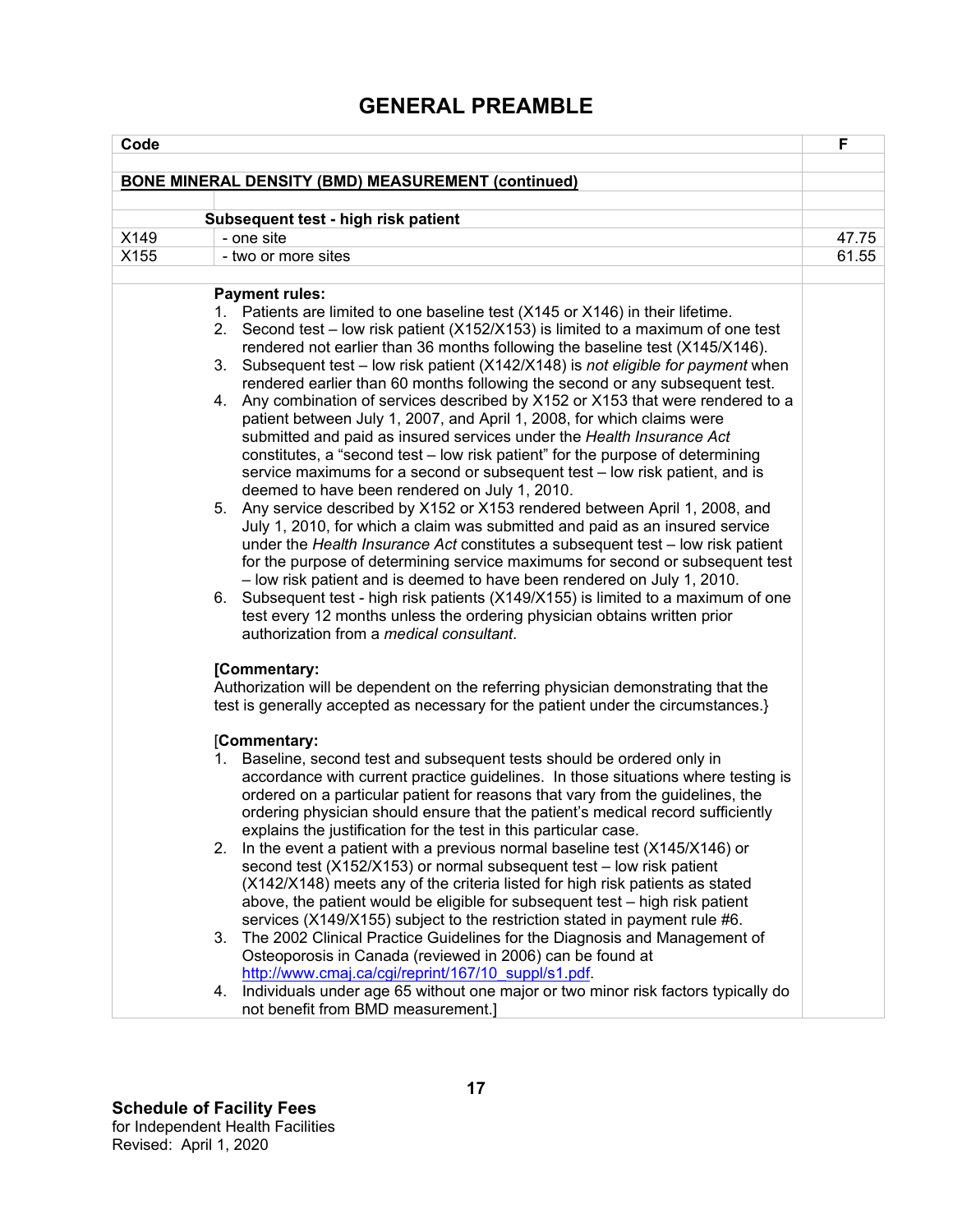| Code |                                                                                                         | F     |
|------|---------------------------------------------------------------------------------------------------------|-------|
|      |                                                                                                         |       |
|      | <b>MISCELLANEOUS EXAMINATIONS</b>                                                                       |       |
| X163 | Dacrocystogram                                                                                          | 33.00 |
|      |                                                                                                         |       |
|      | Discogram(s)                                                                                            |       |
| X164 | - one or more levels                                                                                    | 32.30 |
| X167 | Fistula or sinus                                                                                        | 23.95 |
| X169 | Laminogram, planigram, tomogram                                                                         | 44.50 |
| X170 | Laryngogram                                                                                             | 32.30 |
| X171 | Lymphangiogram                                                                                          | 54.65 |
| X192 | Mammary ductography                                                                                     | 27.95 |
|      |                                                                                                         |       |
|      | <b>Mammogram - Signs or Symptoms</b>                                                                    |       |
|      |                                                                                                         |       |
|      | [Commentary: For individuals with identified signs or symptoms or follow-up of<br>established disease.] |       |
|      |                                                                                                         |       |
|      | Dedicated equipment                                                                                     |       |
| X184 | - unilateral                                                                                            | 31.30 |
| X185 | - bilateral                                                                                             | 41.45 |
|      |                                                                                                         |       |
|      | Mammogram - No Signs or Symptoms                                                                        |       |
|      |                                                                                                         |       |
|      | [Commentary: Where the sole reason for the request for a mammogram is for an                            |       |
|      | individual with identified risk factors in accordance with clinical practice guidelines]                |       |
|      |                                                                                                         |       |
| X172 | Dedicated equipment<br>- unilateral                                                                     | 31.30 |
| X178 | - bilateral                                                                                             | 41.45 |
|      |                                                                                                         |       |
| X194 | Additional coned views with or without magnification (limit of two per breast) per                      | 6.65  |
|      | film                                                                                                    |       |
| X201 | Breast biopsy specimen x-ray, per specimen                                                              | 6.65  |
| X150 | Mechanical evaluation of knee                                                                           | 28.40 |
| X193 | Microradioscopy of the hands                                                                            | 16.15 |
| X173 | Myelogram - spine and/or posterior fossa                                                                | 38.95 |
| X190 | Pantomography                                                                                           | 19.80 |
| X154 | Penis                                                                                                   | 17.80 |
| X176 | Sialogram                                                                                               | 33.25 |
| X177 | Skin thickness measurement                                                                              | 17.40 |
| X166 | Examination using portable machine "in home" add to first examination only                              | 72.20 |
|      |                                                                                                         |       |
|      | Note: X166 does not apply to the use of a portable machine in a hospital. Can only                      |       |
|      | be claimed once per day regardless of the number of people x-rayed in the same                          |       |
|      | "home" including "nursing home".                                                                        |       |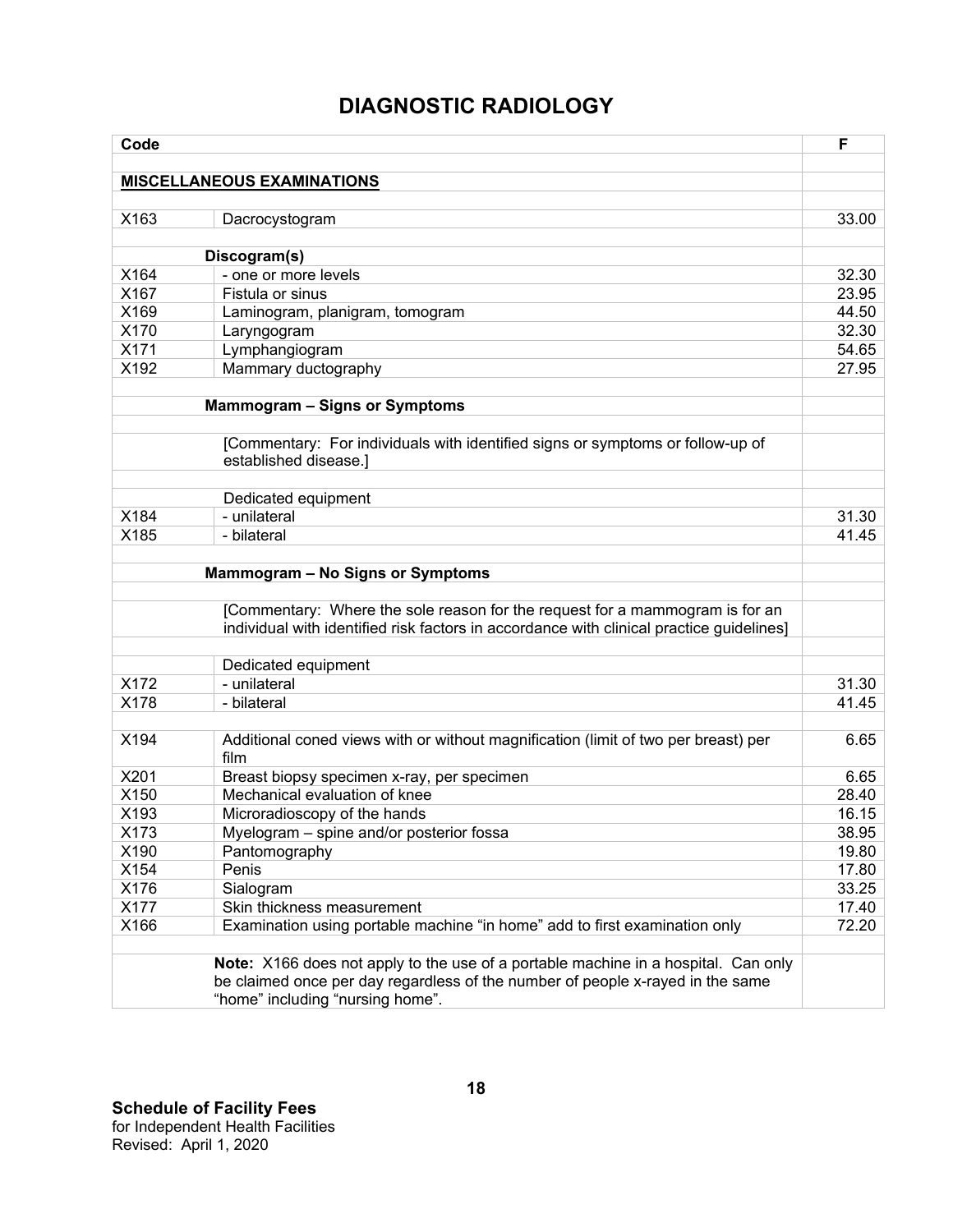#### **PREAMBLE**

#### **SPECIFIC ELEMENTS**

#### **For Facility Fee Component (F)**

**A.** Preparing the patient for the procedure.

**B.** Performing the diagnostic procedure(s).

**C.** Making arrangements for any appropriate follow-up care.

**D.** Providing records of the results of the procedure to the interpreting physician.

**E.** Discussion with, and providing information and advice to, the patient or patient's representative, whether by telephone or otherwise, on matters related to the service.

**F.** Preparing and transmitting a written, signed and dated interpretative report of the procedure to the referring physician.

**G.** Providing premises, equipment, supplies and personnel for all *specific elements* of the technical components.

#### **OTHER TERMS AND DEFINITIONS**

1. Professional and facility fee components are claimed separately. Claims for the facility fee component F are submitted using listed fee code with suffix B. Claims for professional component are submitted using fee code with suffix C (e.g. J102C).

2. A-Mode - implies a one-dimensional ultrasonic measurement procedure.

3. M-Mode - implies a one-dimensional ultrasonic measurement procedure with movement of the trace to record amplitude and velocity of moving echo-producing structures.

4. Scan B-Mode - implies a two-dimensional ultrasonic scanning procedure with a two dimensional display. All ultrasound examinations include a permanent record and interpretative report.

5. All benefits listed apply to unilateral examinations unless otherwise specified. When imaging of only one anatomical area is requested, comparison ultrasound(s) initiated by the interpreting physician or facility are not eligible for payment.

6. Ultrasound of the abdomen, pelvis or breast, rendered in an Independent Health Facility or a hospital in-patient or out-patient department, is insured in accordance with the Health Insurance Act when referred by a registered nurse holding an extended certificate of registration (RN(EC)).

7. Ultrasound for normal, complicated or high risk pregnancy (but not for the postpartum period) rendered in an Independent Health Facility is insured when referred by a midwife who is a member of the College of Midwives of Ontario or an aboriginal midwife.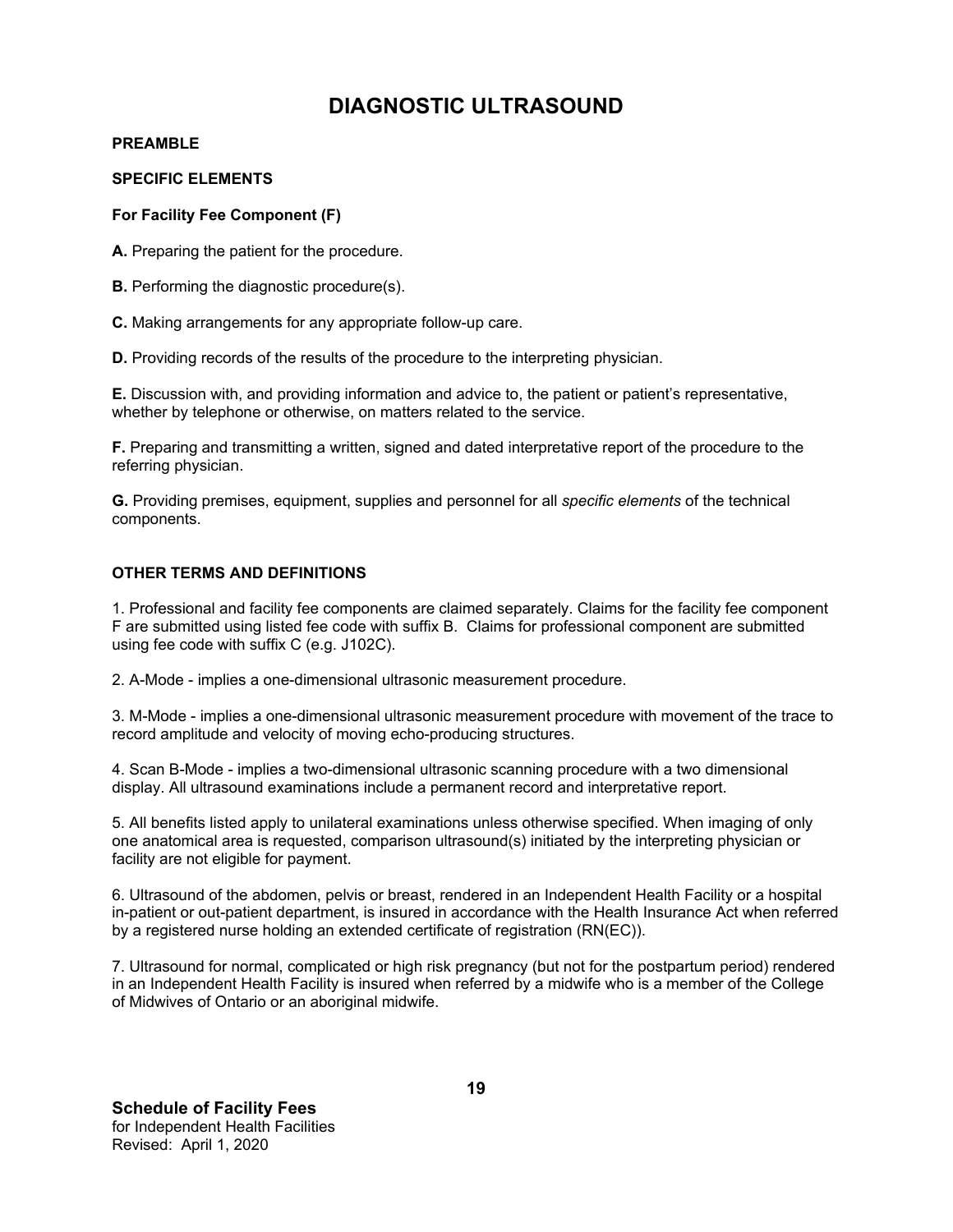8. The diagnostic ultrasound benefit includes the generally accepted components of the procedure. For example, where a licensee provides breast ultrasound services, a scan of the axilla is an integral part of the breast imaging exam. The licensee shall not charge any facility fees to the ministry in connection with an additional insured service fee code such as J182 (extremity ultrasound)

9 Where a referring physician requests a single site imaging study (for example, one breast, one limb), any additional imaging of a portion of the anatomy for comparison purposes is not an insured service and shall not be charged to the ministry.

10.Ultrasound of extremity (J182) are to be claimed per limb, not per joint. Scanning two joints on one limb and claiming two services for J182 is incorrect.

11. The practice of routinely submitting claims for more diagnostic ultrasound services than were requested by the referring physician for the majority of patients scanned, will result in a ministry review and potential recovery of funds and/or potential licensing actions. Examples of this unacceptable practice include;

Bilateral Scans

2 Breasts routinely imaged and billed when only one was requested without the approval of the site radiologist , J127

2, 3, or 4 Extremities routinely imaged and billed when only one or two were requested J182 Axilla scanned and routinely billed as J182 (extremity) during a breast ultrasound [J127 includes scanning of the axilla]

• Routine Addition of scans

Addition of trans vaginal US J138 to a requisition for pelvic US J162

Addition of extremity ultrasound J182 to peripheral vessel assessment, J202

Addition of chest US, J125 to abdominal imaging studies where this is not indicated

Addition of limited pelvis US, J163 to abdominal US, J135, or to limited abdomen, J128

12. Ultrasound services are not insured when rendered in support of in-vitro fertilization services or artificial insemination services.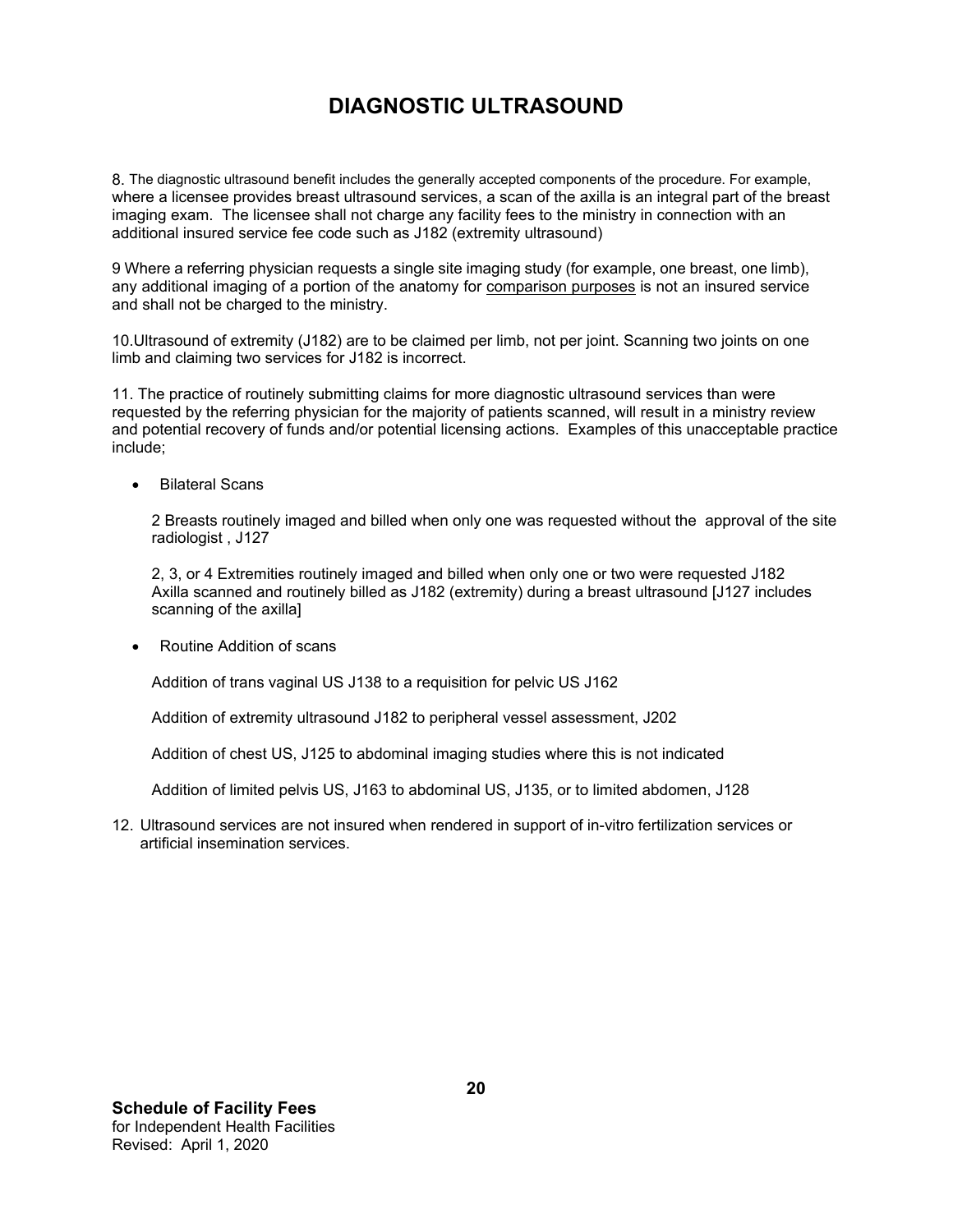| Code                 |                                                                                                        | F     |
|----------------------|--------------------------------------------------------------------------------------------------------|-------|
|                      |                                                                                                        |       |
| <b>HEAD AND NECK</b> |                                                                                                        |       |
|                      | <b>Brain</b>                                                                                           |       |
| J122                 | - complete, B-mode                                                                                     | 48.85 |
|                      |                                                                                                        |       |
|                      | Echography - ophthalmic (excluding vascular study)                                                     |       |
| J102                 | - quantitative, A-mode                                                                                 | 23.20 |
| J103                 | - B-scan immersion                                                                                     | 45.50 |
| J107                 | - B-scan contact                                                                                       | 22.50 |
| J108                 | - biometry (Axial length - A-mode)                                                                     | 23.60 |
|                      | Face and/or neck                                                                                       |       |
| J105                 | - excluding vascular study                                                                             | 48.95 |
|                      |                                                                                                        |       |
|                      | Note: J105 is not eligible for payment when rendered for ultrasound imaging of the<br>$sinus(es)$ .    |       |
|                      |                                                                                                        |       |
|                      | THORAX, ABDOMEN AND RETROPERITONEUM                                                                    |       |
|                      | <b>Thorax</b>                                                                                          |       |
| J125                 | Chest masses, pleural effusion - A & B-mode                                                            | 50.50 |
|                      |                                                                                                        |       |
|                      | <b>Abdomen and Retroperitoneum</b>                                                                     |       |
|                      | Abdominal scan                                                                                         |       |
| J135                 | - complete                                                                                             | 50.50 |
| J128                 | - limited study (e.g. gallbladder only, aorta only or follow-up study)                                 | 33.25 |
|                      |                                                                                                        |       |
| <b>PREGNANCY</b>     |                                                                                                        |       |
|                      | <b>Complete</b>                                                                                        |       |
| J159                 | - on or after 16 weeks gestation (maximum one per normal pregnancy)                                    | 50.50 |
| J160                 | - for high risk pregnancy or complications of pregnancy                                                | 50.50 |
| J166                 | - multiple gestation, for each additional fetus, to J160                                               | 42.90 |
|                      |                                                                                                        |       |
|                      | <b>Gestational age for Maternal Serum Screening Program</b>                                            |       |
| J157                 | - before 16 weeks gestation (maximum one per normal pregnancy)                                         | 33.25 |
|                      |                                                                                                        |       |
|                      | Limited                                                                                                |       |
| J158                 | - for high risk pregnancy or complications of pregnancy                                                | 33.25 |
| J167                 | - fetal Doppler evaluation of middle cerebral artery and/or ductus venosus, to<br>J160 or J158,<br>add | 33.25 |
|                      |                                                                                                        |       |
|                      | Note: J167 is only eligible for payment when rendered by a physician for                               |       |
|                      | assessment of fetal anemia or intrauterine growth retardation measuring below the                      |       |
|                      | 10 <sup>th</sup> percentile                                                                            |       |
|                      |                                                                                                        |       |
| J168                 | - nuchal translucency for Prenatal Genetic Screening (maximum one per pregnancy)                       | 40.40 |
| J169                 | - multiple gestation, for each additional fetus, to J168<br>add                                        | 34.30 |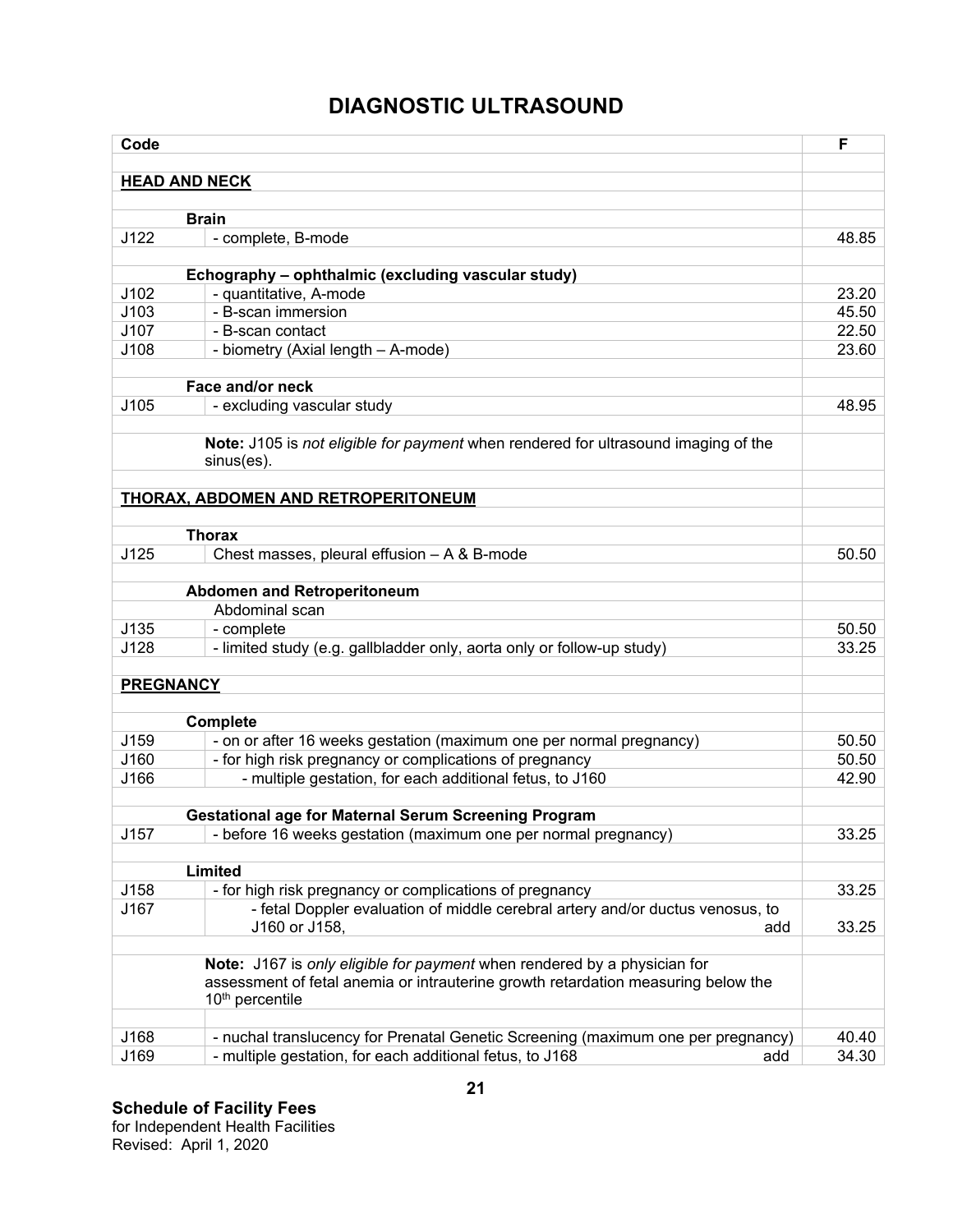| Code                   |                                                                                                                                                                                                                                 | F      |
|------------------------|---------------------------------------------------------------------------------------------------------------------------------------------------------------------------------------------------------------------------------|--------|
|                        | <b>PREGNANCY (continued)</b>                                                                                                                                                                                                    |        |
|                        |                                                                                                                                                                                                                                 |        |
|                        | Payment rules: Ultrasound services listed under the headings "Abdomen and<br>Retroperitoneum" or "Pelvis" or "Pregnancy" rendered on the same day to the same<br>patient by any physician as J168 are not eligible for payment. |        |
| <b>PELVIS</b>          |                                                                                                                                                                                                                                 |        |
|                        | <b>Pelvis</b>                                                                                                                                                                                                                   |        |
| J162                   | - complete*                                                                                                                                                                                                                     | 50.50  |
|                        |                                                                                                                                                                                                                                 |        |
| J138                   | Intracavitary ultrasound* (e.g. transrectal, transvaginal)                                                                                                                                                                      | 50.50  |
|                        | Note: *For ovulation induction purposes, the limit is one per cycle. Additional<br>ultrasounds may be claimed as J164.                                                                                                          |        |
| J165                   | Transvaginal sonohysterography - may include saline or other intracavitary contrast<br>media except Echovist for demonstration of tubal patency                                                                                 | 103.50 |
| J476                   | Transvaginal sonohysterography - including Echovist contrast media for<br>demonstration of tubal patency                                                                                                                        | 241.15 |
|                        | Note: J138 and J161 rendered in conjunction with J165 are insured services payable                                                                                                                                              |        |
|                        | at nil.                                                                                                                                                                                                                         |        |
| J163                   | - limited study - for other than pregnancy                                                                                                                                                                                      | 33.25  |
|                        | Intracavitary ultrasound                                                                                                                                                                                                        |        |
| J161                   | - limited - for other than pregnancy                                                                                                                                                                                            | 33.25  |
| J164                   | Follicle monitoring studies                                                                                                                                                                                                     | 25.25  |
|                        | [Commentary: Ultrasound services are not insured when rendered to support in-vitro fertilization<br>services or artificial insemination services.]                                                                              |        |
| <b>VASCULAR SYSTEM</b> |                                                                                                                                                                                                                                 |        |
|                        | Extra-cranial vessel assessment - above the aortic arch                                                                                                                                                                         |        |
|                        | Bilateral carotid and/or subclavian and/or vertebral arteries only                                                                                                                                                              |        |
| J190                   | - doppler scan or B scan                                                                                                                                                                                                        | 44.15  |
| J201                   | - duplex scan i.e. simultaneous real time, B-mode imaging and spectral analysis                                                                                                                                                 | 57.00  |
|                        | Peripheral vessel assessment (distal to inguinal ligament or axilla), artery and/or vein<br>evaluation per extremity. Not to be billed routinely with J190, J191 or J192.                                                       |        |
| J193                   | - doppler scan or B scan, unilateral                                                                                                                                                                                            | 22.85  |
| J202                   | - duplex scan i.e. simultaneous real time, B-mode imaging and spectral analysis,<br>unilateral                                                                                                                                  | 29.50  |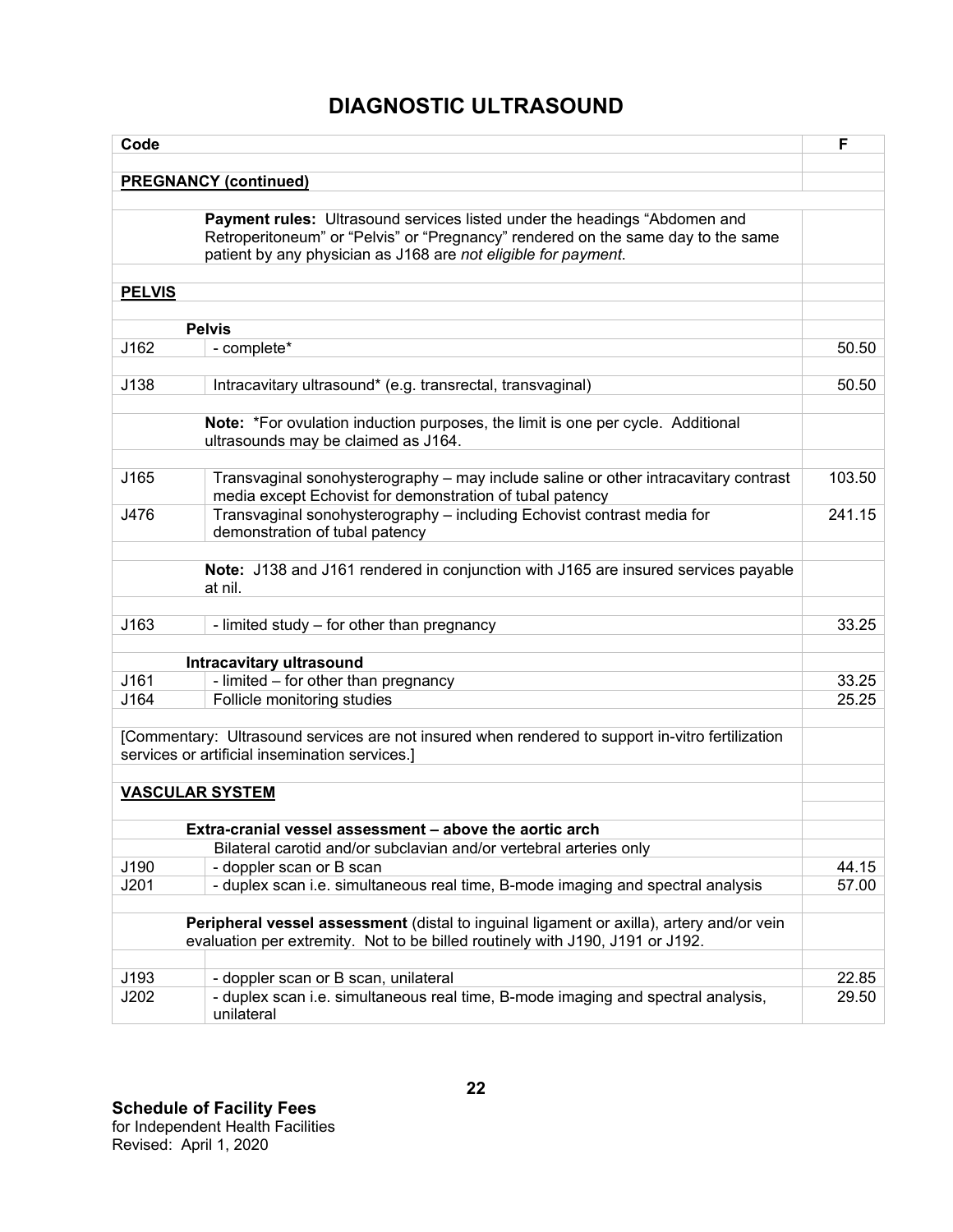| Code |                                                                                                                                                                              | F     |
|------|------------------------------------------------------------------------------------------------------------------------------------------------------------------------------|-------|
|      |                                                                                                                                                                              |       |
|      | <b>VASCULAR SYSTEM (continued)</b>                                                                                                                                           |       |
|      | <b>Venous assessment</b>                                                                                                                                                     |       |
| J198 | - bilateral – includes assessment of femoral, popliteal and posterior or tibial veins<br>with appropriate functional manoeuvres and permanent record                         | 7.65  |
|      | Note: Note to be claimed during surgery or during patient's post-operative stay in<br>hospital.                                                                              |       |
|      | Doppler evaluation of organ transplantation                                                                                                                                  |       |
| J205 | - arterial and/or venous                                                                                                                                                     | 22.85 |
|      |                                                                                                                                                                              |       |
|      | Duplex evaluation of portal hypertension                                                                                                                                     |       |
| J206 | - must include doppler interrogation and documentation or superior mesenteric vein,                                                                                          |       |
|      | splenic vein, portal veins, hepatic veins and hepatic arteries                                                                                                               | 22.85 |
|      |                                                                                                                                                                              |       |
|      | Note: Not to be billed unless study specifically requested by referring physician.                                                                                           |       |
|      | Duplex assessment of patency obstruction, and flow direction of vascular shunts                                                                                              |       |
| J207 | - must include doppler interrogation and documentation of vascular shunts                                                                                                    | 22.85 |
|      |                                                                                                                                                                              |       |
|      | Note: Not to be billed unless study specifically requested by referring physician.                                                                                           |       |
|      | <b>VASCULAR LABORATORY FEES</b>                                                                                                                                              |       |
|      |                                                                                                                                                                              |       |
|      | Ankle pressure measurements                                                                                                                                                  |       |
| J200 | - requires a minimum of 4 segmental pressure recordings and/or pulse volume<br>recordings and/or Doppler recordings<br>- unilateral or bilateral                             | 21.10 |
| J196 | - with exercise and/or quantitative measurement, to J200<br>add                                                                                                              | 8.30  |
|      | Note:<br>G517 is not eligible for payment in addition to J200.<br>1.<br>This service is only eligible for payment when the device used produces a hard copy<br>2.<br>output. |       |
|      | [Commentary:<br>For ankle pressure determination and ankle-arm index, see G517 under Cardiovascular<br>Diagnostic & Therapeutic Procedures of the Schedule of Benefits.]     |       |
|      | Penile pressure recordings                                                                                                                                                   |       |
| J197 | - two or more pressures                                                                                                                                                      | 7.10  |
|      |                                                                                                                                                                              |       |
|      | <b>Penile Doppler Evaluation</b>                                                                                                                                             |       |
| J199 | - Doppler scan                                                                                                                                                               | 7.10  |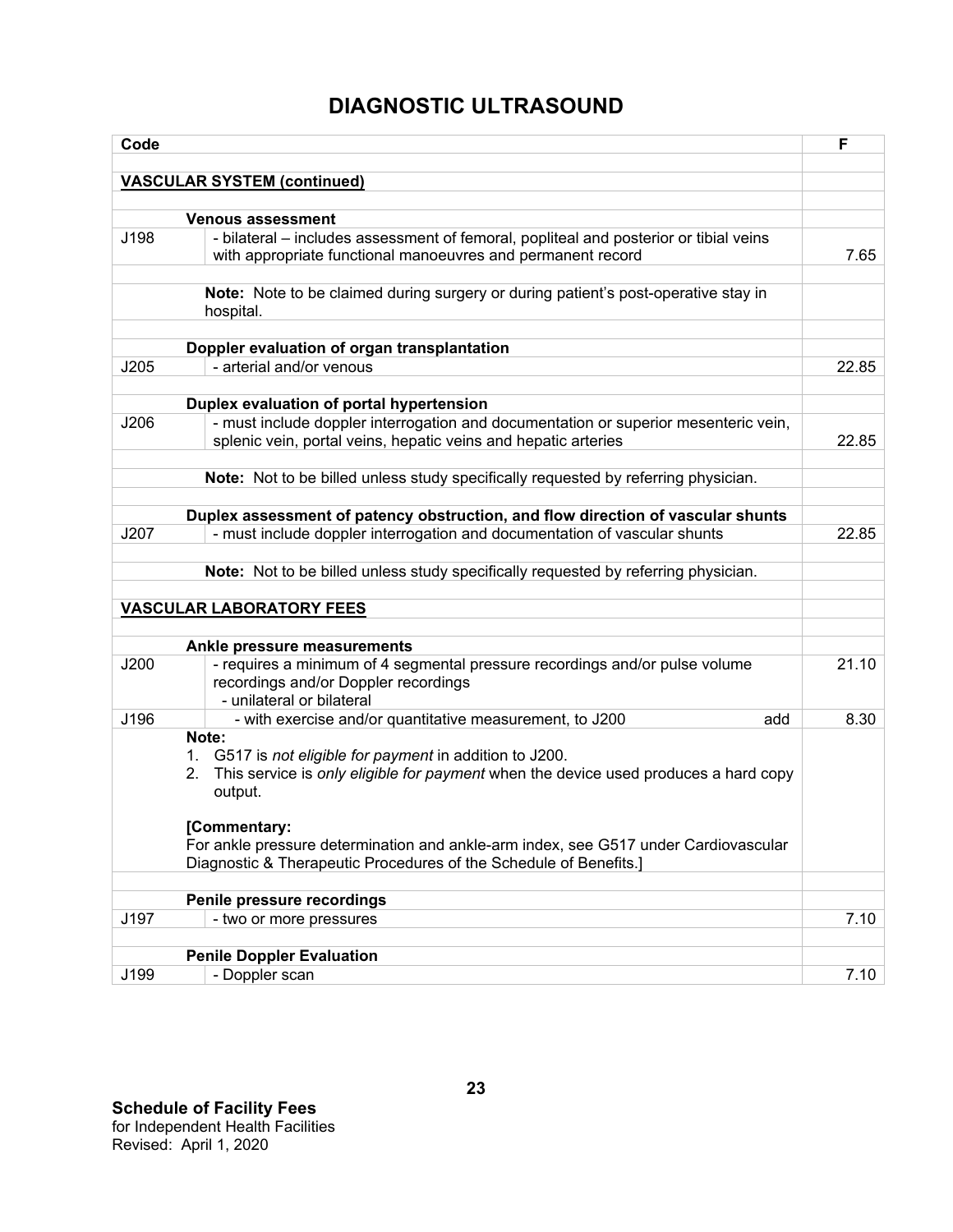| Code                                                                                                                                                                                                                                                                                                                                                                                                                                                                                                                                                                                                                                                                                                                                                                                                          | F     |
|---------------------------------------------------------------------------------------------------------------------------------------------------------------------------------------------------------------------------------------------------------------------------------------------------------------------------------------------------------------------------------------------------------------------------------------------------------------------------------------------------------------------------------------------------------------------------------------------------------------------------------------------------------------------------------------------------------------------------------------------------------------------------------------------------------------|-------|
|                                                                                                                                                                                                                                                                                                                                                                                                                                                                                                                                                                                                                                                                                                                                                                                                               |       |
| <b>VASCULAR LABORATORY FEES (continued)</b>                                                                                                                                                                                                                                                                                                                                                                                                                                                                                                                                                                                                                                                                                                                                                                   |       |
| Note:<br>Penile Doppler is only insured for the following indications:<br>priapism;<br>1.<br>2. trauma;<br>3. revascularization;<br>4. primary erectile dysfunction; or<br>5. failure of both oral and injectable therapy for erective dysfunction.                                                                                                                                                                                                                                                                                                                                                                                                                                                                                                                                                           |       |
| [Commentary:<br>Penile Doppler performed for other indications is not an insured service.]                                                                                                                                                                                                                                                                                                                                                                                                                                                                                                                                                                                                                                                                                                                    |       |
| <b>Transcutaneous tissue</b>                                                                                                                                                                                                                                                                                                                                                                                                                                                                                                                                                                                                                                                                                                                                                                                  |       |
| J203<br>- oxygen tension measurements                                                                                                                                                                                                                                                                                                                                                                                                                                                                                                                                                                                                                                                                                                                                                                         | 24.95 |
| J204<br>- when done in addition to Doppler studies                                                                                                                                                                                                                                                                                                                                                                                                                                                                                                                                                                                                                                                                                                                                                            | 13.65 |
| <b>MISCELLANEOUS</b>                                                                                                                                                                                                                                                                                                                                                                                                                                                                                                                                                                                                                                                                                                                                                                                          |       |
| <b>Extremities</b>                                                                                                                                                                                                                                                                                                                                                                                                                                                                                                                                                                                                                                                                                                                                                                                            |       |
| J182<br>- per limb (excluding vascular study)                                                                                                                                                                                                                                                                                                                                                                                                                                                                                                                                                                                                                                                                                                                                                                 | 26.40 |
| <b>Breast</b>                                                                                                                                                                                                                                                                                                                                                                                                                                                                                                                                                                                                                                                                                                                                                                                                 |       |
| J127<br>- scan B-mode (per breast)                                                                                                                                                                                                                                                                                                                                                                                                                                                                                                                                                                                                                                                                                                                                                                            | 24.55 |
| <b>Scrotal</b>                                                                                                                                                                                                                                                                                                                                                                                                                                                                                                                                                                                                                                                                                                                                                                                                |       |
| J183<br>- scan                                                                                                                                                                                                                                                                                                                                                                                                                                                                                                                                                                                                                                                                                                                                                                                                | 48.95 |
|                                                                                                                                                                                                                                                                                                                                                                                                                                                                                                                                                                                                                                                                                                                                                                                                               |       |
| ULTRASONIC GUIDANCE                                                                                                                                                                                                                                                                                                                                                                                                                                                                                                                                                                                                                                                                                                                                                                                           |       |
| <b>SPECIFIC ELEMENTS</b><br>In addition to the common elements, the components of Ultrasonic Guidance include<br>the following specific elements.<br>A. Preparing the patient for the procedure.<br>B. Assisting at the performance of the procedure.<br>C. Making arrangements for follow-up care.<br>D. Discussion with, and providing information and advice to the patient or patient's<br>representative(s), whether by telephone or otherwise, on matters related to the<br>service.<br>E. Providing premises, equipment, supplies and personnel for all specific elements<br>of the technical and professional components except for the premises for any<br>aspect(s) of A and D of the <i>professional component</i> that is(are) not performed at<br>the place in which the procedure is performed. |       |
| J149<br>Ultrasonic Guidance of biopsy, aspiration, amniocentesis or drainage procedures                                                                                                                                                                                                                                                                                                                                                                                                                                                                                                                                                                                                                                                                                                                       |       |
| (one physician only)                                                                                                                                                                                                                                                                                                                                                                                                                                                                                                                                                                                                                                                                                                                                                                                          | 48.95 |
| Note: J138 and J161 performed during the same visit as J149 is an insured service<br>payable at nil.                                                                                                                                                                                                                                                                                                                                                                                                                                                                                                                                                                                                                                                                                                          |       |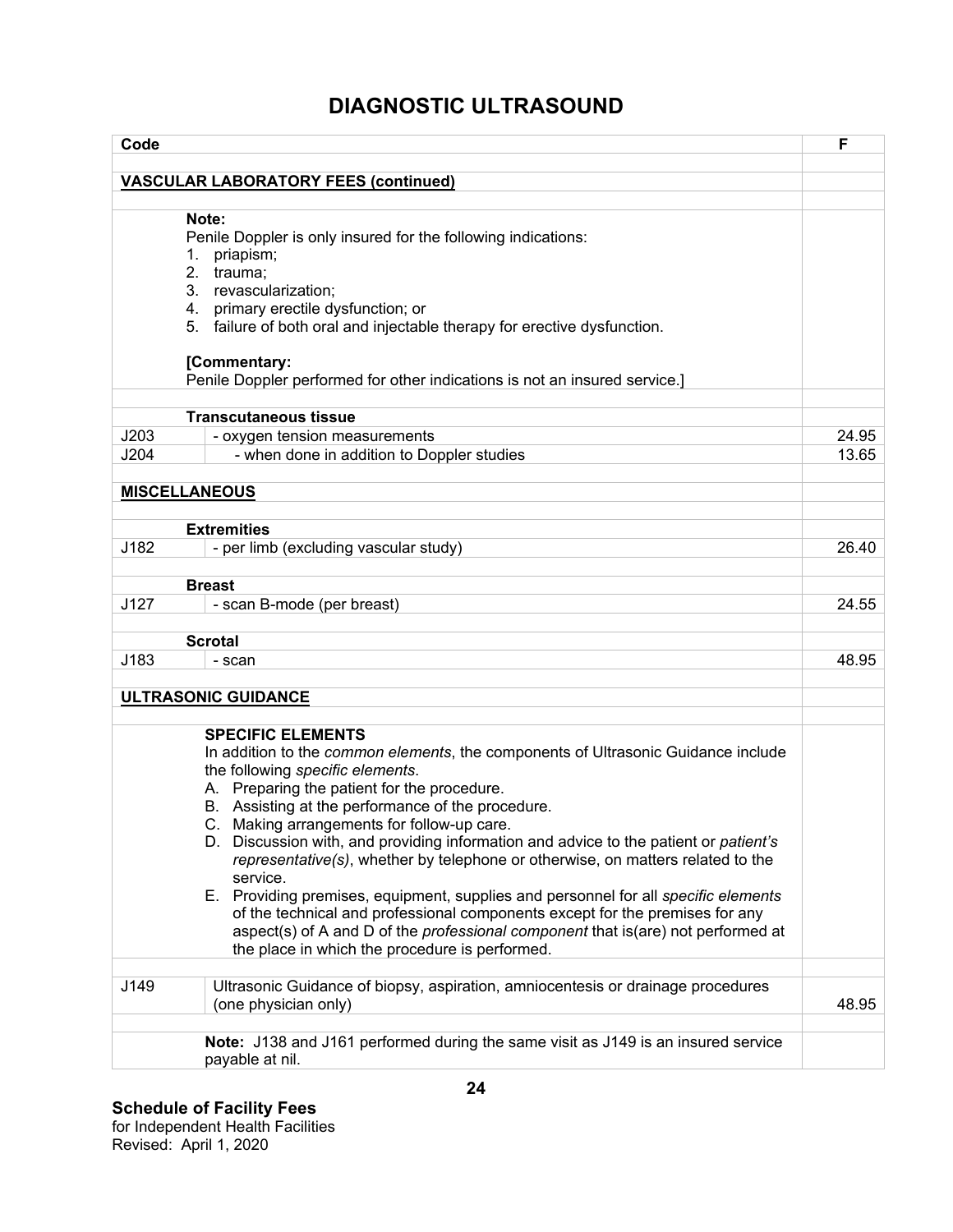## **PULMONARY FUNCTION STUDIES**

#### **PREAMBLE**

#### **SPECIFIC ELEMENTS**

#### **For Facility Fee Component (F)**

**A.** Preparing the patient for the procedure.

**B.** Performing the diagnostic procedure

**C.** Making arrangements for any appropriate follow-up care.

**D.** Providing records of the results of the procedure to the interpreting physician.

**E.** Discussion with, and providing information and advice to, the patient or patient's representative, whether by telephone or otherwise, on matters related to the service.

**F.** Preparing and transmitting a written, signed and dated interpretive report of the procedure to the referring physician.

**G.** Providing premises, equipment, supplies and personnel for all *specific elements* of the technical components.

#### **OTHER TERMS AND DEFINITIONS**

1. Professional and facility fee components are claimed separately. Claims for facility fee component F are submitted using listed fee code with suffix B. Claims for professional component P are submitted using listed fee code with suffix C.

2. Each of the following tests designated by an individual code number is considered to be specific and requires individual ordering.

3. Exercise assessment (J315, E450, E451, J316) requires a physician to be in attendance at all times.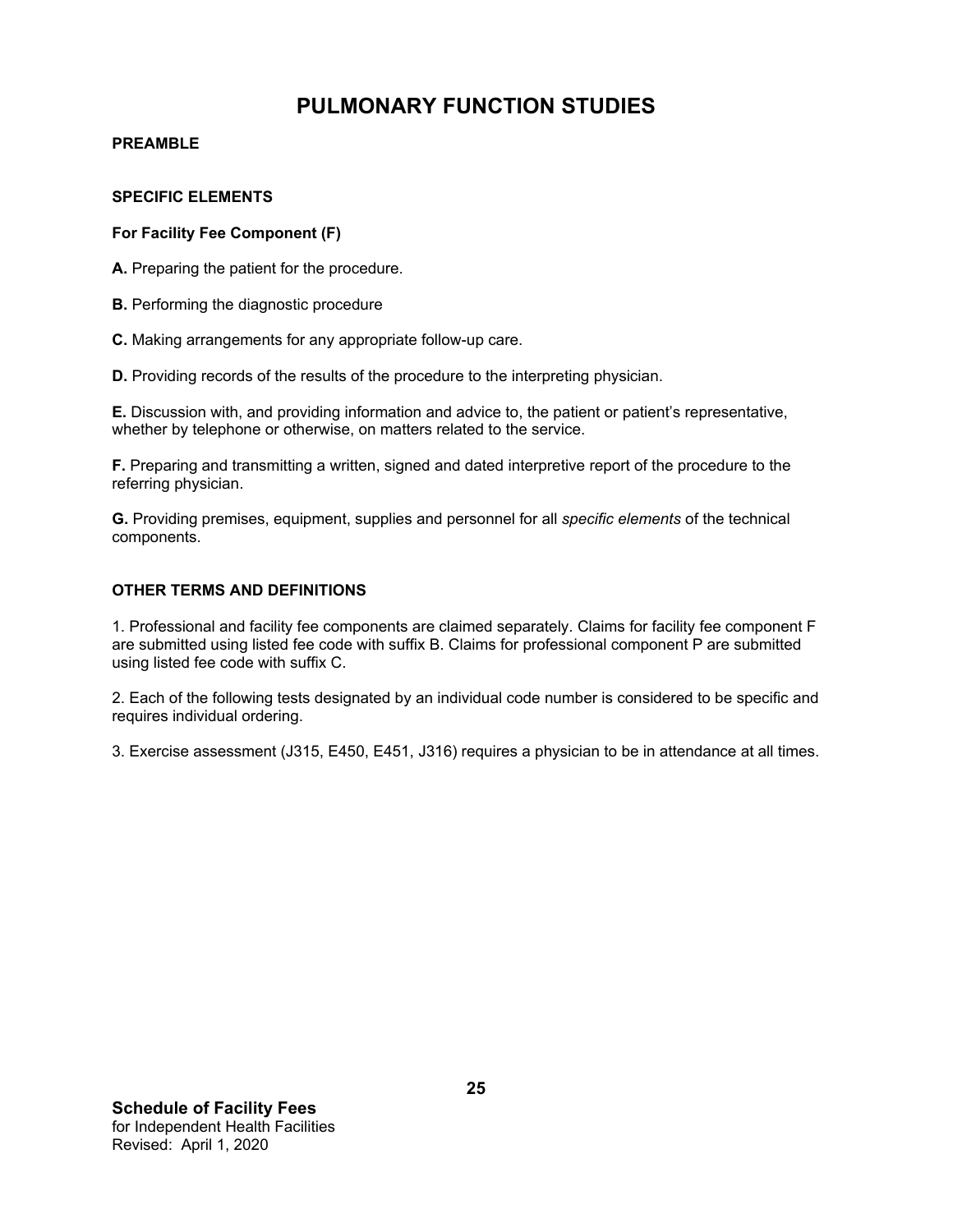## **PULMONARY FUNCTION STUDIES**

| Code |                                                                                                                                              | F     |  |
|------|----------------------------------------------------------------------------------------------------------------------------------------------|-------|--|
|      |                                                                                                                                              |       |  |
|      | <b>Functional residual capacity</b>                                                                                                          |       |  |
| J311 | - by gas dilution method                                                                                                                     | 16.90 |  |
| J307 | - by body plethysmography                                                                                                                    | 18.10 |  |
|      | Note: J311 not to be claimed same patient same day as J307.                                                                                  |       |  |
| J305 | Lung compliance (pressure volume curve of the lung from TLC to FRC)                                                                          | 53.80 |  |
| J306 | Airways resistance by plethysmography or estimated using oesophageal catheter                                                                | 16.75 |  |
| J303 | Extra pulmonary airways resistance by plethysmography                                                                                        | 16.75 |  |
| J340 | Maximum inspiratory and expiratory pressures                                                                                                 | 2.91  |  |
| J310 | Carbon monoxide diffusing capacity by single breath method                                                                                   | 22.15 |  |
| J308 | Carbon dioxide ventilatory response                                                                                                          | 20.60 |  |
|      |                                                                                                                                              |       |  |
|      | Stage I                                                                                                                                      |       |  |
| J315 | Graded exercise to maximum tolerance (exercise must include continuous heart                                                                 | 64.65 |  |
|      | rate, oximetry and ventilation at rest and at each workload)                                                                                 |       |  |
| E450 | - J315 plus J301 or J304 before and/or after exercise<br>add                                                                                 | 13.75 |  |
| E451 | - J315 plus 12 lead E.C.G. done at rest, used for monitoring during the exercise<br>and followed for at least 5 minutes post exercise<br>add | 18.75 |  |
|      |                                                                                                                                              |       |  |
|      | <b>Stage II</b>                                                                                                                              |       |  |
| J316 | Repeated steady state graded exercise (must include heart rate, oximetry,                                                                    | 93.20 |  |
|      | ventilation, VO <sub>2</sub> , VCO <sub>2</sub> , BP, ECG, end tidal and mixed Venous CO <sub>2</sub> at rest, 3 levels                      |       |  |
|      | of exercise and recovery)                                                                                                                    |       |  |
| J330 | Assessment of exercise induced asthma (workload sufficient to achieve heart rate                                                             | 34.55 |  |
|      | 85% of predicted maximum; performance of J301 or J304 before exercise and 5-                                                                 |       |  |
|      | 10 minutes post exercise)                                                                                                                    |       |  |
| J319 | Blood gas analysis $-$ pH, PO <sub>2</sub> , PCO <sub>2</sub> , bicarbonate and base excess                                                  | 11.65 |  |
| J318 | Arterialized venous blood sample collection (e.g. ear lobe)                                                                                  | 3.92  |  |
| J320 | A-a oxygen gradient requiring measurement of RQ by sampling mixed expired gas<br>and using alveolar air equation                             | 28.55 |  |
| J331 | Estimate of shunt (Qs/Qt) breathing pure oxygen                                                                                              | 28.55 |  |
| J313 | Mixed venous PCO <sub>2</sub> , by the rebreathing method                                                                                    | 11.65 |  |
|      |                                                                                                                                              |       |  |
|      | <b>Oxygen saturation</b>                                                                                                                     |       |  |
| J323 | - by oximetry at rest, with or without $O2$                                                                                                  | 4.35  |  |
| J332 | - by oximetry at rest and exercise, or during sleep with or without O <sub>2</sub>                                                           | 18.20 |  |
| J334 | - J332 with at least two levels of supplemental O <sub>2</sub>                                                                               | 31.65 |  |
| J336 | - with single blind assessment of exercise on room air and with supplemental                                                                 | 31.65 |  |
|      | oxygen                                                                                                                                       |       |  |
|      | Note:                                                                                                                                        |       |  |
|      |                                                                                                                                              |       |  |
|      | J323 is not eligible for payment when rendered with J332, J315, J316 or any<br>1.                                                            |       |  |
|      | overnight sleep study.                                                                                                                       |       |  |
|      | 2. J332 is not eligible for payment when rendered with J315, J316, or any                                                                    |       |  |
|      | overnight sleep study.                                                                                                                       |       |  |
|      | 3. J336 is only eligible for payment for evaluation of a patient to determine                                                                |       |  |
|      | eligibility for funding under the Ontario Home Oxygen Program.                                                                               |       |  |
|      | 4. J336 is not payable in addition to J332 or J334.                                                                                          |       |  |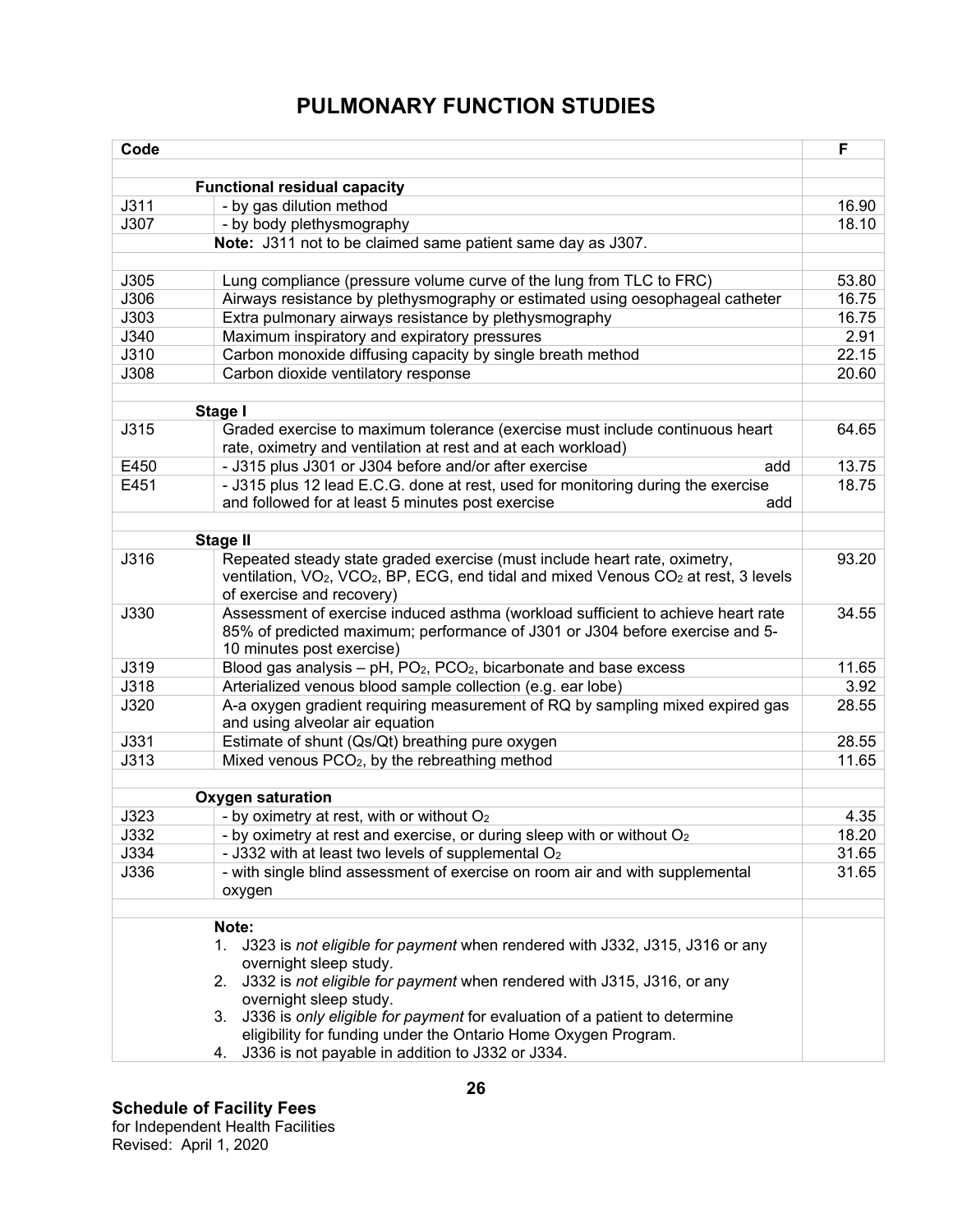| Code |                                                                                         | F     |
|------|-----------------------------------------------------------------------------------------|-------|
|      |                                                                                         |       |
|      | <b>PULMONARY FUNCTION STUDIES (continued)</b>                                           |       |
|      |                                                                                         |       |
|      | Medical record requirements: J323, J332, J334 or J336 are not eligible for              |       |
|      | payment unless a permanent record of the study is maintained.                           |       |
|      |                                                                                         |       |
| J322 | Standard O <sub>2</sub> consumption and CO <sub>2</sub> production                      | 5.50  |
| J333 | Non-specific bronchial provocative test (histamine, methacholine, thermal<br>challenge) | 49.95 |
| J335 | Antigen challenge test                                                                  | 53.70 |
|      |                                                                                         |       |
|      | <b>Note:</b> For home/self-care ventilation listing – see Diagnostic and Therapeutic    |       |
|      | Procedures page J27 of the Schedule of Benefits.                                        |       |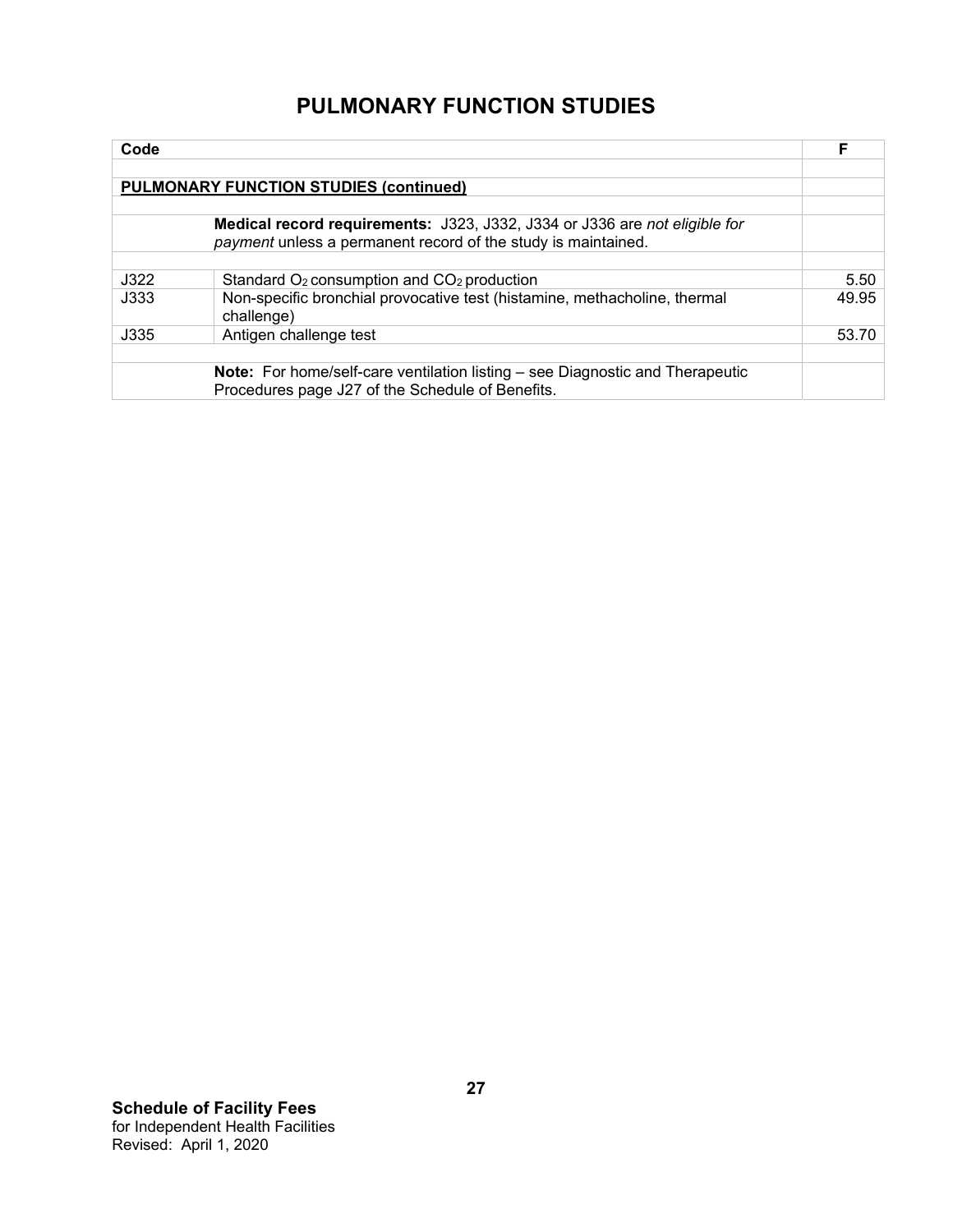#### **PREAMBLE**

#### **SPECIFIC ELEMENTS**

#### **For Facility fee Component (F)**

**A.** Preparing the patient for the procedure.

**B.** Performing the diagnostic procedure(s).

**C.** Making arrangements for any appropriate follow-up care.

**D.** Preparing and providing records of the results of the procedure to the interpreting physician.

**E.** Discussion with, and providing information and advice to, the patient or patient's representative, whether by telephone or otherwise, on matters related to the service.

**F.** Preparing and transmitting a written, signed and dated interpretative report of the procedure to the referring physician.

**G.** Providing premises, equipment, supplies and personnel for all *specific elements* of the technical components.

## OTHER TERMS AND DEFINITIONS

SLEEP STUDIES

For the purpose of sleep studies (including overnight sleep studies in non-specialized facilities, overnight sleep studies rendered in specialized facilities and daytime sleep studies),

"CPSO Standards" means the publication of the College of Physicians and Surgeons of Ontario entitled "Independent Health Facilities, Clinical Practice Parameters and Facility Standards, Sleep Medicine" in effect 6 months prior to the date upon which the sleep study was rendered.

"Prior approval" means approved for payment as an insured service, before the service is rendered, by the Ministry of Health following assessment on a case-by-case basis in accordance with all medically relevant criteria.

Sleep studies are subject to limits set out below. Unless otherwise specifically provided, service(s) in excess of these limits are not insured services except when prior approval to exceed the limit is obtained from the Ministry of Health. Despite the foregoing, where prior approval to exceed a limit is not requested from the Ministry of Health but the service would otherwise satisfy one or more of the conditions for which prior approval to exceed the limit is routinely granted (had prior approval been requested) any service in excess of the limit is not eligible for payment.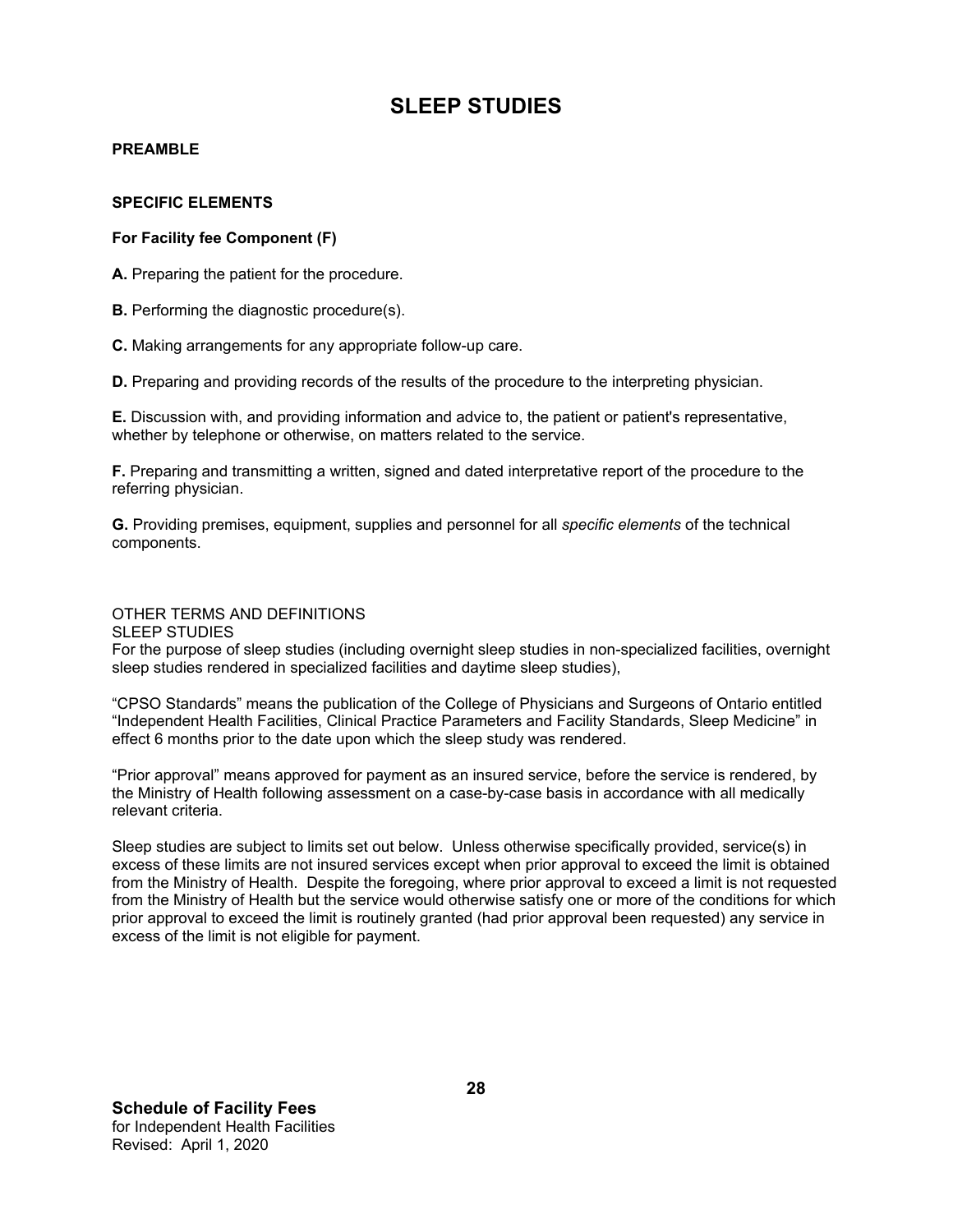Claims submission instructions:

Submit claims for professional and facility components separately. Submit claims for the facility fee component F using listed fee code with suffix B. Submit claims for professional component using fee code with suffix C (e.g. J890C).

Facility Fee Component

Payment rules:

 The facility fee component of the procedure is eligible for payment only if it meets all of the following requirements:

1. A technician is in constant attendance with the patient(s) during the period of the sleep study.

2. The qualifications of technical staff participating in the sleep study comply with the criteria set out in the CPSO Clinical Practice Parameters and Standards.

3. All equipment and test components comply with the criteria set out in the CPSO Standards.

Medical record requirements:

Records of the facility fee component must conform to the standards for facilities and facility operators (including records required prior to data analysis) as set out in the CPSO Clinical Practice Parameters and Standards, or the facility fee component is not eligible for payment.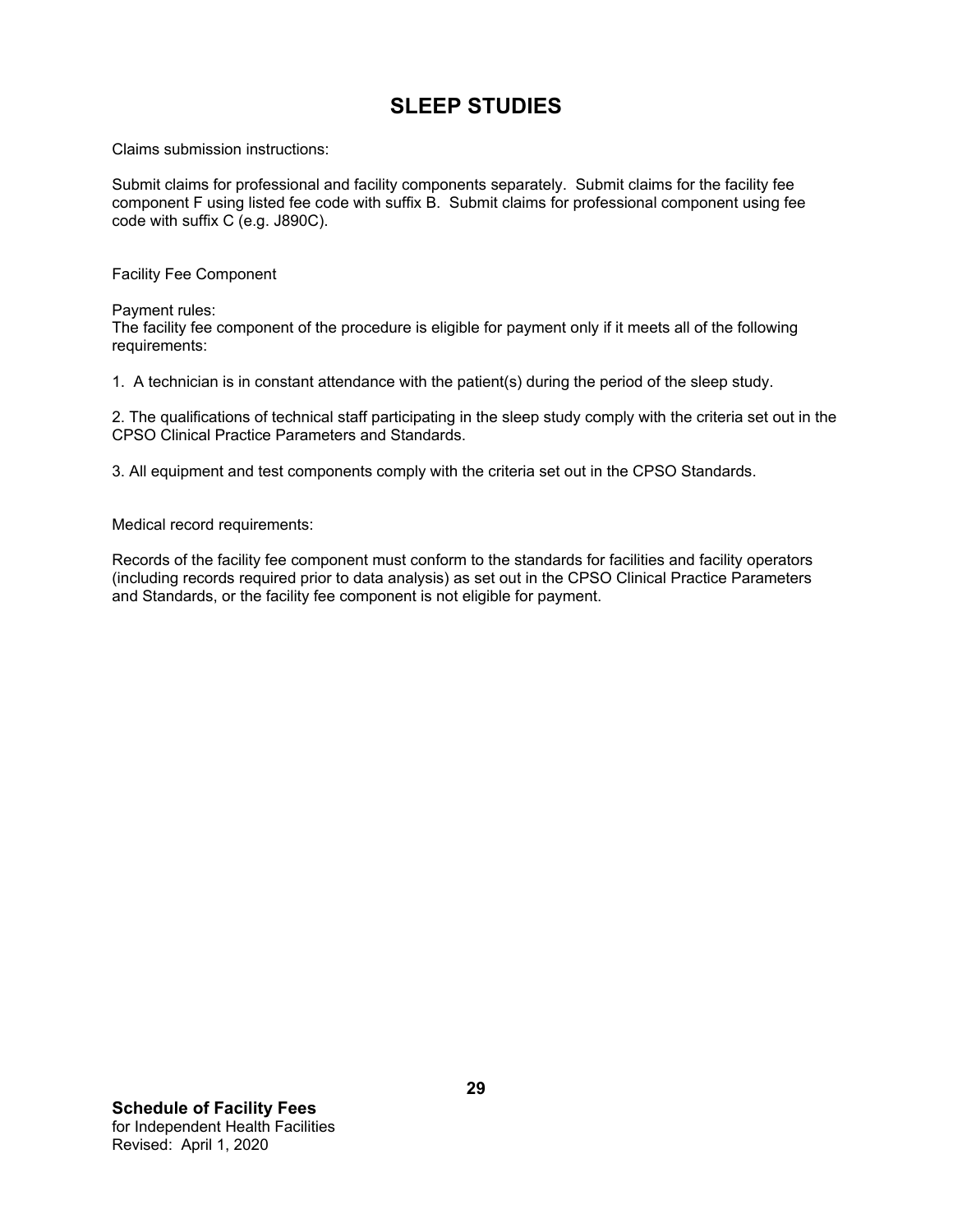| Code                                                                                                                                                                                                                                                                                                                                                                                                                                                                                                                                                                                                                      | F |
|---------------------------------------------------------------------------------------------------------------------------------------------------------------------------------------------------------------------------------------------------------------------------------------------------------------------------------------------------------------------------------------------------------------------------------------------------------------------------------------------------------------------------------------------------------------------------------------------------------------------------|---|
|                                                                                                                                                                                                                                                                                                                                                                                                                                                                                                                                                                                                                           |   |
| <b>OVERNIGHT SLEEP STUDIES</b>                                                                                                                                                                                                                                                                                                                                                                                                                                                                                                                                                                                            |   |
| For the purpose of sleep studies (including overnight sleep studies and daytime<br>sleep studies),                                                                                                                                                                                                                                                                                                                                                                                                                                                                                                                        |   |
| "CPSO Standards" means the publication of the College of Physicians and<br>Surgeons of Ontario entitled "Independent Health Facilities, Clinical Practice<br>Parameters and Facility Standards, Sleep Medicine" in effect 6 months prior to the<br>date upon which the sleep study was rendered.                                                                                                                                                                                                                                                                                                                          |   |
| "prior approval" means approved for payment as an insured service, before the<br>service is rendered, by the Ministry of Health following assessment on a case-by-<br>case basis in accordance with all medically relevant criteria.                                                                                                                                                                                                                                                                                                                                                                                      |   |
| <b>Terms and Conditions</b>                                                                                                                                                                                                                                                                                                                                                                                                                                                                                                                                                                                               |   |
| Facility fees for sleep studies meeting the eligibility parameters are payable under<br>the Independent Health Facilities Act and are listed in the Schedule of Facility Fees.                                                                                                                                                                                                                                                                                                                                                                                                                                            |   |
| Sleep studies are subject to limits set out below. Unless otherwise specifically<br>provided, service(s) in excess of these limits are not insured services except when<br>prior approval to exceed the limit is obtained from the Ministry of Health. Despite the<br>foregoing, where prior approval to exceed a limit is not requested from the Ministry<br>of Health but the service would otherwise satisfy one or more of the conditions for<br>which prior approval to exceed the limit is routinely granted (had prior approval been<br>requested) any service in excess of the limit is not eligible for payment. |   |
| [Commentary:<br>Services rendered in excess of a maximum are not eligible for payment.]                                                                                                                                                                                                                                                                                                                                                                                                                                                                                                                                   |   |
| IHF Facility Fee Payment rules:                                                                                                                                                                                                                                                                                                                                                                                                                                                                                                                                                                                           |   |
| The facility fee for the procedure is eligible for payment only if it meets all of the<br>following requirements:                                                                                                                                                                                                                                                                                                                                                                                                                                                                                                         |   |
| 1. It satisfies the conditions set out under "Sleep Studies Services Rendered at a<br>licensed Independent Health Facility (IHF)".<br>It is rendered at a licensed IHF.<br>2.                                                                                                                                                                                                                                                                                                                                                                                                                                             |   |
| A technician is in constant attendance with the patient(s) during the period of<br>3.<br>the sleep study.                                                                                                                                                                                                                                                                                                                                                                                                                                                                                                                 |   |
| The qualifications of technical staff participating in the sleep study comply with<br>4.<br>the criteria set out in the CPSO Standards.                                                                                                                                                                                                                                                                                                                                                                                                                                                                                   |   |
| 5. All equipment and test components comply with the criteria set out in the CPSO<br>Standards.                                                                                                                                                                                                                                                                                                                                                                                                                                                                                                                           |   |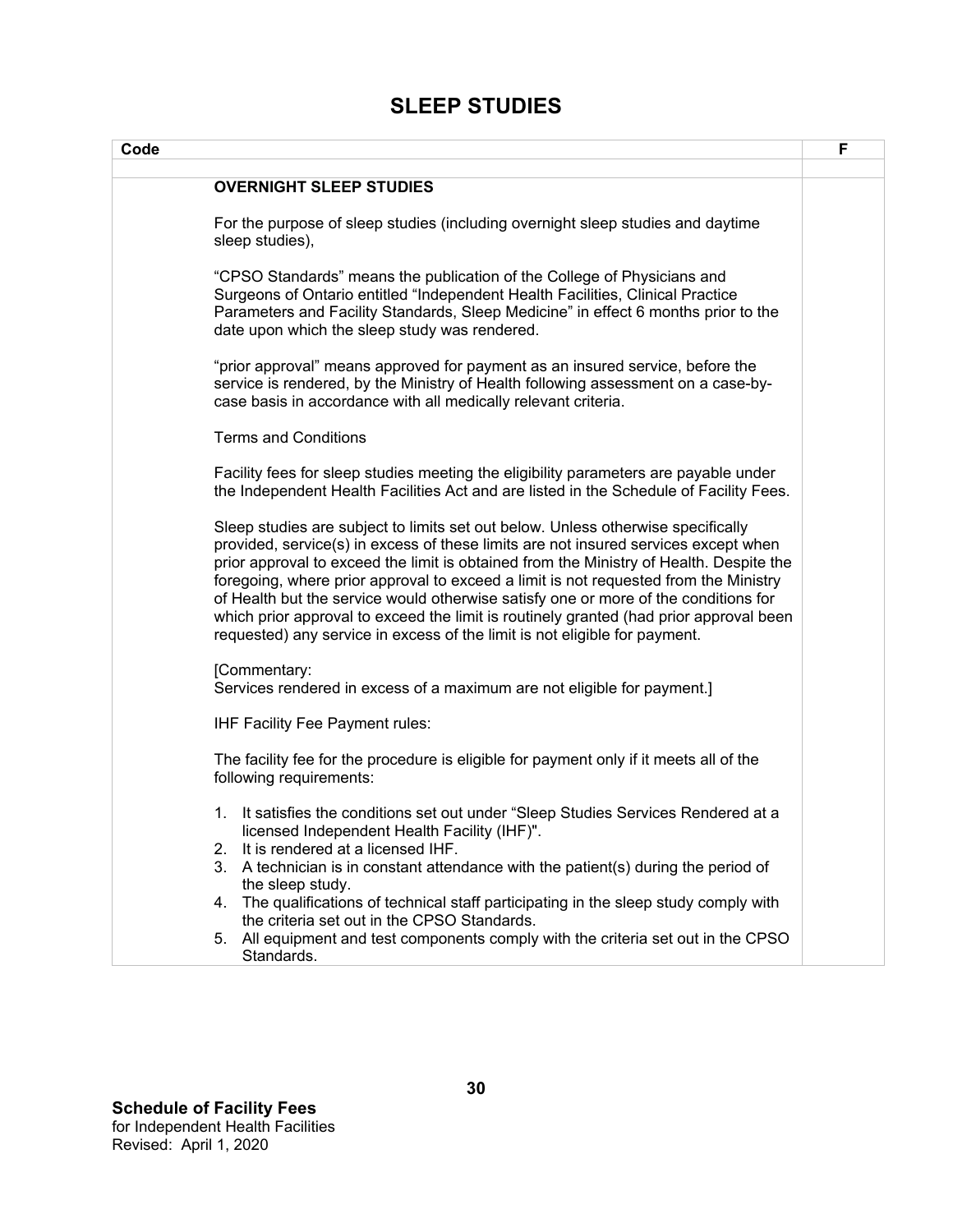| Code |                                                                                          | F      |
|------|------------------------------------------------------------------------------------------|--------|
|      |                                                                                          |        |
|      | "Sleep Studies Services Rendered at a licensed Independent Health Facility               |        |
|      | $(IHF)$ ".                                                                               |        |
|      | A. Incomplete Overnight Sleep Studies                                                    |        |
|      |                                                                                          |        |
|      | If the recording does not contain information sufficient for a diagnostic interpretation |        |
|      | as determined in accordance with generally accepted standards as set out in the          |        |
|      | CPSO Standards, the professional fee is not eligible for payment and the service         |        |
|      | constitutes one of the following, as determined by time in bed (total study time):       |        |
|      |                                                                                          |        |
| J898 | Sleep study less than 1 hour                                                             | 95.95  |
| J899 | Sleep study between 1 and 4 hours                                                        | 191.95 |
| J990 | Sleep study more than 4 hours                                                            | 383.85 |
|      |                                                                                          |        |
|      | Payment rules:                                                                           |        |
|      | 1. A maximum of one of any of J898, J899 and J990 is eligible for payment, per           |        |
|      | patient, per facility, per 12 month period.                                              |        |
|      | J898, J899 and J990 are not included in the limits for overnight studies set out<br>2.   |        |
|      | below.                                                                                   |        |
|      |                                                                                          |        |
|      | <b>B. Overnight Sleep Studies in Independent Health Facilities</b>                       |        |
|      | Level 1                                                                                  |        |
|      |                                                                                          |        |
|      | Is a overnight sleep study with continuous monitoring of oxygen saturation, ECG          |        |
|      | and Ventilation (airflow and respiratory effort) and additional monitoring to stage      |        |
|      | sleep (including all of the following: EEG, EOG and sub-mental EMG).                     |        |
|      |                                                                                          |        |
|      | <b>Initial Diagnostic Study</b>                                                          |        |
|      | "Initial Diagnostic Study" means the first overnight sleep study rendered to an          |        |
|      | insured person as an insured service in Ontario for the purpose of establishing the      |        |
|      | diagnosis of a sleep disorder (and includes a split night study). Every overnight        |        |
|      | diagnostic sleep study rendered before July 1, 2010, for which a claim was               |        |
|      | submitted and paid as an insured service under the Health Insurance Act                  |        |
|      | constitutes an "initial diagnostic study" and is deemed to have been rendered on         |        |
|      | July 1, 2010.                                                                            |        |
|      |                                                                                          |        |
|      | <b>Initial Diagnostic Study - Level 1</b>                                                |        |
| J896 | - diagnostic study                                                                       | 383.85 |
|      | Note:                                                                                    |        |
|      | 1. A maximum of one initial diagnostic study is eligible for payment per patient per     |        |
|      | lifetime.                                                                                |        |
|      | All subsequent overnight sleep studies constitute "repeat diagnostic" or<br>2.           |        |
|      | "therapeutic" studies.                                                                   |        |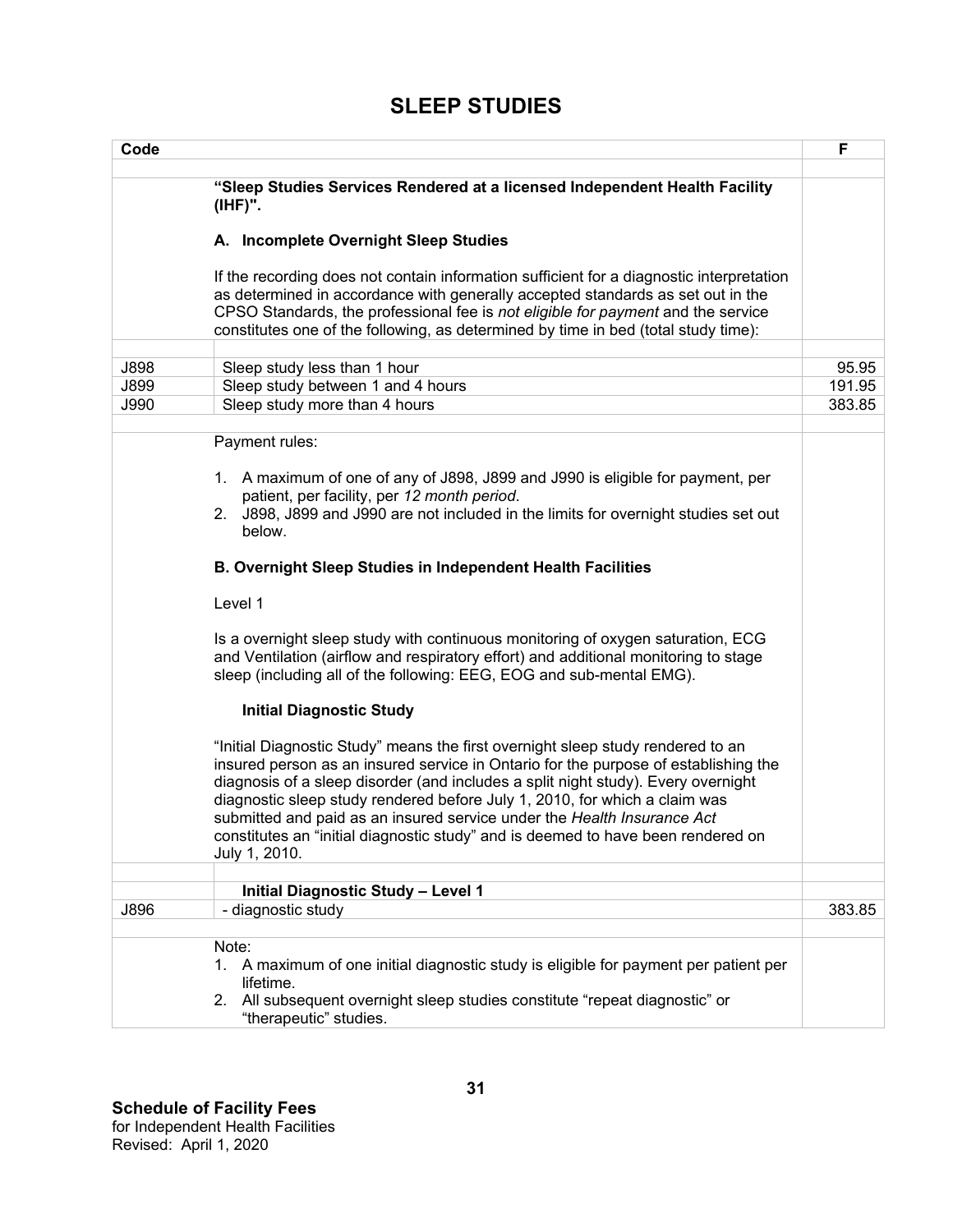| Code      |                                                                                                                                                                                                                                                                                                                                                                                                                                                                                                                                                                                                                         | F      |
|-----------|-------------------------------------------------------------------------------------------------------------------------------------------------------------------------------------------------------------------------------------------------------------------------------------------------------------------------------------------------------------------------------------------------------------------------------------------------------------------------------------------------------------------------------------------------------------------------------------------------------------------------|--------|
|           |                                                                                                                                                                                                                                                                                                                                                                                                                                                                                                                                                                                                                         |        |
|           | <b>Repeat Diagnostic Study</b>                                                                                                                                                                                                                                                                                                                                                                                                                                                                                                                                                                                          |        |
|           | "Repeat Diagnostic Study" means an overnight diagnostic sleep study rendered:                                                                                                                                                                                                                                                                                                                                                                                                                                                                                                                                           |        |
| а.        | for the purpose of obtaining a second opinion at a different facility than the<br>facility where the preceding study was rendered, provided that the following<br>conditions are met:                                                                                                                                                                                                                                                                                                                                                                                                                                   |        |
|           | i. prior to the repeat diagnostic study, the patient has been assessed by a<br>physician who practices sleep medicine at the different facility,                                                                                                                                                                                                                                                                                                                                                                                                                                                                        |        |
|           | [Commentary:                                                                                                                                                                                                                                                                                                                                                                                                                                                                                                                                                                                                            |        |
|           | The different facility requirement above applies to a repeat diagnostic study<br>rendered at a hospital, a hospital off-site premise or an independent health facility.]                                                                                                                                                                                                                                                                                                                                                                                                                                                |        |
|           | ii. where the previous study was rendered at an independent health facility and<br>the repeat diagnostic study is rendered at a different independent health<br>facility (the "different facility") than the independent health facility where the<br>preceding study was rendered (the "first facility"), neither the owner nor the<br>operator of the different facility is, at the time the repeat study is rendered, an<br>associate of the owner or operator of the first facility, where "associate" has<br>the same meaning as in the Independent Health Facilities Act;                                         |        |
| <b>OR</b> |                                                                                                                                                                                                                                                                                                                                                                                                                                                                                                                                                                                                                         |        |
|           | b. for one or more of the following purposes, after pre-study assessment by a<br>physician practicing sleep medicine:                                                                                                                                                                                                                                                                                                                                                                                                                                                                                                   |        |
|           | i. re-evaluation of a previous negative or inconclusive diagnostic sleep study as<br>indicated by persistent or progressive symptoms;<br>ii. re-evaluation, other than primarily for Positive Airway Pressure therapy (PAP)<br>adjustment, of patients previously diagnosed with a primary sleep disorder in<br>which there has been symptom development suggesting another co-morbid<br>sleep disorder; or<br>iii. re-evaluation of patients with an established diagnosis of a sleep disorder<br>other than a sleep related breathing disorder who have significant symptom<br>progression or non-response to therapy |        |
|           | [Commentary:<br>1. In the case of patients with previously diagnosed sleep related breathing                                                                                                                                                                                                                                                                                                                                                                                                                                                                                                                            |        |
|           | disorders, although PAP treatment may be adjusted during a repeat study, a<br>repeat study is not eligible for payment if rendered primarily for PAP treatment<br>adjustment.                                                                                                                                                                                                                                                                                                                                                                                                                                           |        |
|           | 2. Examples of sleep disorders other than a sleep related breathing disorder are<br>Narcolepsy, Idiopathic hypersomnia and Periodic Limb Movement Disorder.]                                                                                                                                                                                                                                                                                                                                                                                                                                                            |        |
|           |                                                                                                                                                                                                                                                                                                                                                                                                                                                                                                                                                                                                                         |        |
| J897      | - diagnostic study                                                                                                                                                                                                                                                                                                                                                                                                                                                                                                                                                                                                      | 383.85 |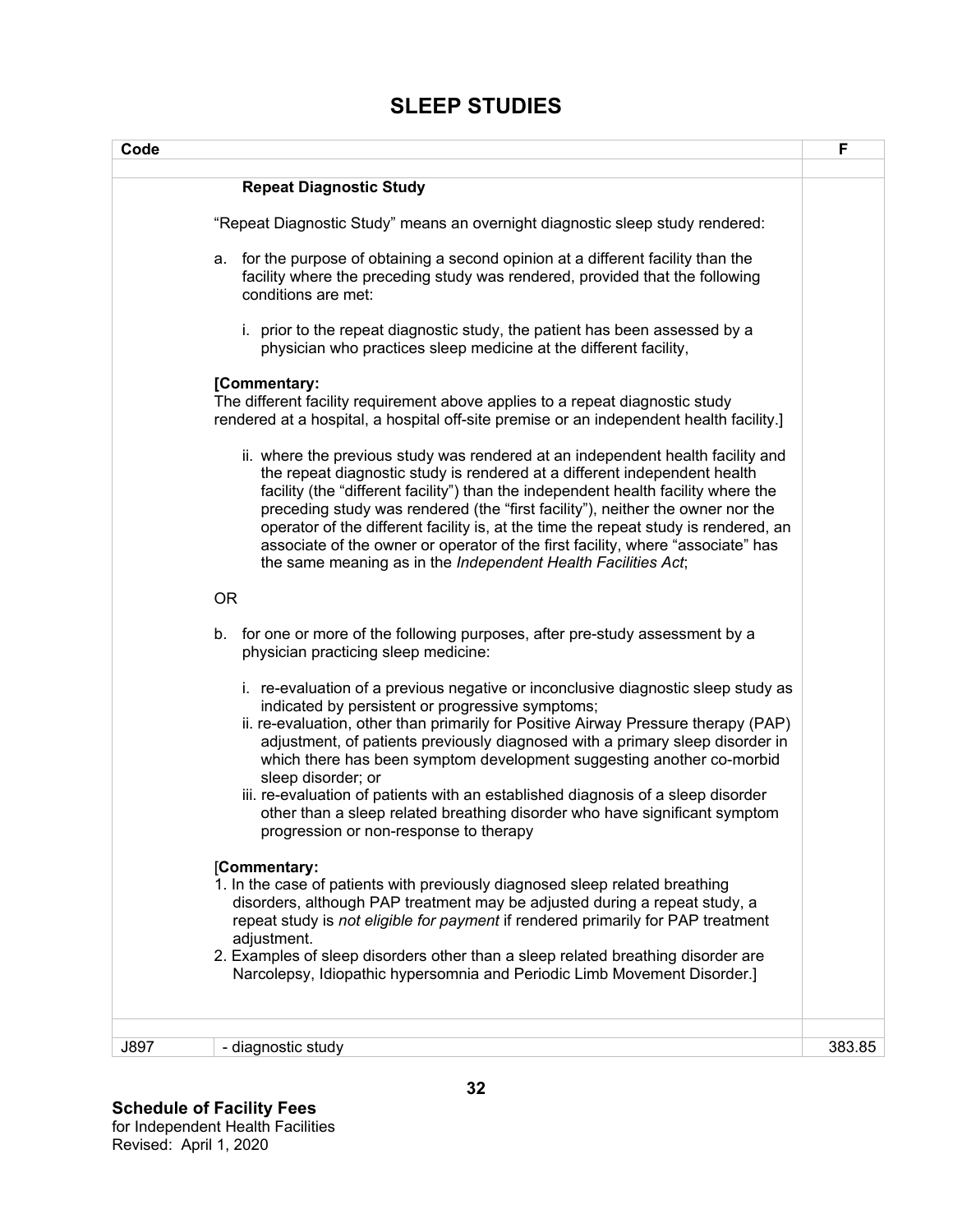| Code                                                                                                                                                                                                                                                                                                                                                                                                                                                                                                                                                                                                                                                                                                                                                                                                                                                                                                                                                                                                                                              | F      |
|---------------------------------------------------------------------------------------------------------------------------------------------------------------------------------------------------------------------------------------------------------------------------------------------------------------------------------------------------------------------------------------------------------------------------------------------------------------------------------------------------------------------------------------------------------------------------------------------------------------------------------------------------------------------------------------------------------------------------------------------------------------------------------------------------------------------------------------------------------------------------------------------------------------------------------------------------------------------------------------------------------------------------------------------------|--------|
|                                                                                                                                                                                                                                                                                                                                                                                                                                                                                                                                                                                                                                                                                                                                                                                                                                                                                                                                                                                                                                                   |        |
| Repeat Diagnostic Study - Level 1 (continued)                                                                                                                                                                                                                                                                                                                                                                                                                                                                                                                                                                                                                                                                                                                                                                                                                                                                                                                                                                                                     |        |
| Payment rules:<br>$\vert 1 \vert$<br>Repeat diagnostic studies are limited to one per patient, per facility, per 12<br>month period except where prior approval has been given.<br>2. Repeat diagnostic studies performed in the same facility that performed the<br>initial diagnostic study are not eligible for payment in the 12 month period<br>following an initial diagnostic study except where prior approval has been given.<br>Therapeutic study<br>"Therapeutic Study" means a sleep study rendered after pre-study assessment by<br>a physician practicing sleep medicine, for any of the following purposes:<br>a. To establish optimal settings for nasal positive airway pressure therapy<br>(CPAP/BiPAP/ASV etc.) and/or oxygen therapy for sleep related breathing<br>disorders;<br>[Commentary:<br>Examples of sleep related breathing disorders are obstructive sleep apnea<br>syndrome (OSAS), central sleep apnea syndrome (CSAS), Cheyne-Stokes<br>breathing, complex sleep apnea syndrome, or hypoventilation syndromes.] |        |
| To evaluate the response to surgical procedures for the treatment of OSAS;<br>b.<br>To determine the efficacy of oral appliance therapy for OSAS;<br>C.<br>To evaluate the efficacy of positional therapy for the treatment of OSAS;<br>d.<br>To evaluate the efficacy of substantial weight loss for the treatment of OSAS;<br>e.<br>or<br>f.<br>To titrate ventilatory settings for patients with respiratory control disorders,<br>neuromuscular or neurodegenerative diseases.                                                                                                                                                                                                                                                                                                                                                                                                                                                                                                                                                                |        |
|                                                                                                                                                                                                                                                                                                                                                                                                                                                                                                                                                                                                                                                                                                                                                                                                                                                                                                                                                                                                                                                   |        |
| Therapeutic Study for Sleep Related Breathing Disorders - Level 1                                                                                                                                                                                                                                                                                                                                                                                                                                                                                                                                                                                                                                                                                                                                                                                                                                                                                                                                                                                 |        |
| - therapeutic study<br>J895                                                                                                                                                                                                                                                                                                                                                                                                                                                                                                                                                                                                                                                                                                                                                                                                                                                                                                                                                                                                                       | 383.85 |
| Payment rules:<br>1. There is a limit of one therapeutic study (J895) per patient during any two<br>consecutive 12 month periods except where prior approval has been given.<br>J895 rendered to the same patient during the same 12 hour period as J896 or<br>2.<br>J897 is not eligible for payment.                                                                                                                                                                                                                                                                                                                                                                                                                                                                                                                                                                                                                                                                                                                                            |        |
| Note:<br>1. For payment purposes, repeat diagnostic studies or therapeutic studies for<br>indications or in circumstances other than listed above, or in excess of the limits<br>set out below, require prior approval.<br>2. A repeat diagnostic study rendered without the required pre-study assessment by<br>a physician practicing sleep medicine, is not eligible for payment.                                                                                                                                                                                                                                                                                                                                                                                                                                                                                                                                                                                                                                                              |        |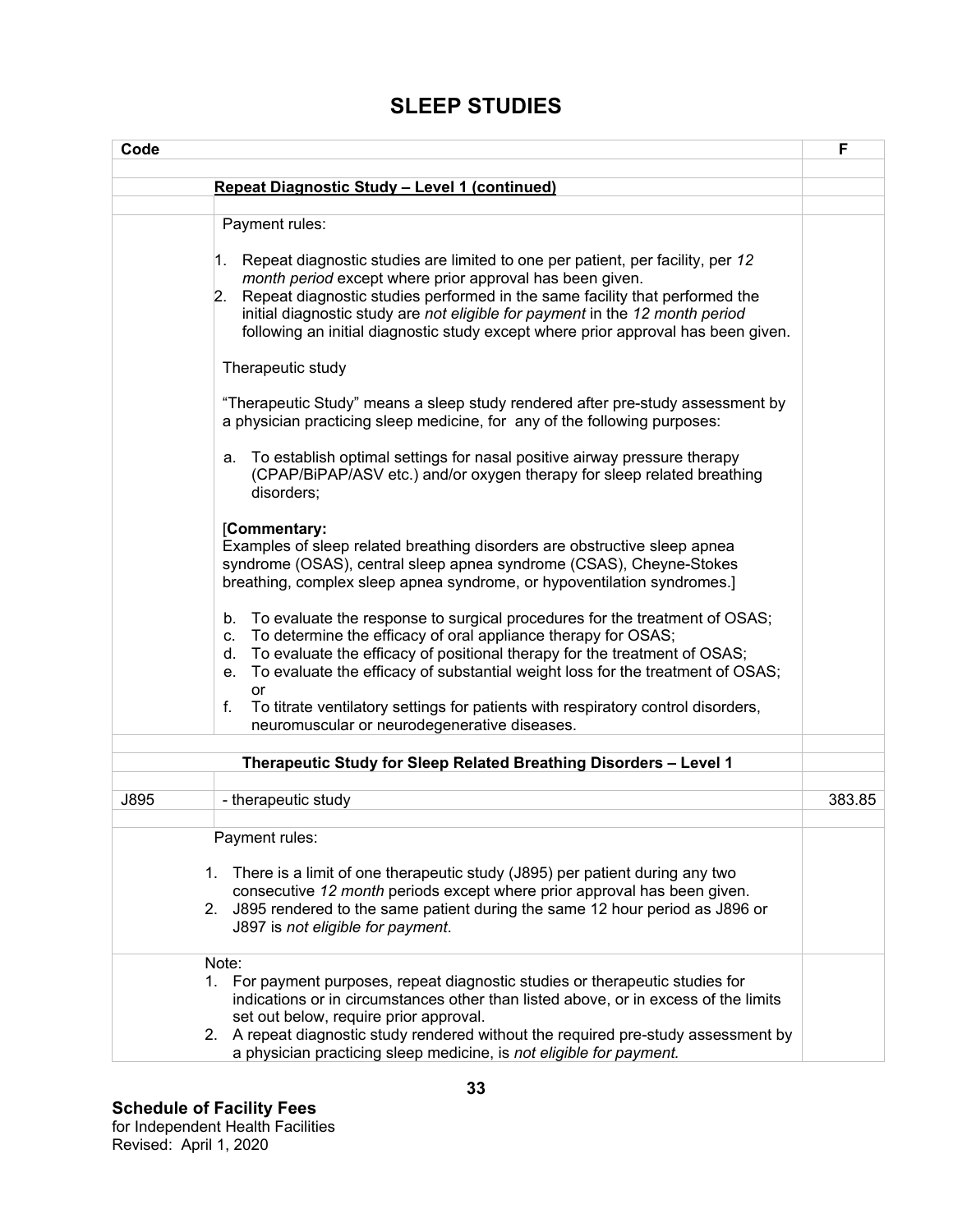| Code                                                                                                                                                                                                                                                                                                                                                                                                                                                                                                                                                                                                                                                                                                                                                                                                                                                                                                                                                                                                                                                                                                                                                                                                                                                                                                                                                                                                                                                                                                             | F              |
|------------------------------------------------------------------------------------------------------------------------------------------------------------------------------------------------------------------------------------------------------------------------------------------------------------------------------------------------------------------------------------------------------------------------------------------------------------------------------------------------------------------------------------------------------------------------------------------------------------------------------------------------------------------------------------------------------------------------------------------------------------------------------------------------------------------------------------------------------------------------------------------------------------------------------------------------------------------------------------------------------------------------------------------------------------------------------------------------------------------------------------------------------------------------------------------------------------------------------------------------------------------------------------------------------------------------------------------------------------------------------------------------------------------------------------------------------------------------------------------------------------------|----------------|
| Therapeutic Study for Sleep Related Breathing Disorders - Level 1                                                                                                                                                                                                                                                                                                                                                                                                                                                                                                                                                                                                                                                                                                                                                                                                                                                                                                                                                                                                                                                                                                                                                                                                                                                                                                                                                                                                                                                |                |
| (continued)                                                                                                                                                                                                                                                                                                                                                                                                                                                                                                                                                                                                                                                                                                                                                                                                                                                                                                                                                                                                                                                                                                                                                                                                                                                                                                                                                                                                                                                                                                      |                |
|                                                                                                                                                                                                                                                                                                                                                                                                                                                                                                                                                                                                                                                                                                                                                                                                                                                                                                                                                                                                                                                                                                                                                                                                                                                                                                                                                                                                                                                                                                                  |                |
| 3. A therapeutic study rendered without a pre-study assessment by a physician<br>practicing sleep medicine is not eligible for payment except:<br>a. For the therapeutic study that immediately follows an initial diagnostic or<br>repeat diagnostic study where:<br>the time interval is such that it is unlikely the clinical circumstances of<br>i.<br>the patient has changed; and<br>ii. the physician practicing sleep medicine has previously assessed the<br>patient and documented the applicable decisions with respect to the<br>performance of the therapeutic study; or<br><b>b.</b> In exceptional circumstances where the physician can demonstrate to<br>the ministry upon request that the CPSO standards are satisfied with the<br>use of a clinical protocol or approved medical directive.                                                                                                                                                                                                                                                                                                                                                                                                                                                                                                                                                                                                                                                                                                  |                |
| [Commentary:                                                                                                                                                                                                                                                                                                                                                                                                                                                                                                                                                                                                                                                                                                                                                                                                                                                                                                                                                                                                                                                                                                                                                                                                                                                                                                                                                                                                                                                                                                     |                |
| 1. An example of an exceptional circumstance may be where a patient is required to<br>travel a long distance to a sleep facility and requires an initial diagnostic or repeat<br>diagnostic study followed by a therapeutic study on a subsequent night. For<br>payment purposes, a pre-study assessment by a physician practicing sleep<br>medicine is not required provided the therapeutic study is rendered in<br>accordance with a clinical protocol or medical directive that has been approved<br>by an authority other than a physician affiliated with the sleep facility (e.g. a<br>Medical Advisory Committee for a sleep clinic affiliated with a hospital). The<br>physician should be prepared to provide any necessary supporting<br>documentation to the ministry upon request.<br>2. Prior approval, where required, will typically be dependent on the physician<br>demonstrating that the study is generally accepted as necessary for the patient<br>under the circumstances.<br>3. Sleep studies that require prior approval also require a pre-study assessment by<br>a physician practicing sleep medicine. It is this assessment upon which the<br>request for prior approval is considered.<br>4. Prior approval requires a written request accompanied by supporting<br>documentation including the pre-study assessment and the relevant previous<br>sleep study reports.<br>5. Split-night sleep studies are claimed as J896 or J897 only, as appropriate to the<br>study rendered.] |                |
| <b>C. Daytime Sleep Studies</b>                                                                                                                                                                                                                                                                                                                                                                                                                                                                                                                                                                                                                                                                                                                                                                                                                                                                                                                                                                                                                                                                                                                                                                                                                                                                                                                                                                                                                                                                                  |                |
|                                                                                                                                                                                                                                                                                                                                                                                                                                                                                                                                                                                                                                                                                                                                                                                                                                                                                                                                                                                                                                                                                                                                                                                                                                                                                                                                                                                                                                                                                                                  |                |
| J893<br>Multiple sleep latency test<br>Maintenance of wakefulness test<br>J894                                                                                                                                                                                                                                                                                                                                                                                                                                                                                                                                                                                                                                                                                                                                                                                                                                                                                                                                                                                                                                                                                                                                                                                                                                                                                                                                                                                                                                   | 71.40<br>71.40 |
| Payment rules:<br>1. J894 rendered to same patient same day as J893 is not eligible for payment.<br>2. A maximum of one J893 and a maximum of one J894 are payable per 12 month<br>period per facility per patient.                                                                                                                                                                                                                                                                                                                                                                                                                                                                                                                                                                                                                                                                                                                                                                                                                                                                                                                                                                                                                                                                                                                                                                                                                                                                                              |                |